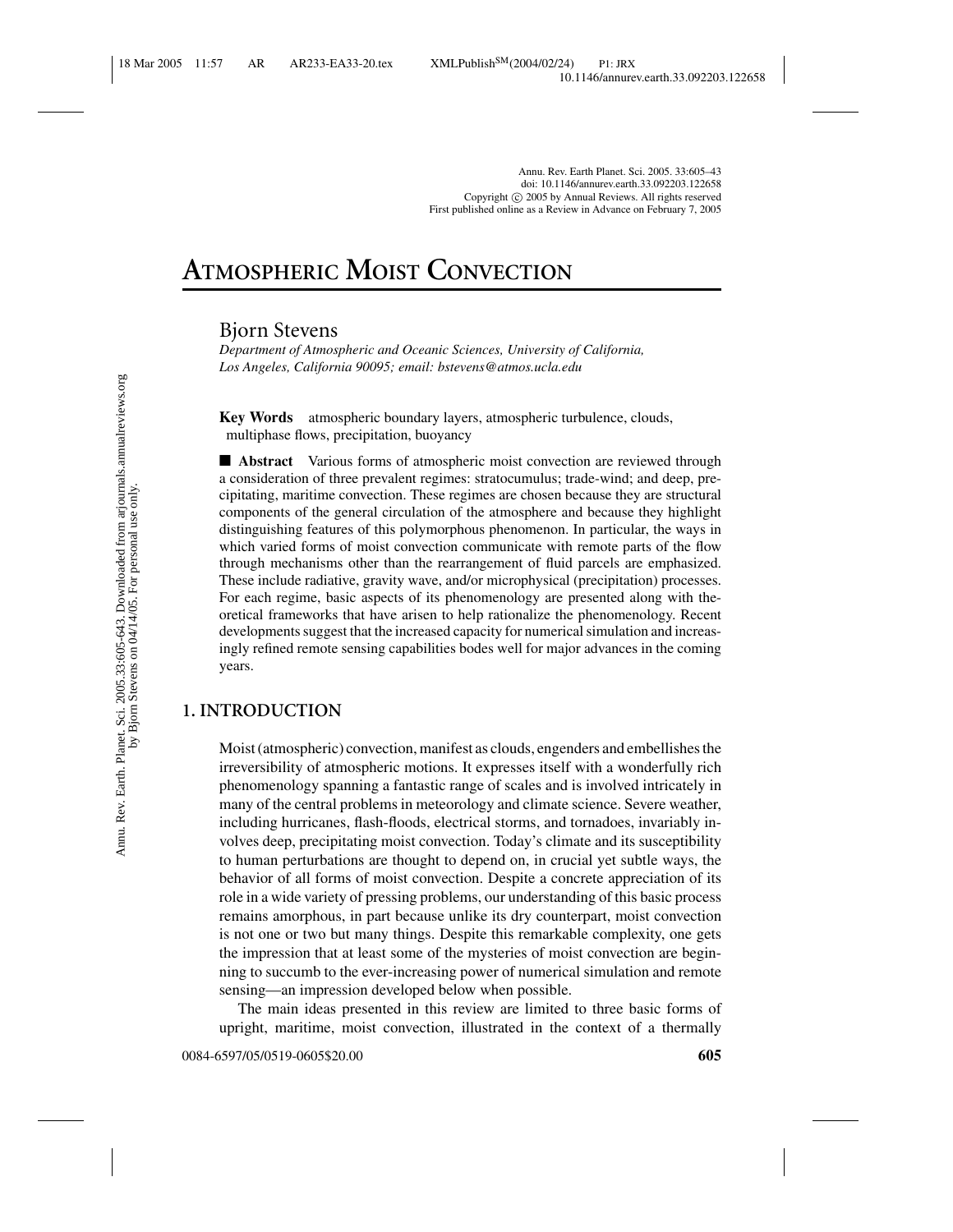

**Figure 1** Cloud regimes in thermally direct circulations. Adapted from Arakawa (1975).

direct circulation in Figure 1. Here deep, ice-crowned, precipitating cumulus towers mediate rising motion near the equator; stratocumulus clouds veil the cold subtropical ocean; and in-between trade-wind cumulus deepen the atmospheric boundary layer, enhancing surface evaporation and fueling, in part, the overturning circulation. Earth's Hadley and Walker cells are often idealized in terms of such a figure, and as such the interplay between these types of moist convection and the attendent large-scale circulation is a topic of considerable interest. Even so, this is still a parochial view, both in terms of the convection itself and in terms of the large-scale circulation in which it is embedded. A full understanding of the baroclinic eddies of the midlatitudes, another engine of the general circulation, also involves an understanding of moist-convective processes, as does an understanding of orographic precipitation and atmosphere land-surface interactions. This review is also limited in that it focuses on the statistics of fields of convecting clouds, at the expense of the details of individual clouds or storm systems and their transient behavior. I also focus almost entirely on thermodynamic arguments (beginning with a review of basic concepts and terminology in Section 2), shamelessly ignoring the important question of the role of moist convection in transporting momentum (see Moncrieff 1997 for a review). Nonetheless, even such a narrow view proves adequate for organizing a great deal of recent research, and it also introduces important ways in which moist convection expresses its irreversibility—and this is key to understanding why moist convection is many things.

## **2. ATMOSPHERIC THERMODYNAMICS**

The language of moist convection is the idiosyncratic language of moist (atmospheric) thermodynamics, where almost everything, from density, to entropy, to moisture content, finds expression as a temperature. Although elementary, and well covered in many texts (e.g., Iribarne & Godson 1973, Emanuuel 1994, Bohren & Albrecht 1998), I review the main ideas here for the benefit of those with less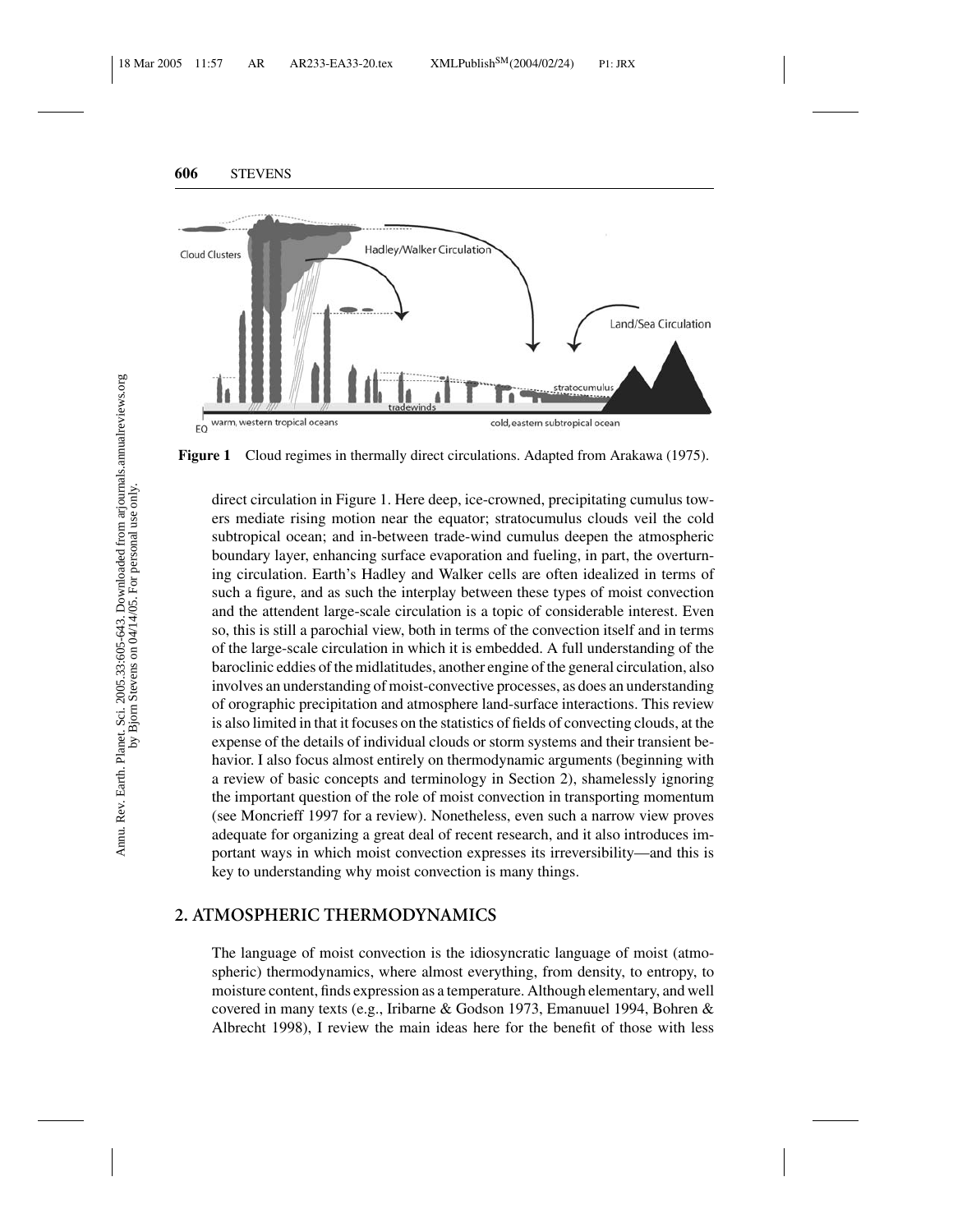background in the atmospheric sciences. For purposes of orientation, I begin by first reviewing dry atmospheric thermodynamics wherein the air is taken to be a perfect gas with a fixed composition.

#### **2.1. Dry Air**

The state of the dry system is determined by any two state variables, for instance temperature, *T*, and pressure, *p*. However, for a hydrostatic atmosphere  $\partial_z p = -\rho g$ (where the density,  $\rho$ , is a function of state and *g* is the gravitational acceleration), the spatial distribution of *T* determines *p* as a function of the height,*z*.Consequently, the state of the hydrostatic system can be completely determined by the distribution of *T* in space and time, which we denote by (*x*, *y*,*z*, *t*) with *z* pointing upward. For most applications, instead of *T*, it proves useful to describe the state of the system in terms of the potential temperature,  $\theta$ , defined as

$$
\theta \equiv T \left( \frac{\pi}{p} \right)^{R/c_p},\tag{1}
$$

where  $\pi$  is a specified reference pressure (typically taken as 1000 hPa);  $R =$ 287 J kg<sup>-1</sup> K<sup>-1</sup> is the gas constant; and  $c_p = 1006$  J kg<sup>-1</sup> K<sup>-1</sup> the isobaric specific heat of the working fluid, which in this case is "dry air," the name commonly given to an ideal mixture of  $N_2$ ,  $O_2$ , and Ar (Argon) with number fractions of 0.7809, 0.2095, and 0.00934, respectively. Physically,  $\theta$  is the temperature that air at some initial temperature *T* and pressure *p* would have if it were isentropically brought to a reference state pressure  $\pi$ ; consequently, the temperature does not vary with pressure (and hence *z*) for isentropic displacement of fluid parcels—which is one of its chief virtues. Because entropy differences from an arbitrary reference state vary as  $c_p \ln \theta$ , isopleths of  $\theta$  can be identified with isentropes of the system.

Vertical accelerations in the atmosphere can be associated with imbalances in gravitational and the hydrostatic component of the pressure forces, i.e., buoyancy perturbations, which appear as the first term on the right-hand side of the vertical momentum equation:

$$
(\partial_t + \mathbf{u} \cdot \nabla) w = -g \frac{\rho'}{\rho} - \partial_z p' + v \nabla^2 w,
$$
 (2)

where primes denote deviations from a hydrostatic reference state, which is denoted by subscript 0 below; v is the kinematic viscosity; and  $\mathbf{u} \equiv \{u, v, w\}$  is the velocity vector. The relationship between density and the state of the system is given by the equation of state, which for a dry atmosphere is the ideal gas law,  $p = \rho RT$ , the linearization of which yields

$$
\frac{\rho'}{\rho_0} \approx -\frac{T'}{T_0} + \frac{p'}{p_0} \approx -\frac{\theta'}{\theta_0} + \left(\frac{c_v}{c_p}\right) \frac{p'}{p_0},\tag{3}
$$

where  $c_v$  is the isometric specific heat of the working fluid. For most scales of motion in the troposphere,  $\rho' \ll \rho_0$ . Because it is also possible to pick a basic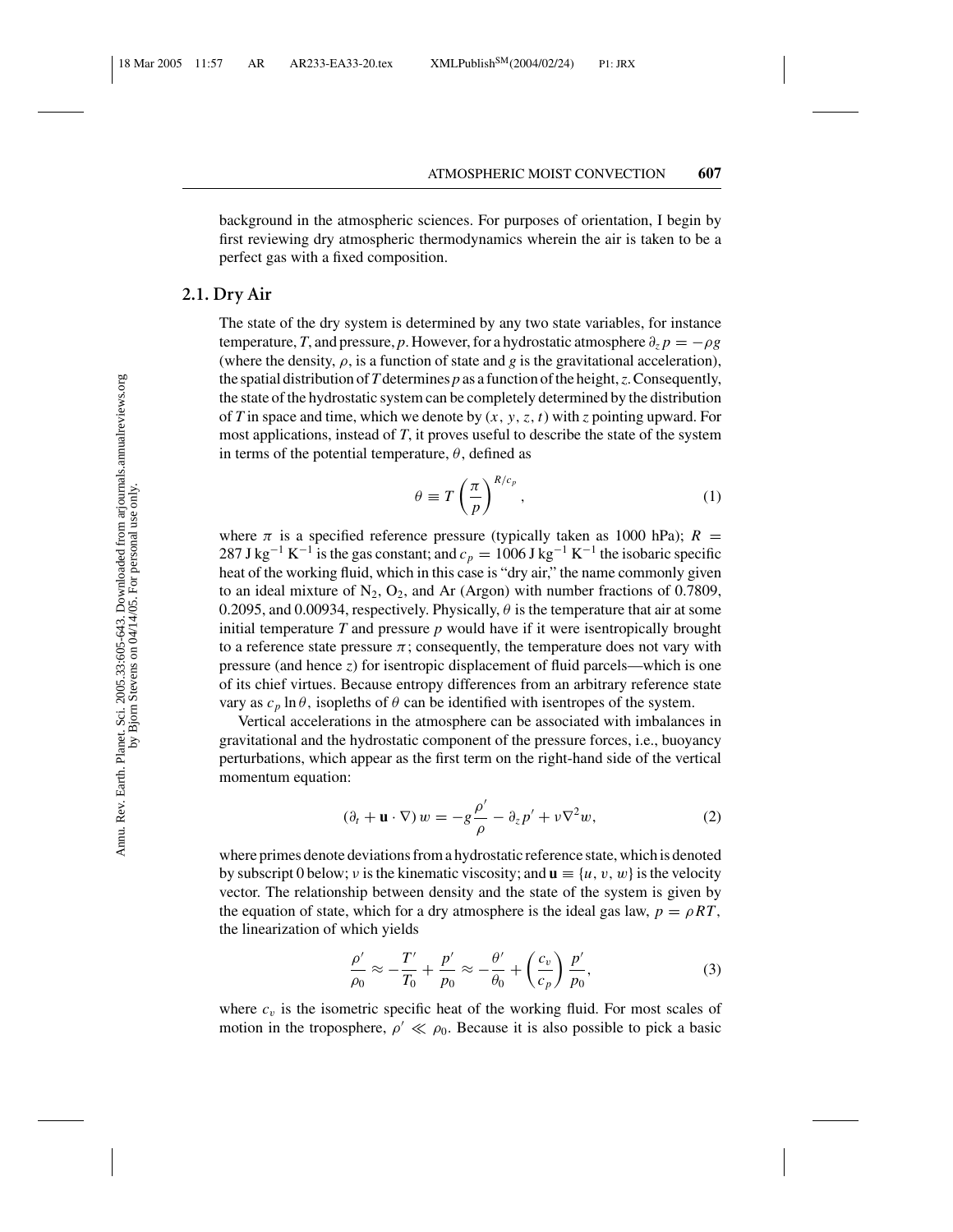state such that pressure perturbations contribute negligibly to density variations, the buoyancy can be related to the state of the system as

$$
b = -g\frac{\rho'}{\rho} \approx -g\frac{\rho'}{\rho_0} \approx g\frac{\theta'}{\theta_0}.
$$
 (4)

Hence buoyancy is effectively proportional to entropy variations.

In the nondiffusive, inviscid limit, it is straightforward to show that for a horizontally homogeneous fluid at rest, at any given point the fluid is stable, neutral, or unstable to infinitesimal perturbations according to whether ∂*z*θ is greater than, equal to, or less than zero, respectively. In response to such an instability, the fluid convects with the purpose of rearranging fluid parcels so that  $\theta$  is nondecreasing. In practice, these motions induce filamentation of fluid elements, which then lays the basis for molecular dissipation of temperature (buoyancy) and velocity perturbations; thus convection tends to drive the fluid to the neutrally stratified state of  $\partial_z \theta = 0$ , which under suitably chosen constraints is also the state of maximum entropy (Verkley & Gerkema 2004). In such a state,  $\Gamma_d \equiv \partial_z T = -g/c_p$ , which is exactly the lapse rate in temperature required so that the reduction in the specific enthalpy  $(c_pT)$  with height equals the increase in the potential energy  $(gz)$ . This is called the dry-adiabatic lapse rate and is precisely what is to be expected for isentropic, vertical displacements of dry fluid parcels.

#### **2.2. Moist (Warm) Air**

To describe the state of a moist atmosphere requires some measure of the water within a control volume. A common choice is  $q_t$ , the total water specific humidity (defined as the mass fraction of  $H_2O$  in the system). The mass fraction of dry air follows as the remainder,  $q_d = 1 - q_t$ . Although the partitioning of water mass among its vapor  $q_v$ , and condensate  $q_c$  forms (which can be liquid, denoted  $q_l$ , or ice, denoted  $q_i$ ) is a strong function of temperature (and hence pressure, and equivalently altitude), *qt* does not change following reversible fluid displacements. The presence of a variable constituent in the moist system implies that partial derivatives of the working fluid (the gas constant, specific heats, etc.) will vary with the composition of the fluid. Both this and phase changes complicate the development of the thermodynamics of moist air. Because the propensity of ice toward nonequilibrium introduces particular complications and because many of the interesting aspects of moist convecting atmospheres are apparent in the absence of ice, most of our ensuing development is for convection in the absence of ice processes.

Similar to the dry system, instead of temperature, it is useful to use thermodynamic coordinates, which like  $q_t$  (and  $\theta$  for the dry system) are invariant following reversible rearrangements of fluid parcels. Typically, the choice of a coordinate carrying information about temperature is based on a moist generalization of  $\theta$ . Because this generalization must specify the disposition of the state of the water mass in the reference state, two choices arise naturally: a reference state in which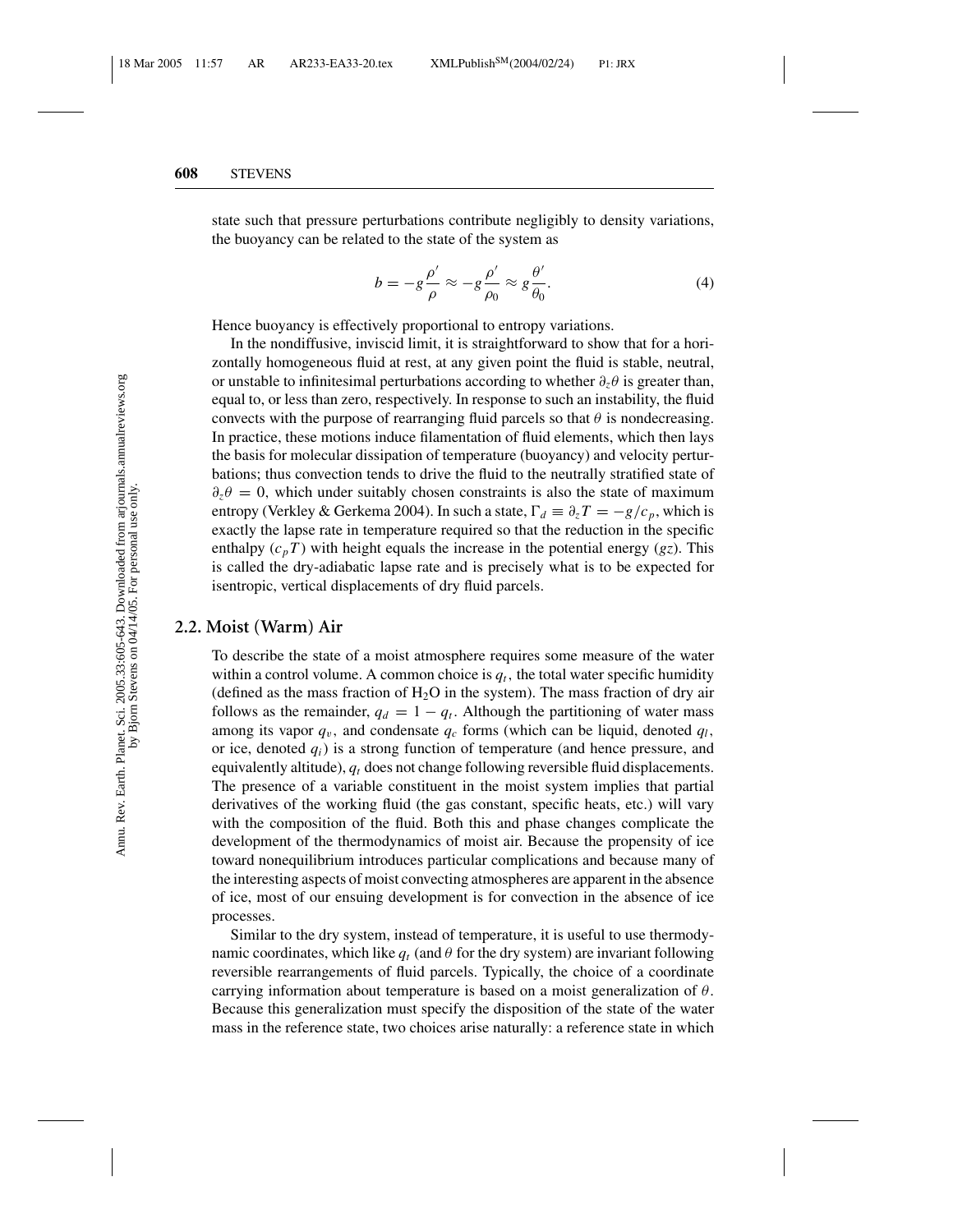$p = \pi$  and in which all the water is in the vapor state and a reference state in which  $p = \pi$  and in which all the water is in the liquid state. Temperatures obtained by isentropically moving to these reference states are called the liquid water potential temperature,  $\theta_l$ , and equivalent potential temperature,  $\theta_e$ , respectively. By neglecting differences among the specific heats for dry air, water vapor, and liquid water, it is straightforward to show that for  $q_v R_v \ll q_d R_d$ 

$$
\theta_l \approx \theta \exp\left(\frac{-q_l L_v}{c_{p,d} T}\right)
$$
 and  $\theta_e \approx \theta \exp\left(\frac{+q_v L_v}{c_{p,d} T}\right)$ . (5)

Although expressions more appropriate for quantitative work can be derived by not making these assumptions (e.g., Emanual 1994), the above expressions most clearly express the dominant physical processes at play and are sufficient for many purposes. From Equation 5, θ*<sup>l</sup>* is readily interpreted as an evaporation temperature, which reduces to  $\theta$  in the absence of condensate. In saturated conditions, the difference between  $\theta_l$  and  $\theta$  simply expresses the enthalpy of vaporization released through the formation of any condensation, which is responsible for constancy of  $\theta_l$ . Similarly,  $\theta_e$  can be interpreted as a condensation temperature. It too is invariant to changes in phase, which can be seen by noting that an increase in  $\theta$  during a reversible change in phase of water is offset by a decrease in  $q_v$  (which must be equal to  $q_s$ , the saturation specific humidity) in saturated conditions. A  $\{\theta_l, q_t\}$ representation of the state space provides a more nearly orthogonal basis than a  ${\theta}_e, q_t$ } representation because typically  $q_l \ll q_t$ . On the other hand,  $\theta_e$  has the advantage of being insensitive to changes in the amount of condensate present, which motivates its use in studies of precipitating moist convection. Additionally, by replacing  $q_v$  with  $q_s$  in the definition for  $\theta_e$  above, one can construct a state variable called the saturated equivalent potential temperature, θ*<sup>e</sup>*,*<sup>s</sup>*, whose chief virtue is that it is independent of the moisture content of the atmosphere yet is invariant following reversible displacements of saturated fluid parcels.

Compositional effects on the gas constant of the moist fluid cannot be neglected insofar as they contribute to density perturbations, where such effects are leading order. In particular, the gas constant *R*, which appears in the ideal gas law  $p = \rho RT$ for the moist fluid, varies with the composition of the fluid according to

$$
R = R_d q_d + R_v q_v = R_d (1 + q_v R_v / R_d - q_t).
$$
 (6)

Because meteorologists prefer to work with the dry air gas constant,  $R_d$ , it has become customary to define a virtual, or effective, temperature  $T_v = T(1 +$  $q_v(R_v/R_d) - q_t$ , which carries the compositional dependence of *R* in the moist system. Physically,  $T_v$  (or analogously  $\theta_v \equiv T_v(\pi/p)^{R_d/c_{p,d}}$ ) is the temperature required of dry air to have the same density as moist air. Defined in this fashion, it follows that whereas for the dry system  $\rho' / \rho_0 \approx -\theta' / \theta_0$ , for the moist system  $\rho' / \rho_0 \approx -\theta_v' / \theta_{v,0}$ . However, unlike dry systems for which density perturbations can be linearly related to entropy perturbations, in the moist system, at best, one can define a piecewise linear relationship between buoyancy and state variables, depending on whether air is saturated. For instance, for a horizontally homogeneous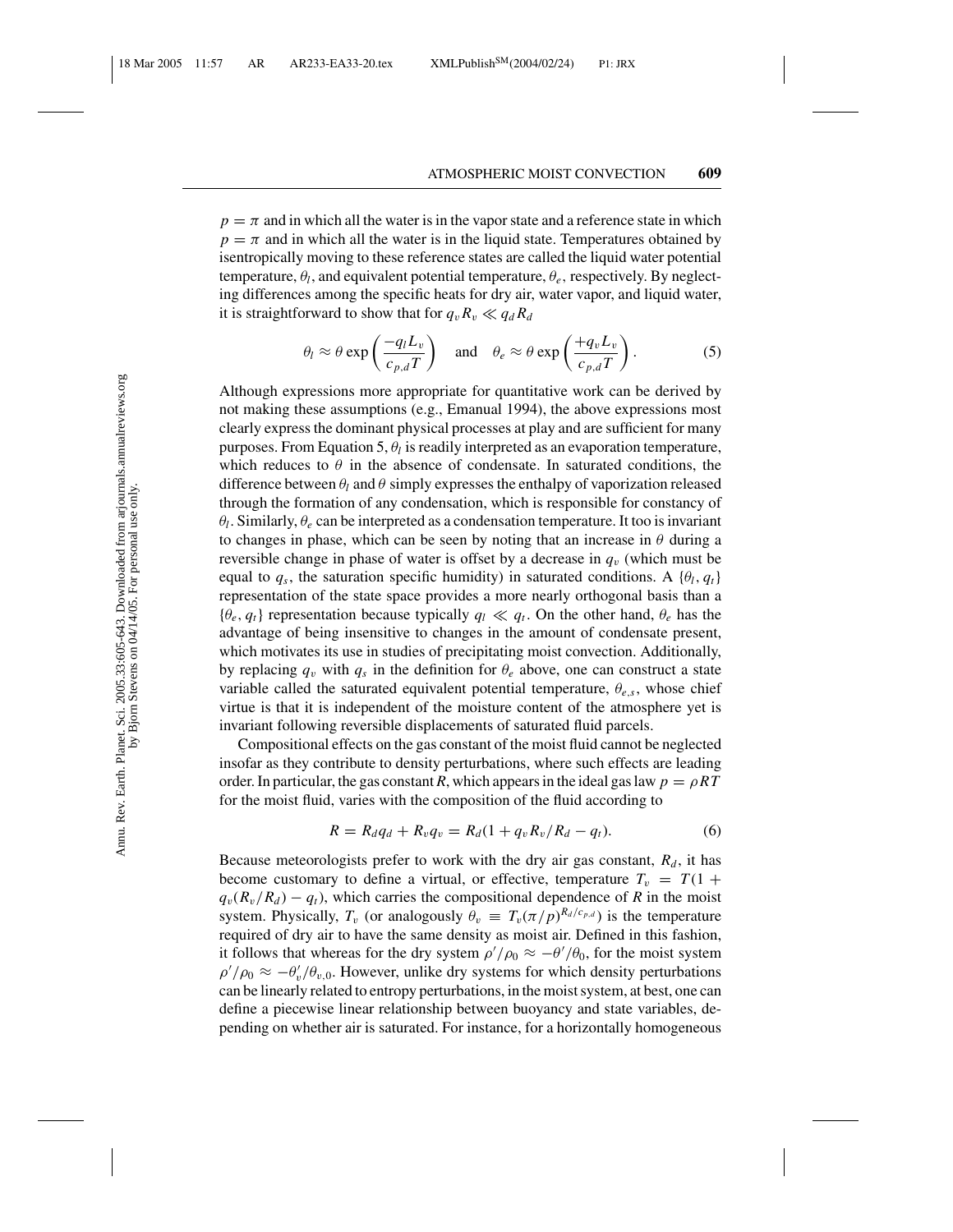system whose state is described by  $\theta_l$ ,  $q_t$ 

$$
b = -g\frac{\rho'}{\rho_0} = g \begin{cases} \alpha_u(\theta'_l/\theta_0) + \beta_u q'_t & q_t < q_s \\ \alpha_s(\theta'_l/\theta_0) + \beta_s q'_t & \text{otherwise.} \end{cases}
$$
 (7)

The partial derivatives ( $\alpha_u$ ,  $\alpha_s$ ,  $\beta_u$ ,  $\beta_s$ ) are functions of state, which (with the help of the Clausius-Clapeyron equation) can be determined analytically. For shallow flows they are often approximated as constant, i.e., for  $\theta_l = 288K$  and  $q_t =$  $10 \text{ g kg}^{-1}$ ,

$$
\alpha_u = 1.06
$$
,  $\beta_u = 0.608$ ,  $\alpha_s = 0.49$ ,  $\beta_s = 3.3$ .

Compositional effects on fluid density account for the nonzero value of  $\beta_u$ , but the difference between the saturated and unsaturated value of the coefficients primarily encapsulate the effects of phase changes. For instance,  $\alpha_s < \alpha_u$  implies that in a saturated fluid a positive perturbation in  $\theta_l$  projects less strongly on to temperature (and hence density) than for an unsaturated fluid, as it is partially offset by evaporation, which cools the fluid. In contrast, because  $q_t$  perturbations induce phase changes in saturated fluids, they project strongly onto density through temperature (rather than just compositional) variations when the fluid is saturated. Although the compositional effect is usually thought to be small, over the tropical oceans it is not unusual for roughly half of the buoyancy of thermals in the unsaturated marine boundary layer to be attributable to this effect.

In general, the effect of phase changes, which is embodied in the discontinuous nature of the partial derivatives  $\alpha$  and  $\beta$  (but also in other partial derivatives of the system, for instance, temperature changes along isentropes), is the origin of many fascinating aspects of moist (atmospheric) convection. Given  $\{\theta_l, q_t\}$ , whether a fluid parcel is saturated depends only on pressure, which (because hydrostatic pressure variations dominate) varies principally with the vertical coordinate. Thus the basic behavior of fluid parcels (as measured by their partial derivatives) depends on their position. It is almost as if the fluid is magically transformed into another form once it crosses a certain threshold. This can be thought of as a Cinderella effect, where instead of pumpkins turning into carriages and back again at a certain hour, fluid parcels change their qualitative behavior at a certain altitude. But more magical still, the witching hour (location) of each pumpkin (fluid parcel) varies with its state. In summary, moist convection can in many instances be thought of as a two-fluid problem, where one fluid (unsaturated air) can transform itself into another (saturated air) simply through a vertical displacement. This possibility greatly augments the basic anisotropy owing to gravity, which begets convection of all kinds to begin with.

A striking implication of the nonlinearity, or two-fluid behavior, embodied in Equation 7 is the concept of buoyancy reversal, wherein when dry air is mixed with saturated air of greater density it attains densities greater than those of its individual components. A common geometry for this phenomenon is illustrated in the left panel of Figure 2. Roughly speaking, buoyancy reversal occurs when there exists some mixing fraction  $\chi$  such that  $\rho_*(\chi) < \rho_-,$  where subscript  $*$  and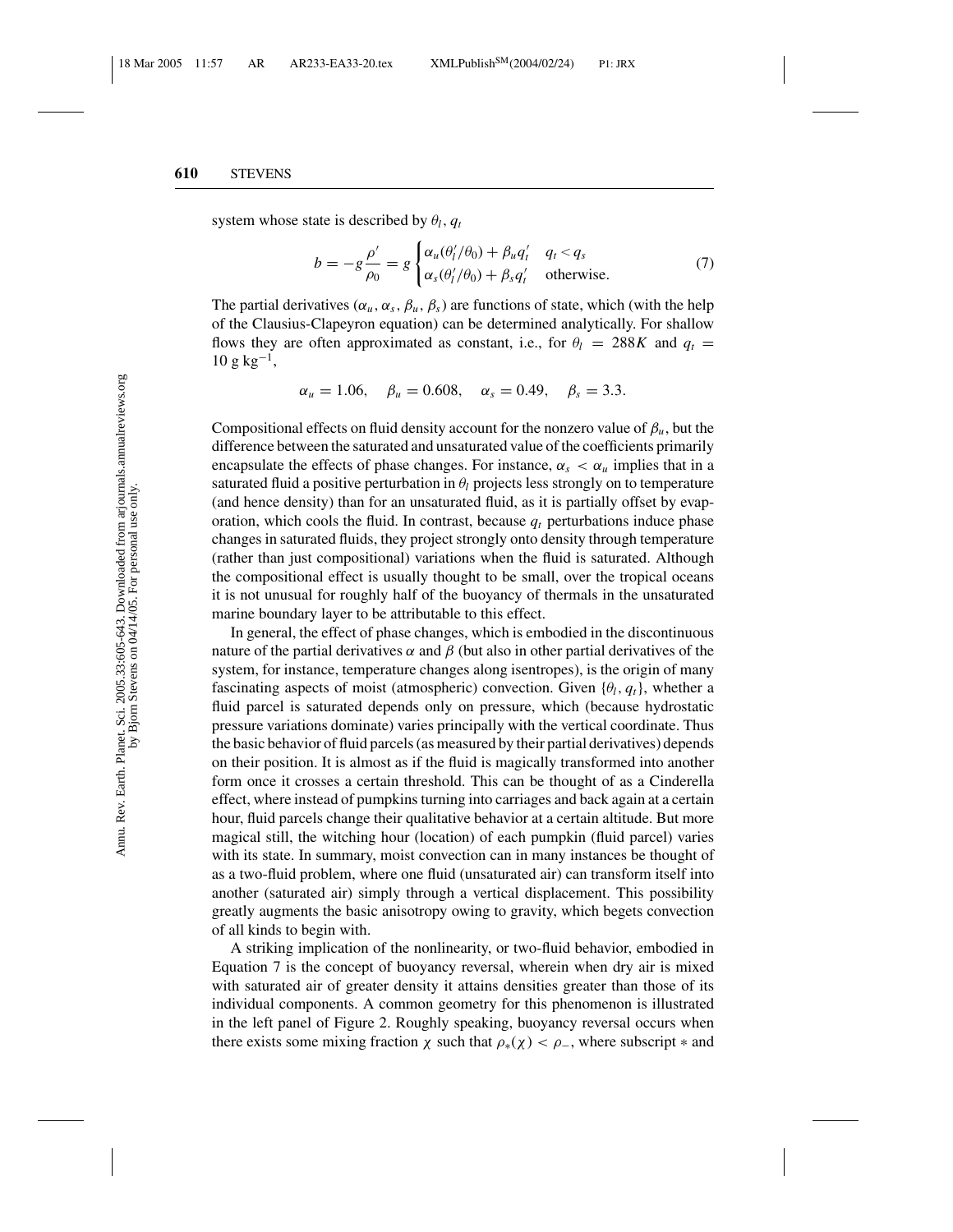

**Figure 2** The right panel shows the buoyancy of a mixed parcel as a function of the mixing fraction  $\chi$  at a statically stable interface between dry and saturated fluids, illustrated schematically by the left panel.

− denote the state of the mixture and the underlying air, respectively. This situation can be thought to occur when the temperature difference between the upper and lower layer is not sufficient to offset evaporative cooling, which will accompany any mixing between the two layers. At this level of approximation, this occurs whenever θ*e*<sup>+</sup> < θ*e*<sup>−</sup> (+ denoting the upper, in this case dry, fluid). The inclusion of compositional effects in the equation of state results in a somewhat more stringent criterion:

$$
\kappa \equiv 1 + \frac{\theta_{l+} - \theta_{l,-}}{(L/c_p)(q_{t+} - q_{t-})} = \frac{\theta_{e+} - \theta_{e,-}}{(L/c_p)(q_{t+} - q_{t-})} > \frac{c_p \theta_0}{L_v \alpha_s} \equiv \kappa_*, \qquad (8)
$$

which says that whenever  $\kappa$  exceeds some threshold value ( $\kappa_* \approx 0.2$ ) then some mixtures will support buoyancy reversal. How strong this effect is depends on two nondimensional numbers,  $\kappa$  and  $\chi_s$ , the latter being the mixing fraction of the just-saturated mixture, which measures the subsaturation of the upper layer relative to the condensate available for evaporation in the lower layer. Buoyancy reversal has no counterpart in dry convection, although to the extent it is realized only under dissipative processes, it bears some similarity to double-diffusion. Situations in which buoyancy reversal is expected are commonly encountered in the atmosphere, but the role of buoyancy reversal in regulating the structure of moist convecting atmospheres remains controversial (as discussed below).

The Cinderella effect also greatly enriches conceptions of stability. With respect to infinitesimal perturbations, ∂*zb* still demarcates the condition of neutral stability; however, from Equation 7 it is apparent that this condition implies different relationships between  $\partial_z \theta_l$  and  $\partial_z q_t$  based on whether or not the fluid is saturated, which in turn depends on the amplitude of the displacement of fluid parcels. Thus the stability of the atmosphere can look different for finite amplitude, as opposed to infinitesimal, fluid displacements. Even in the isentropic limit, the stability of the fluid column has to account for the energy available to global rearrangements of fluid parcels.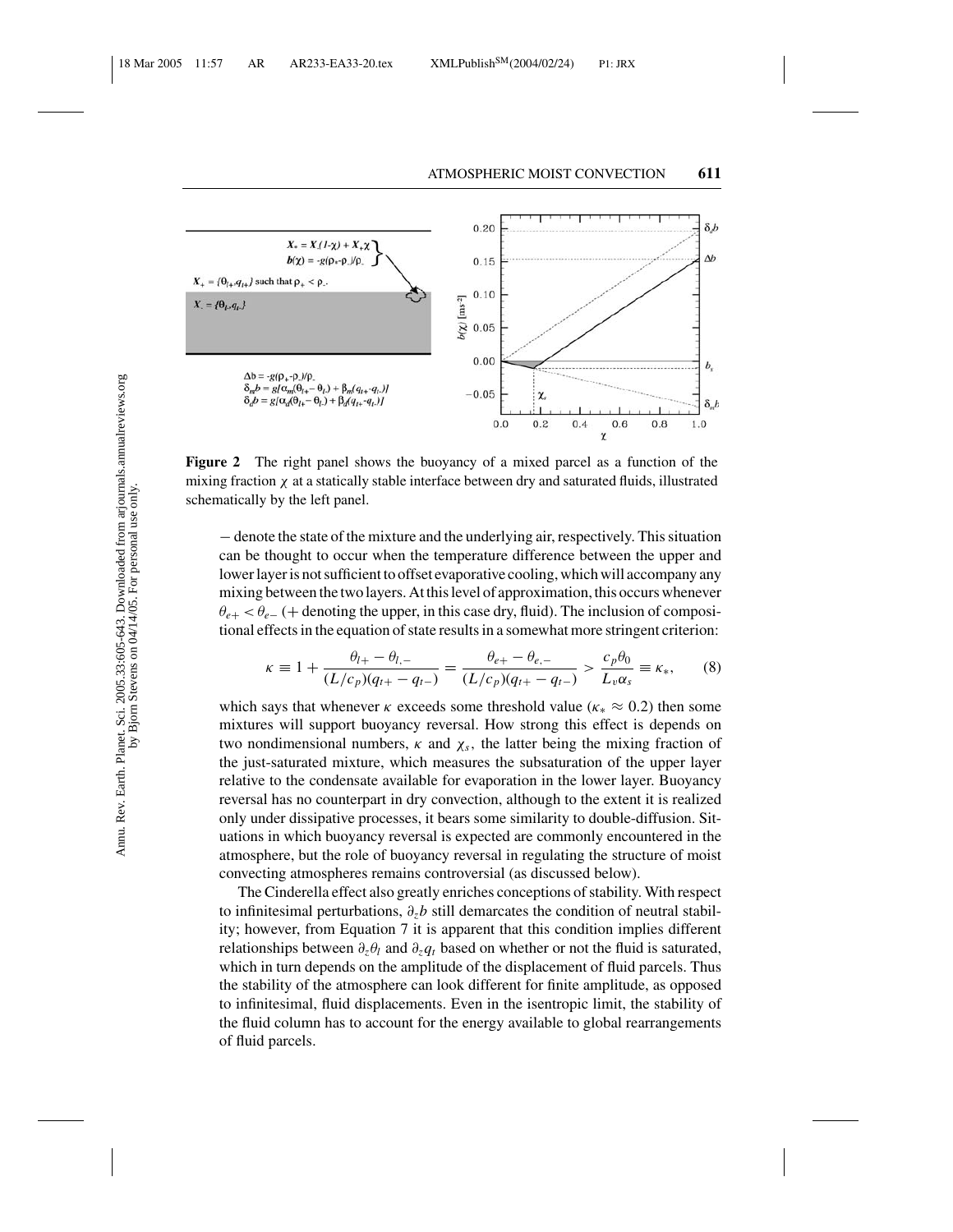

Figure 3 State diagram for an atmosphere stable to infinitesimal, but unstable to finite amplitude, displacements of near surface air.

To illustrate these types of effects, consider Figure 3. Here we describe the state of the atmosphere using the solid lines in  $(q_t, -\ln p)$  space (left panel) and in  $(T, -\ln p)$  space (right panel), where in the discussion that follows, *z* and − ln *p* are used interchangeably. The environmental temperature is chosen to decrease uniformly with height at the environmental lapse rate,  $\Gamma_e$ . The moisture field is chosen to decay exponentially such that the environment is everywhere subsaturated. In this state, the atmosphere is stable to small displacements because  $\Gamma_e$  <  $\Gamma_u$ , where  $\Gamma_u \equiv (\partial_z T)_{\theta_l, q_t, u}$  is the temperature lapse rate for isentropic, unsaturated, vertical displacements. Because the corrections to  $c<sub>p</sub>$  are small for an unsaturated fluid,  $\Gamma_u \approx \Gamma_d \approx 10 \text{ K km}^{-1}$ .

A starting point for addressing the global stability of the atmospheric profile is the analysis of the energetics of test parcels displaced isentropically from a specified level. Such a process is labeled by subscript \* and illustrated by the dotted/dashed lines in the thermodynamic diagrams of Figure 3 drawn for a test parcel lifted from the surface. By definition,  $T_*$  initially decreases at the rate  $\Gamma_u$ with *z* (the height of the test parcel, whereas  $q_t$ ∗ remains constant). As  $T^*$  decreases linearly with the height of the test parcel, *qs*<sup>∗</sup> decreases exponentially, rapidly attaining the value of  $q_{t*}$ . The pressure,  $p_c$ , at which they are first equal is called the lifting condensation level (or saturation pressure level), above which the test parcel becomes saturated. Further vertical displacements result in a reduced rate of temperature decline with height, according to  $\Gamma_s \equiv (\partial_z T_v)_{\theta_i, q_t, s} = -g/c_*$ , where

$$
c_* \approx c_{p,d} \left( \frac{1 + \frac{L_v^2 q_s}{c_{p,d} R_v T^2}}{1 + \frac{L_v q_s}{R_d T}} \right)
$$

is an effective heat capacity; *c*<sup>∗</sup> is a strong function of temperature, ranging from 2.5 $c_{p,d}$  at high temperatures and asymptoting to  $c_{p,d}$  as temperature decreases.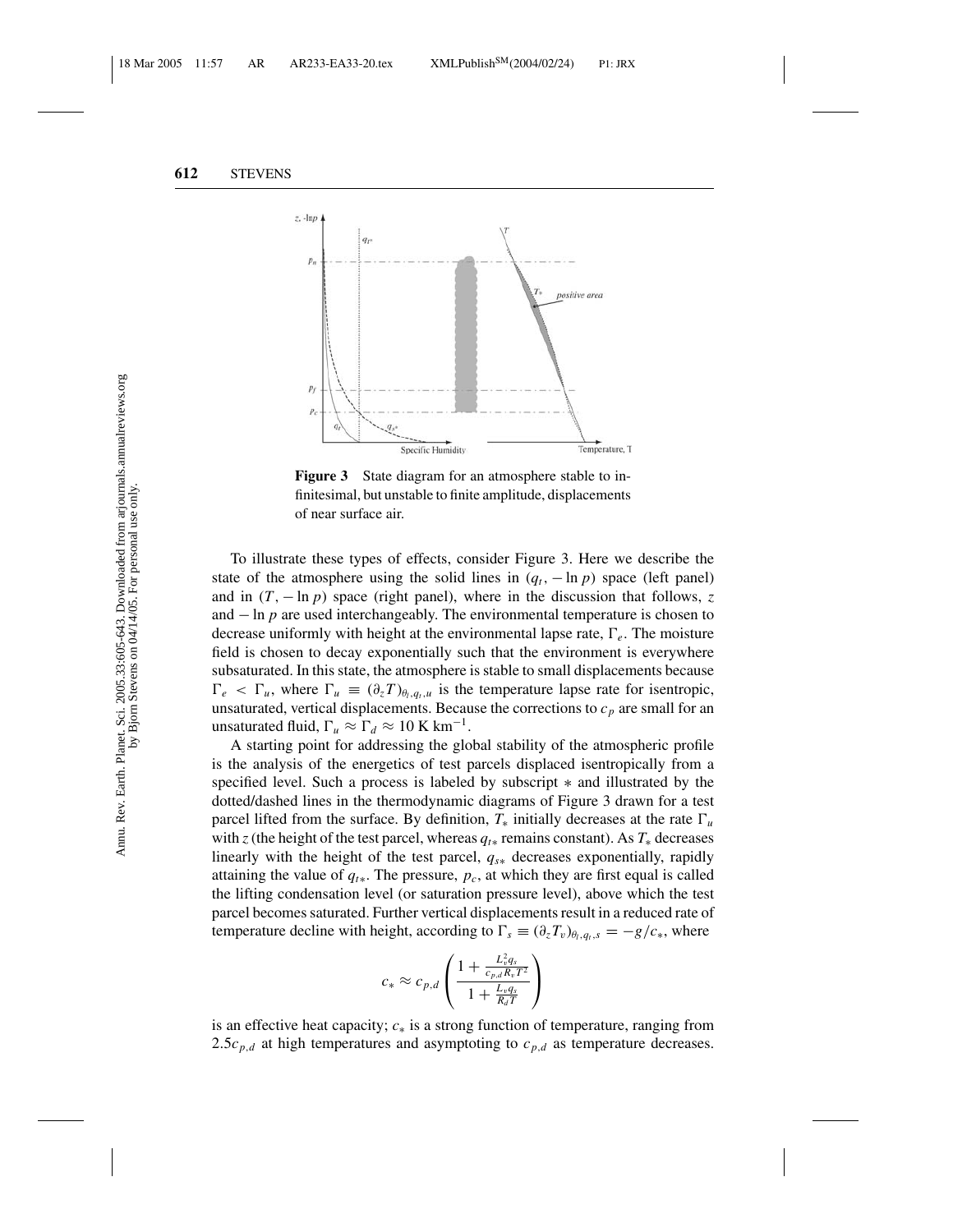Consequently,  $\Gamma_s$  can be as small as 4 K km<sup>-1</sup> in the lower troposphere and asymptotes to  $\Gamma_d$  aloft. In this example  $\Gamma_u < \Gamma_e < \Gamma_s$  at the warmer temperatures of the lower troposphere, but  $\Gamma_u < \Gamma_s < \Gamma_e$  aloft. Consequently, during the initial part of its saturated ascent the test parcel warms relative to the environment, whereas aloft it cools relative to the environment. Moreover, we have chosen  $\Gamma_e$  and  $q_t$  such that the warming above the lifting condensation level is sufficient for the parcel to become warmer than the environment (at what is called the level of free convection,  $p_f$ ). As the parcel cools more rapidly with further ascent aloft, it once again attains the environmental temperature at the level of neutral buoyancy, *pn*.

The distinction between the saturated and unsaturated lapse rates in the lower troposphere permits meta-stable profiles (or subcritical instabilities), as implied by Figure 3. For these situations the atmosphere is stable to infinitesimal displacements but unstable to larger displacements. This is a common situation in the atmosphere. Profiles for which  $\Gamma_u < \Gamma_s < \Gamma_e$  somewhere are often called conditionally unstable, although this terminology is something of a misnomer (cf., Sherwood 2000) because even for finite displacements, whether any instability is realized depends on sufficient moisture being present for test parcels to take advantage of the favorable thermal structure of the atmosphere. For example, by sufficiently reducing the available water vapor in the profile in Figure 3, the sounding would remain conditionally unstable, but no displacement of any test parcel, finite amplitude or otherwise, would be capable of extracting energy from the mean state. Thus the convective instability is better measured in terms of the work done by a test parcel in moving from its initial position  $p_1$  (in the above example the surface) to some final pressure level,  $p_2$  (in the above example,  $p_n$ ):

$$
W(p_1, p_2) = R_d \int_{p_1}^{p_2} (T_{v*} - T_v) d \ln p.
$$
 (9)

With respect to Figure 3,  $W(p_s, p_f)$  measures the negative area on the thermodynamic diagram and is called the convective inhibition (sometimes abbreviated CIN), whereas  $W(p_f, p_n)$  measures the positive area (similar to what is sketched in Figure 3 but incorporating compositional, or virtual, effects as expressed by  $T_v$ ) and is sometimes called the convective available potential energy, or CAPE. The presence of CIN facilitates the accumulation of CAPE, which when tapped often results in strong transient convection associated with severe weather.

Although *W* is frequently used as a measure of the energy available for convection, it has three major shortcomings: (*a*) it is sensitive to the starting and ending points of the test parcel; (*b*) it neglects the work demanded by continuity, i.e., the compensating motions of the environment; and (*c*) it neglects the effects of irreversible processes (ranging from precipitation to mixing) in determining  $T_{v*}$ . The first two points can be addressed by using a generalized measure of CAPE (e.g., GCAPE; Randall & Wang 1992) as follows: Let *Wi*,*<sup>j</sup>* be a discrete version of *W* such that *i* and *j* index the starting and ending pressures  $p_i$  and  $p_j$ , respectively. Then  $\tilde{W} = \sum_{i,j} W_{ij} P_{ij}$  defines the energy of some permutation of the system as defined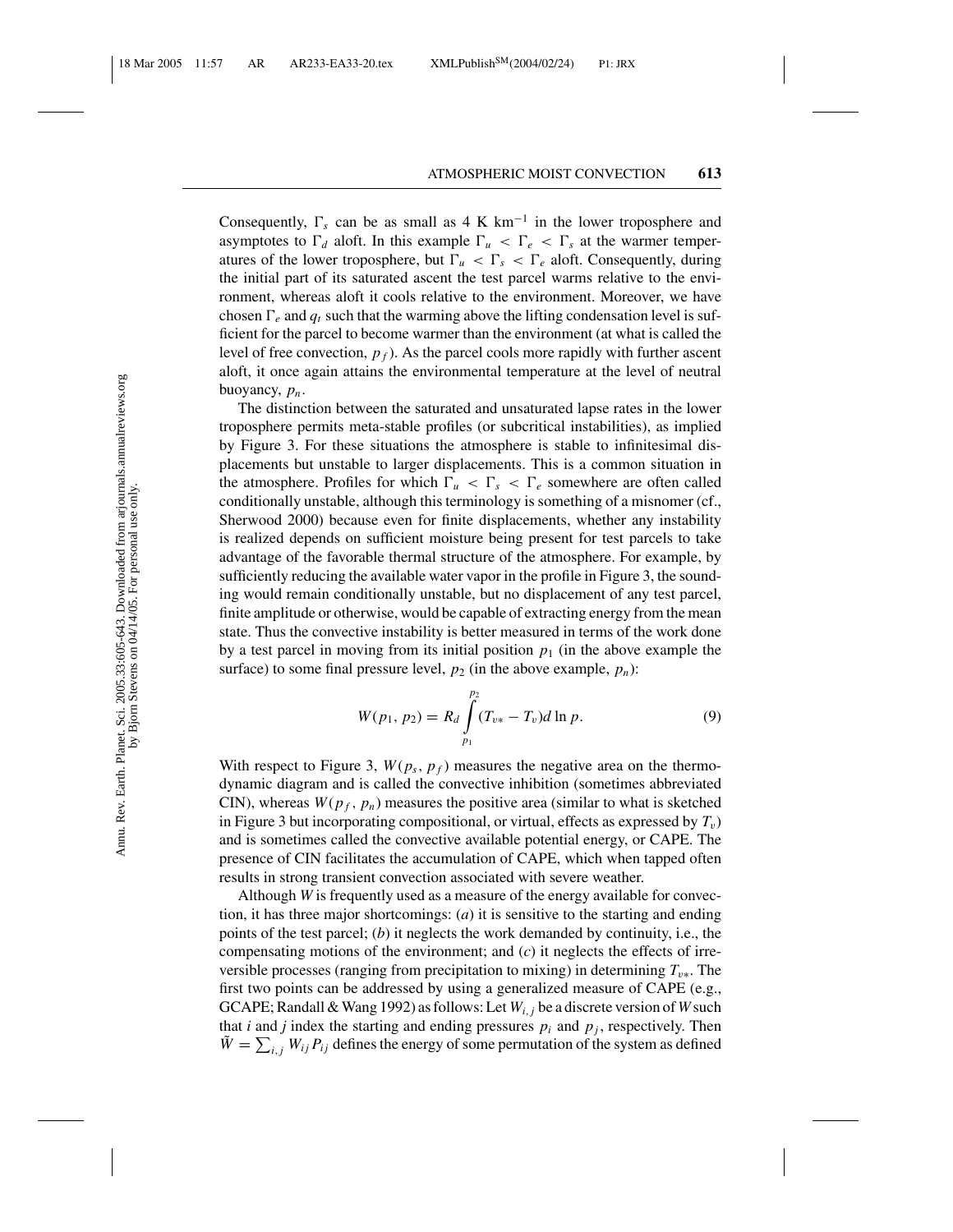by the permutation matrix<sup>1</sup>  $P_{ij}$ . In an *n*-layer system there are *n*! possible permutations, so if we index by *k* the energetic cost (reward) of the *k*th permutation, then generalized CAPE, or GCAPE, is simply given by  $\max\{W_k; k = 1, \ldots, n!\} \geq 0$ , where the lower bound is set by the trivial perturbation (i.e., no change). Although the generalized CAPE suffers from neither the starting point sensitivity nor the neglect of compensating motions implicit in the definition of *W*, it does implicitly assume (through the definition of  $T_{v*}$  in Equation 9) that rearrangements are isentropic. Both CAPE and GCAPE are limited in that they attempt to characterize with a single number the stability characteristics of the atmosphere, although the latter provides a more general framework to look at the energetics of a family of displacements (and hence things like CIN).

In constructing a language for the discussion below, I have, for the most part, focused on moist convection as an isentropic process. The buoyancy reversal argument is an argument predicated on an irreversible process; however, it is irreversible in a way that is common to most other forms of convection, namely local mixing of fluid parcels. But as illustrated below, one of the more fascinating aspects of moist convection is the varying ways in which it expresses its irreversibility. The formation of condensate not only allows for strong, local interactions with radiant energy at both terrestrial and solar wavelengths but it also leads to the formation of precipitation, which transports enthalpy across fluid trajectories. Both are long-range interactions for which there is no analog in dry convection.

## **3. STRATOCUMULUS CONVECTION**

Stratocumulus is a low-lying, characteristically stratiform cloud type, usually exhibiting evidence of underlying cellular structure. Because moist convection is often identified with cumuliform clouds, stratocumulus is easily omitted from the canon of moist convection. This is unfortunate; not only is stratocumulus a moist convective archetype, but its driving mechanism involves precisely the type of process (radiant energy transfer) that makes moist convection so interesting. From a climatological perspective, regions where stratocumulus prevail are most evident where there exists great thermal contrast between the overlying free atmosphere and the underlying surface, for example, over the upwelling regions of the subtropical oceans, which is reflected in the right side of Figure 1, but also in the storm tracks, where in the latter they are most prevalent during periods dominated by anticyclonic circulations, and at the poles.

The tendency of stratocumulus to be most evident in subsiding maritime environments, where the thermal contrast between the surface and free atmosphere can be very pronounced, has been recognized for nearly a century. Recent studies have more systematically explored these relationships by examining the correlation

<sup>&</sup>lt;sup>1</sup>A permutation matrix of an *n*-element set is an  $n \times n$  matrix with one element of each row and one element of each column being unity and the remaining elements being zero.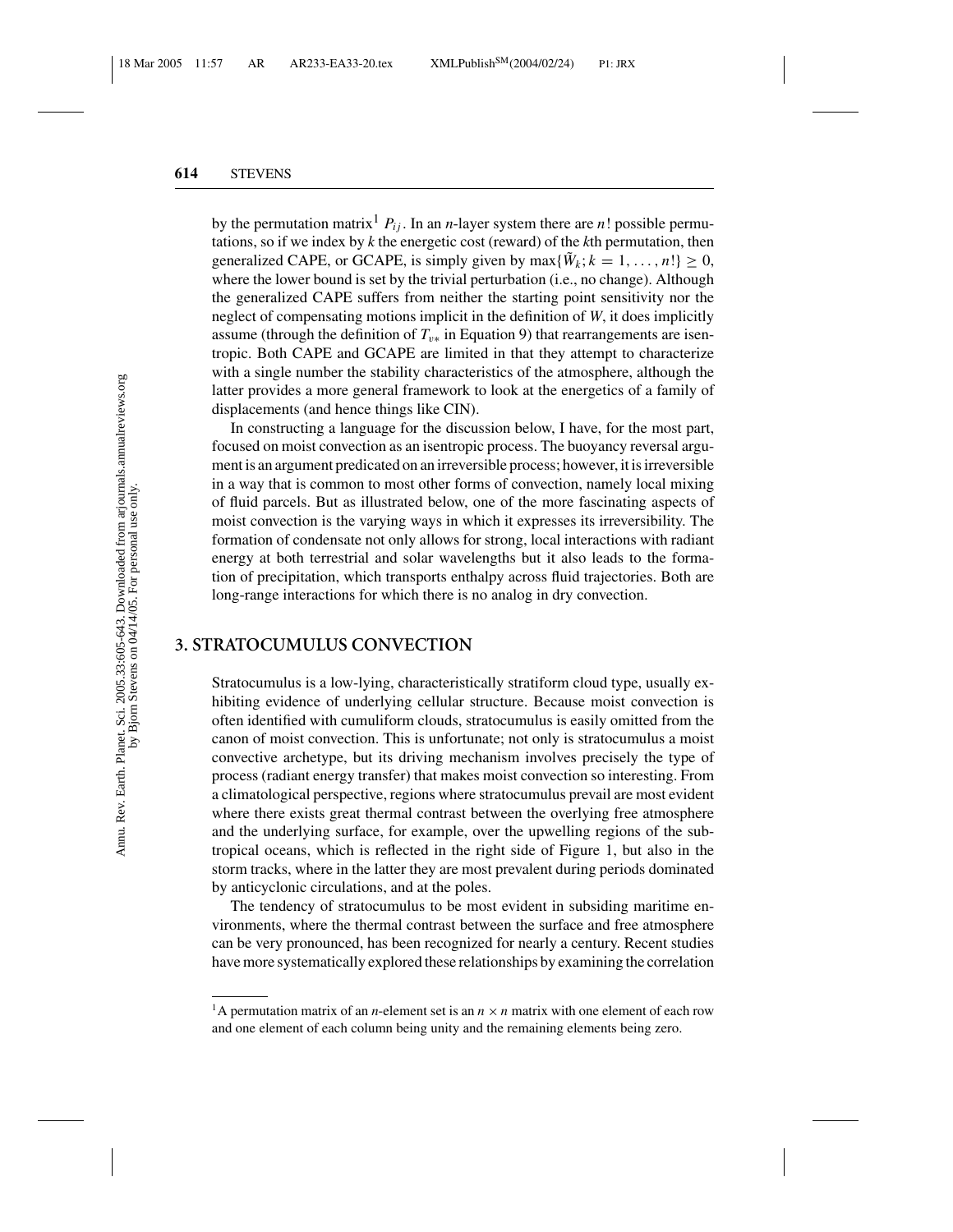between stratocumulus cloud incidence and the degree of thermal contrast between the surface and the free atmosphere, with the latter being measured by the lower tropospheric stability, defined as the difference between  $\theta$  at 700 hPa and its value at the surface. Nearly two thirds of the interannual variability in the low cloud amount in the subtropical regions can be explained by variability in the lower tropospheric stability (Klein & Hartmann 1993). On shorter timescales, the variability is less, as is the fraction of the variance it can explain. Additionally, as one moves out of the heart of the stratocumulus regimes, the lower tropospheric stability becomes a less important indicator of low cloud amount, and the role of cold advection (as measured by the wind speed multiplied by the surface temperature gradient in the direction of the mean wind) becomes more important (e.g., Klein 1997). The suggestion of this analysis is that cloud amount strongly reflects the upstream conditions, indicative of memory in the system. These ideas are amplified by recent studies using satellite data (e.g., Pincus et al. 1997), which indicate that cloud amounts best correlate with conditions 24 h upstream of a given observation. In what follows, I elaborate on this statistical overview of stratocumulus and its importance by presenting an overview of important aspects of its phenomenology and the theoretical framework that has arisen to help rationalize it. A more comprehensive overview is presented by Moeng (1998).

## **3.1. Phenomenological Overview**

Because it is relatively easy to sample experimentally, and because of its importance to the radiative balance of the planet as a whole, stratocumulus may be one of the best sampled, and best understood, if not the most recognizible, forms of moist convection. Its basic geometry is illustrated by Figure 4. Here a relatively shallow, cool, and moist thermal boundary layer is capped by a much warmer and drier subsiding atmosphere. Quantities that are invariant under displacements along isentropes (e.g.,  $\theta_l$  and  $q_t$  in the profiles superimposed on Figure 4) transition



**Figure 4** Cartoon of well-mixed, nonprecipitating, stratocumulus layer, overlaid with data from research flight 1 of DYCOMS-II. Plotted are the full range, middle quartile, and mean of  $\theta_l$ ,  $q_l$ , and  $q_l$  from all the data over the target region binned in 30m intervals. Heights of cloud base and top are indicated, as are mixed layer values and values just above the top of the boundary layer of various thermodynamic quantities. The adiabatic liquid water content is indicated by the dash-dot line.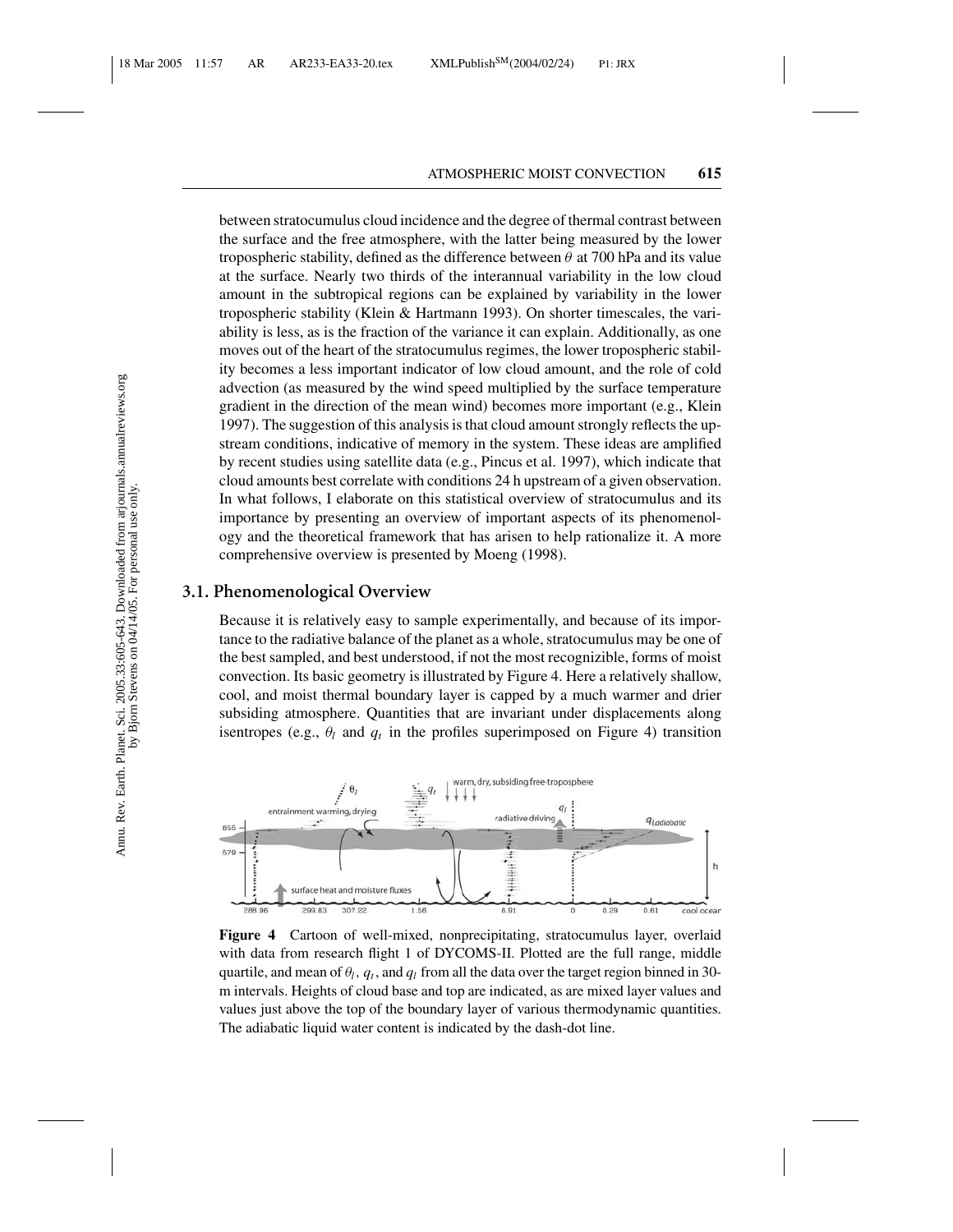very sharply between their boundary layer and free tropospheric values. In the boundary layer they tend to be well mixed as a result of convective turbulence generated by infrared radiative cooling at the top of the clouds. Unlike the dry convective boundary layer, which develops from the solar heating of the land surface every day, the infrared driving of stratocumulus favors the night. This nocturnal proclivity is especially evident from five days of ship-board measurements made in regions of the south-east Pacific known to favor stratocumulus convection (Bretherton et al. 2004a).

The basic processes thought to compete in determining the thermodynamic state of stratocumulus forced in this way are also illustrated in Figure 4. Here the radiatively driven convective turbulence impinges on the cloud top interface, entraining warm and dry air from aloft. From the point of view of the mass budget, the entrainment deepening of the boundary layer works against a gently subsiding large-scale environment. The radiative cooling competes with entrainment warming and surface heat fluxes, whereas entrainment drying acts to offset the moistening effect of surface fluxes.

Because the degree to which adiabatic invariants of the flow are well mixed with height in the stratocumulus boundary layers is a foundation of many theoretical descriptions, it is important to establish the degree to which this idealization has merit. For the flight whose data is incorporated into Figure 4, this has been evaluated in several ways: by comparing the extent to which the mean cloud base, as measured by an upward-looking lidar, agrees with that predicted by the saturation pressure *ps* of the state variables measured in situ below cloud base (e.g., Feingold & Morley 2003); by comparing the degree to which  $q_l$  increases with height at the rate one would expect for a layer in which  $q_t$  and  $\theta_l$  are constant (illustrated by the dashdot line in Figure 4); and by examining the extent to which rms vertical velocity maximize in the flow interior and decrease to near zero toward the boundaries (Stevens et al. 2003). By all of these measures this limit has merit.

Many studies similar to that discussed above have helped establish the canonical view of stratocumulus as a well-mixed, radiatively driven, nonprecipitating thermal boundary. Naturally, more recent work has begun to probe the limits of such idealizations, focusing in turn on when and how the well-mixed structure of the layer breaks down, how other driving forces affect the evolution of the layer, and the extent to which drizzle helps balance the water and heat budget. Despite the degree to which well mixedness serves as a useful organizing principle for understanding stratocumulus, departures from this state are not hard to find. Very early studies (e.g., Vernon 1936) documented the degree to which the diurnal variation of stratocumulus in coastal regions is accompanied by vertical stratification in state variables, with  $\theta_l$  increasing and  $q_t$  decreasing with height. Aircraft measurements above the North Sea (Nicholls 1984) show that such situations are also common over the ocean and tend to be accompanied by a two-layer structure wherein a warmer, drier cloud layer is separated from a cooler, moister surface layer by a stably stratified transition layer that can be of variable depth. Such structures tend to be more evident during the day and in deeper boundary layers, and have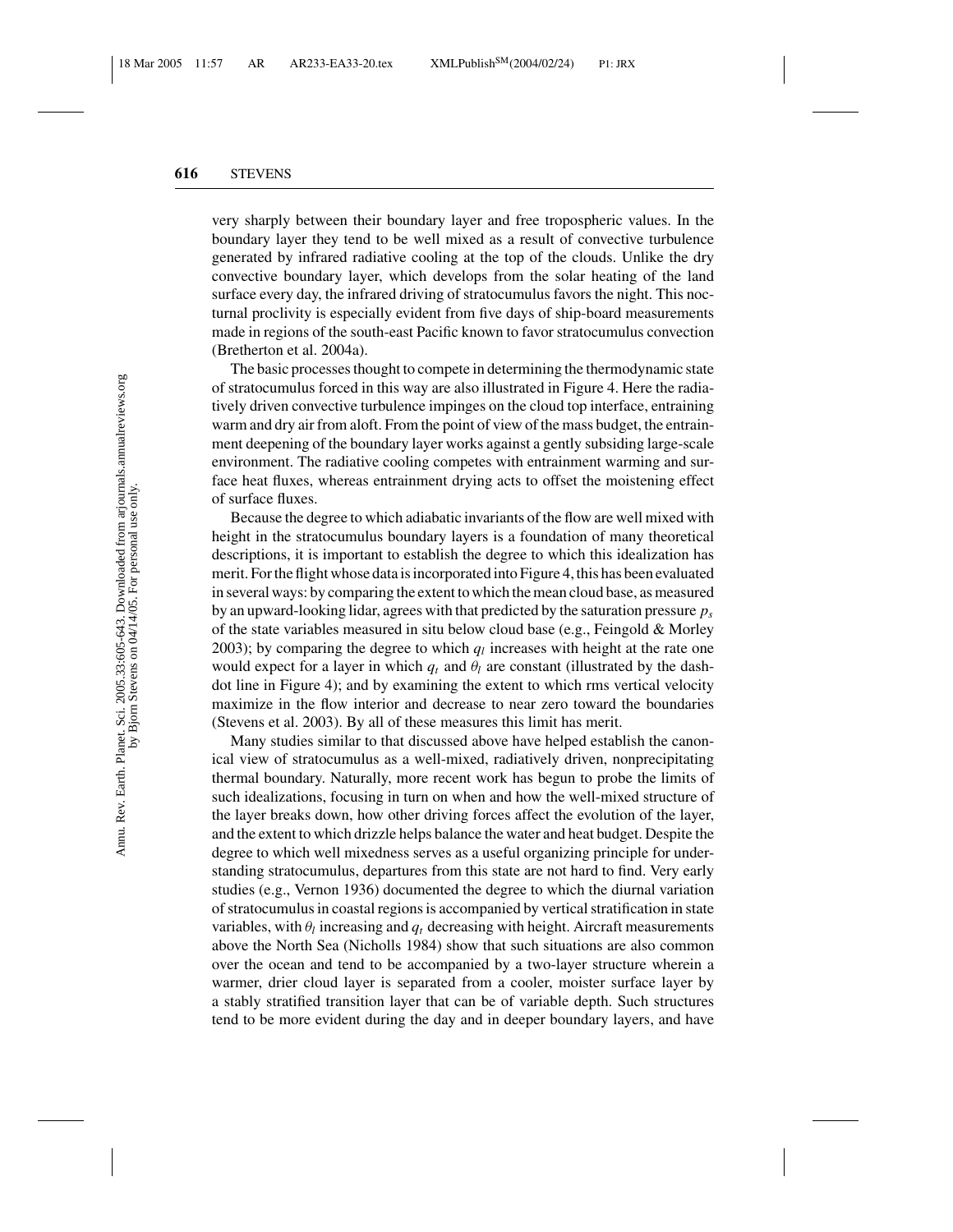come to be called decoupled boundary layers. For such layers, radiative cooling from the cloud top can help maintain an elevated mixed layer that continues to dry by entrainment, but the lack of turbulent penetration to the surface cuts the cloud off from its compensating moisture supply. The development of this decoupled structure has been hypothesized to be the first step in the dissipation of the cloud layer. Its causes have been attributed to a variety of processes, including the stabilizing effect of precipitation (Paluch & Lenschow 1991, Wang 1993, Wang & Wang 1994) or solar radiation, which is preferentially absorbed in the cloud layer (Bougeault 1985, Turton & Nicholls 1987, Duynkerke 1989, Ciesielski et al. 2001).

Relatively little is known about precipitation from stratocumulus: although often idealized as nonprecipitating (e.g., Figure 4), over the years a variety of circumstantial evidence has accumulated to suggest that at times precipitation rates can be dynamically significant (e.g., Nicholls 1984, Austin et al. 1995, Bretherton et al. 1995). A surface drizzle flux of 1 mm day<sup>-1</sup> will warm the boundary layer by approximately 30 W m<sup>-2</sup>, which although somewhat smaller than the radiant export of energy in the nocturnal boundary layer, is commensurate with the diurnally averaged radiant export of energy. Thus it has been hypothesized that sufficient drizzle may be capable of offsetting the radiative driving of the layer, both directly and indirectly (by depleting the cloud), leading to the break up of the cloud (Paluch & Lenschow 1991). Air and ship-borne remote sensing (Comstock et al. 2004, van Zanten et al. 2005) has made possible more comprehensive surveys of precipitation in stratocumulus layers, which suggest that precipitation can be prevalent, with surface precipitation rates being most pronounced at night. Showers with rain rates of 1 cm day<sup>−</sup><sup>1</sup> are common, and precipitation rates averaged over large areas being sustained at values near 1 mm day<sup>−</sup><sup>1</sup> for many hours were observed approximately one third of the time, suggesting that drizzle may play a pivotal role in limiting stratocumulus depth. Yet more intriguing are recent observations (Stevens et al. 2005) that show that drizzle seems to be connected to the emergence of pockets and perhaps even broader regions of open cellular convection embedded in otherwise more overcast cloud regions—a striking example of which is shown in Figure 5.

One of the more vexing problems pertaining to stratocumulus convection is how and why the stratiform cloud layer breaks up into more broken or scattered convection, as is characterized by the downstream transition in low-level cloudiness in Figure 1. One idea is that as the stratocumulus layer advects over warmer water, the thermal contrast across the boundary layer is reduced, whereas the moisture contrast is enhanced, leading to an increased potential for buoyancy reversal (e.g., as measured by  $\kappa$  in Equation 8). In the buoyancy reversal regime, mixing with the free troposphere is argued to induce further mixing, promoting the destruction of the cloud. This idea, first stated in the 1960s (Kraus 1963, Lilly 1968) is best known as the cloud top entrainment instability (CTEI) hypothesis, a term that was coined after it was refined to account for compositional effects on buoyancy (Deardorff 1980, Randall 1980). Early tests showed that regions of stratiform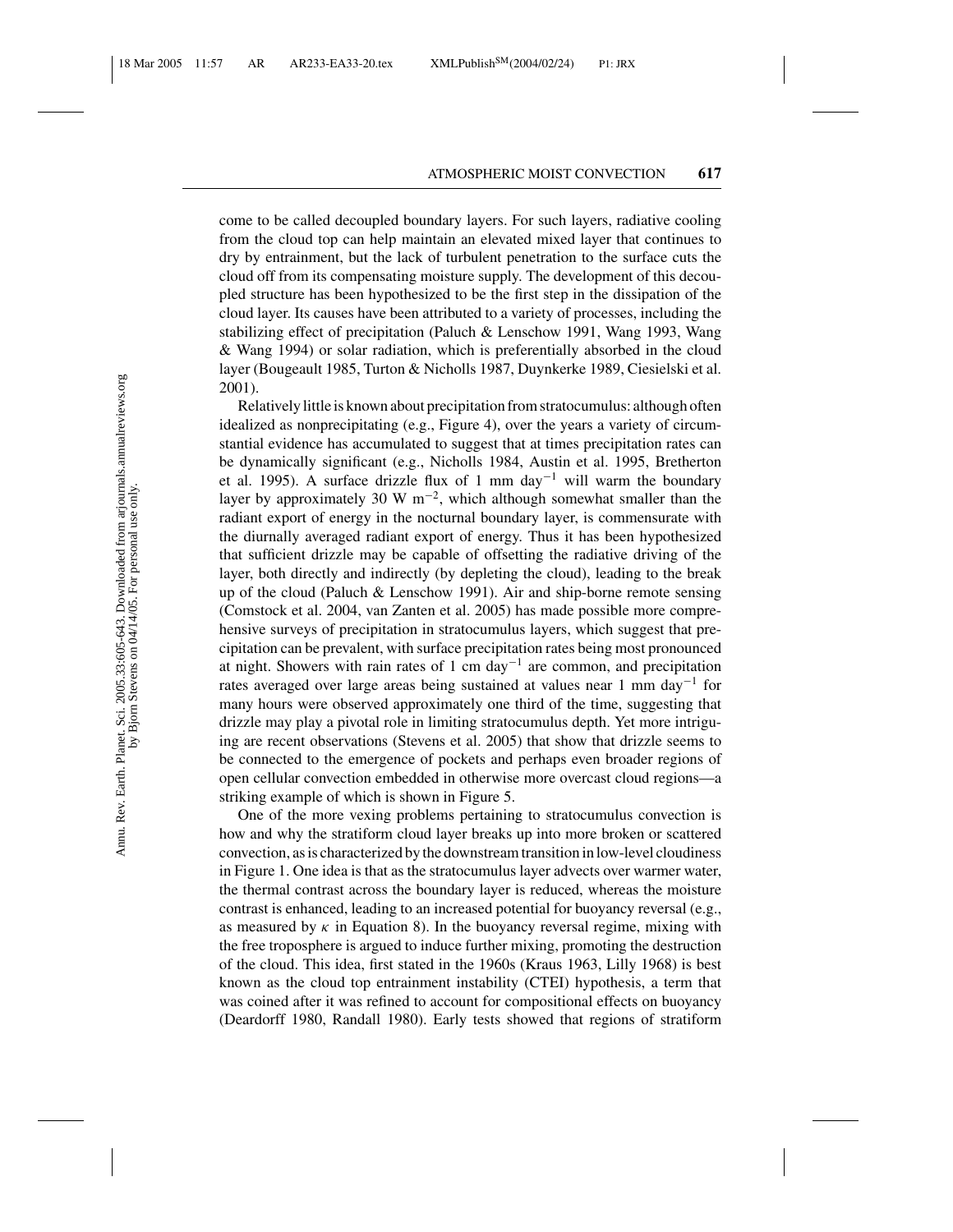

**Figure 5** Example of a region of open cellular convection (*dark cell interiors, with bright cell walls*) embedded in a broader region of closed cellular convection (*bright cells with darkened cell walls*). Open cellular regions have scales ranging from 5–50 km and have been hypothesized to be envelopes where drizzle is more prevalent.

clouds were prevalent in conditions where the CTEI hypothesis would predict their demise (Kuo & Schubert 1988, Albrecht 1991), leading to refined arguments and more stringent criteria for cloud dissolution (MacVean & Mason 1990, Siems &Bretherton 1992, Duynkerke 1993). Although none of these measures has proven to provide a compelling ordering of the data, the more stringent criteria tend to perform better. More recent observational data (De Roode & Duynkerke 1997) and simulations (Lewellen & Lewellen 1998, Moeng 2000) lead to renewed interest in the original CTEI formulation, but analysis of yet more recent measurements for which  $\kappa > \kappa_*$  is accompanied by a thickening of the cloud seems to indicate that at the very least CTEI is not a sufficient condition for cloud desiccation (Stevens et al. 2003).

In the past decade, theoretical work (Krueger et al. 1995, Bretherton & Wyant 1997, Stevens 2000, Lewellen & Lewellen 2002) has turned away from CTEI and begun to focus on a broader account of the energetics, hypothesizing instead that as nonradiative forcings begin to dominate the energetics of the stratocumulustopped boundary layer the cloud can begin to entrain sufficiently large amounts of air to negate the radiative cooling, thereby requiring work to mix the entrained air below the cloud base. The concept of the cloud layer needing to do work on the subcloud layer to maintain a well-mixed layer (elegantly illustrated by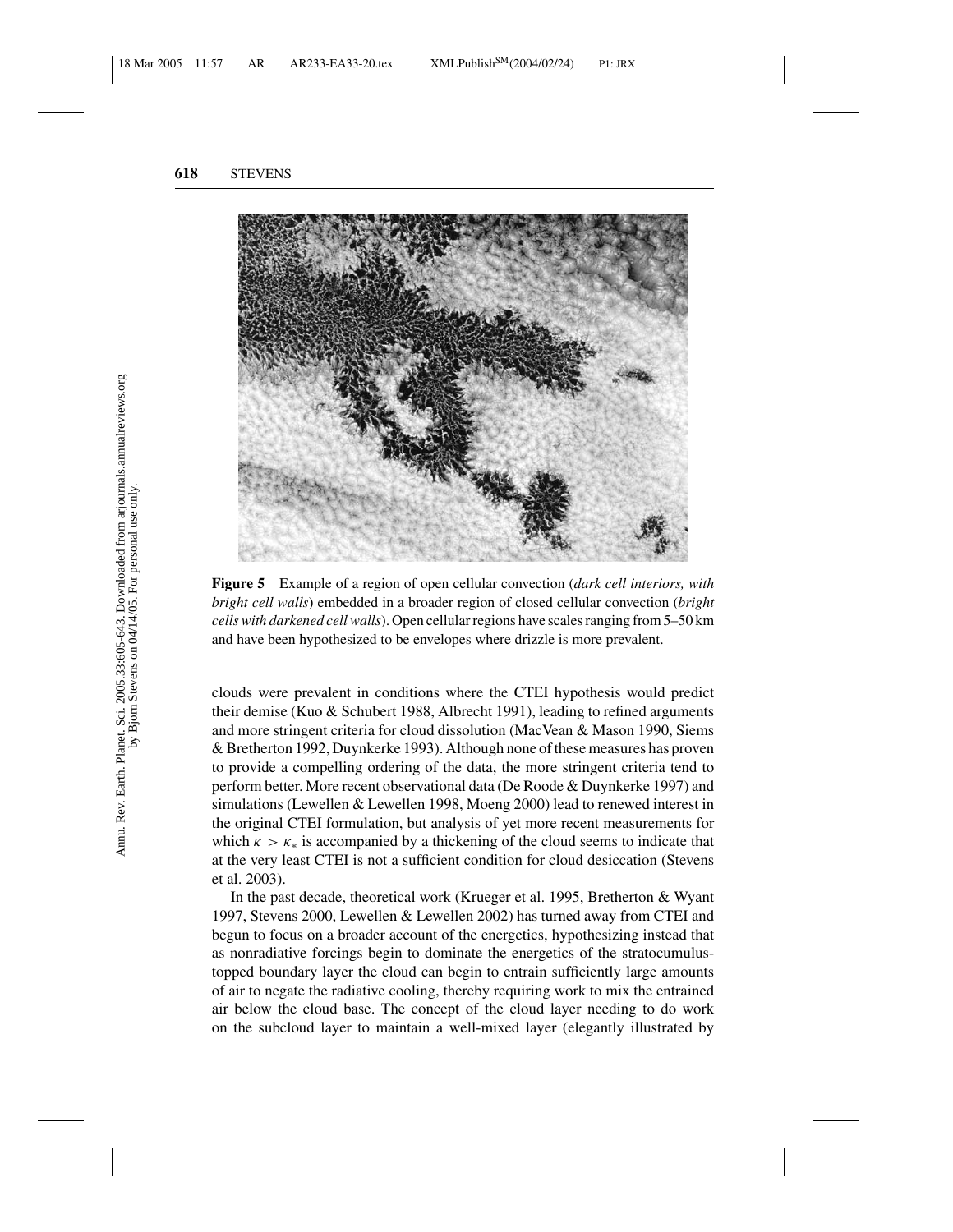Schubert et al. 1979) arises from the two-fluid nature of moist convection embodied in Equation 7. In such a situation, the circulation should transition from an overcast stratocumulus-like circulation to a more cumulus-like circulation wherein the downward mass flux is predominately unsaturated. Consistent with the observations, a variety of factors can influence this change, ranging from the state of the cloud top interface, to precipitation, solar radiation, enhanced cloud base warming by longwave radiative fluxes, and enhanced sensible and latent heat fluxes, some of which (surface latent heat fluxes and cloud base radiative warming) are particularly prevalent for deeper boundary layers.

#### **3.2. Theoretical Perspectives**

The theoretical foundation of our understanding of stratocumulus is Lilly's (1968) mixed-layer theory. By integrating over the boundary layer (e.g., from  $z = 0$  to h in Figure 4), and by assuming a well-mixed vertical structure, it is possible to describe the evolution in terms of a system of three ordinary differential equations:

$$
\frac{D}{Dt}h = W + E \tag{10}
$$

$$
\frac{D}{Dt}\hat{\theta}_l = -\Delta F + V(\theta_{l,0} - \hat{\theta}_l) + E(\theta_{l,+} - \hat{\theta}_l)
$$
\n(11)

$$
\frac{D}{Dt}\hat{q}_t = -\Delta R + V(q_{t,0} - \hat{q}_t) + E(q_{t,+} - \hat{q}_t),
$$
\n(12)

where hats denote the vertical average of variables (i.e.,  $\hat{\theta}_l = 288.96$  K and  $\hat{q}_t =$ 8.91 in Figure 4), and subscripts 0 and 1 denote values of state variables at the surface and just above the boundary layer, respectively. The substantial derivatives  $D/Dt$  denote a change following the mean horizontal flow, whereas  $\Delta F$  and  $\Delta R$ are sources of  $\theta_l$  and  $q_t$ , respectively; *W* is the large-scale vertical motion field; *V* is a surface exchange velocity used to parameterize the surface fluxes; and similarly *E* parameterizes the entrainment fluxes. With *V* determined by a surface-exchange law, all that remains to close the theory is to determine *E*. Just how to do this has been, and remains, a topic of great interest.

A starting point for evaluating *E* is the energetics of stratocumulus-topped boundary layers. Such an approach takes advantage of a feature of the mixed-layer theory in that the assumption on the vertical structure allows one to consistently couple the energetics of the flow (as measured by the buoyancy flux,  $B \equiv \overline{w'b'}$ ) to the evolution of the mean state. This becomes evident by noting that the necessary condition for a mixed layer to remain well mixed is for the sum of the diabatic and turbulent fluxes of a state variable to be linear. That is, for a horizontally homogeneous flow,

$$
\partial_t \overline{\theta}_l = \partial_z \left( \overline{w' \theta'_l} + F \right); \tag{13}
$$

then for  $\partial_t \partial_z \partial_l$  to vanish,  $(\overline{w' \theta'_l} + F)$  must be a linear function of *z*. Such a situation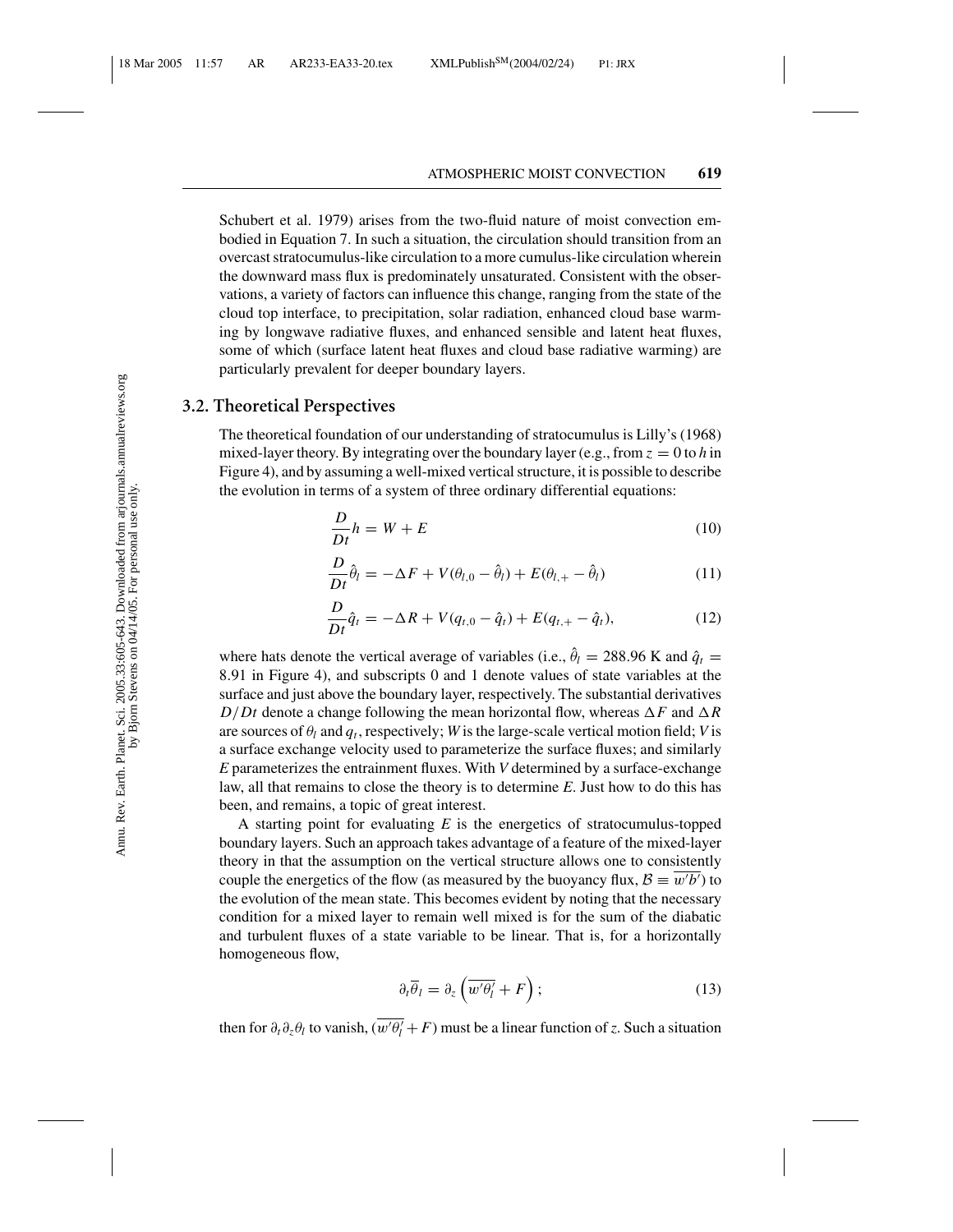is referred to as a quasi-steady state. Given a knowledge of the diabatic forcings *F* and turbulent fluxes at the flow boundaries (which are given if *E* and *V* are known), quasi-stationarity determines the structure of  $\overline{w' \theta'_l}$  in the flow interior. Because similar relations constrain  $\overline{w'q_t'}$ , the resultant profiles of the turbulent fluxes of  $q_t$ and  $\theta_l$  can be used to determine  $\beta$ , given Equation 7.

A variety of approaches have been used to determine *E* as a function of B. Most initial work made closure assumptions for *E* in analogy to the dry convective boundary layer, for instance, by choosing *E* such that  $B_{\text{min}}/B_{\text{max}}$  is some fixed ratio, or so that the integral of  $\beta$  over its negative area is some fixed fraction of its integral over its positive area (Schubert 1976, Kraus & Schaller 1978). Inspired in part by large-eddy simulation, it has gradually come to be realized that constraints on the net buoyancy flux poorly bound the energetics of the flow, and that a more useful approach is to fix  $E$  by requiring that ratio of  $\beta$  to its value for a hypothetical, nonentraining flow be fixed (Manins & Turner 1978, Stage & Businger 1981, Lewellen & Lewellen 1998, Lock 1998, van Zanten et al. 1999). Exactly how best to count the energetics is complicated by uncertainty about how to best account for diabatic fluxes that occur in the entrainment zone (e.g., Moeng et al. 1999, Moeng & Stevens 1999), as well as how to relate fluxes of conserved variables to  $\beta$  at partially saturated interfaces such as cloud top (Lilly 2002, Randall & Schubert 2004). Many recent closure hypotheses for *E* have been calibrated using large-eddy simulation, but the ability of this approach remains controversial, in part because entrainment rates from LES can vary substantially from model to model and as a function of the representation of the cloud top interface (Stevens 2002, Stevens et al. 2003). Despite significant uncertainty, a variety of recent work (ranging from observations of pronounced drizzle to direct measurements of entrainment) seems consistent with the idea that entrainment in stratocumulus-topped mixed layers is less efficient than predicted by many of the early closures.

Notwithstanding some vexing problems and ready complications, idealized stratocumulus flows are arguably the form of moist convection most analogous to common forms of dry convection. For instance, the simplest stratocumulus flow could consist of a saturated fluid bounded above and below and driven by fixedbuoyancy fluxes. Such a problem is isomorphic to the Rayleigh-Bénard problem for dry convection. Beginning with this problem, gradual steps toward more realistic stratocumulus layers could be made by studying the dynamics of partially saturated layers, in which case the nondimensional cloud base height and the relative driving of  $q_t$  and  $\theta_l$  fluxes to the flow enter as two nondimensional numbers. In the limit of the saturated fluid consisting of infinitely small and numerous drops, one could pose the problem in a way that is tractable for direct numerical simulation. By prescribing the boundary forcings, this approach avoids dealing with the critical issue of entrainment; nonetheless, it can provide interesting and important insight into the dynamics of stratocumulus layers. Despite its simplicity and relevance, very little research of this kind has taken place. It would seem to be a natural entry point for those from the broader fluids community who are looking to bring their expertise and creativity to meteorological flows.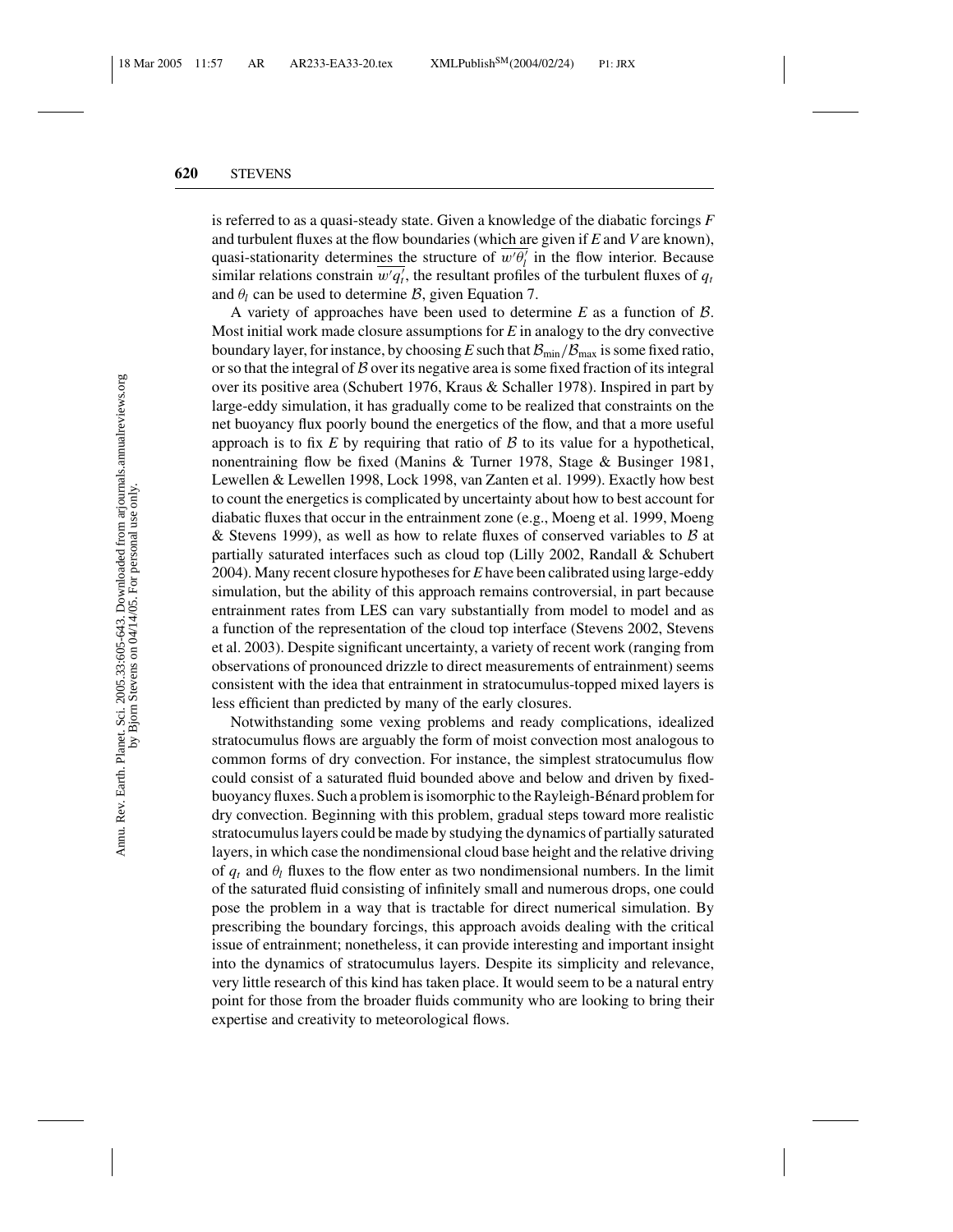#### **4. SHALLOW CUMULUS CONVECTION**

Shallow cumulus convection is ubiquitous. It spans large expanses of the world's oceans, and it is common over land during the day in periods when fair weather prevails. From a popular perspective, it is the archetypical form of moist atmospheric convection, although as compared to other forms of convection, it is relatively infrequently studied. Its diminutive size (and hence radiative impact) and tendency not to be associated with precipitation renders it less studied than either stratocumulus or deep precipitating convection. In Figure 1, it is represented by the middle portion of the circulation as isolated cumulus drafts confined to the lower troposphere. In this context, it is often referred to as trade-wind cumulus convection and is seen as a structural component of the thermal boundary layer in the trades. If the various modes of convection were drafted in proportion to their frequency of occurrence, the shallow regime would occupy most of the figure.

The motivation for studying shallow convection stems from an early recognition of its role in maintaining the structure of the lower troposphere in the trades and hence the intensity of large-scale circulations in the tropics (Riehl et al. 1951). The trade-wind structure is most significantly marked by the presence of a "tradewind inversion," which is a zone of increasing temperatures usually found somewhere between 1 and 2 km above the surface. Although it tends to be weaker and more variable than its counterpart capping stratocumulus, the trade-wind inversion also caps cloud development (albeit less decisively), thereby marking a transition between warm and dry free-tropospheric air and the cooler, moister turbulent boundary layer. It is ubiquitous in the trades (von Ficker 1936, Neiburger et al. 1961); similar features are sometimes evident between periods of precipitating convection in the deep tropics (Nicholls & LeMone 1980, Johnson & Lin 1997). Studies have long argued that the maintenance of this inversion structure is accomplished through the action of shallow cumulus, which moisten and cool the subsiding free atmosphere (e.g., Nitta & Esbensen 1974), thereby accumulating the large amounts of latent heat in the lower troposphere necessary to feed regions of deep precipitating convection and drive associated large-scale circulations (e.g., Riehl et al. 1951, Tiedtke et al. 1988). The following sections briefly discuss the phenomenology and theory of shallow cumulus convection in the trades, with an eye toward recent developments. Excellent, and more comprehensive, reviews on this topic are given by Betts (1997) and Siebesma (1998).

## **4.1. Phenomenological Overview**

The mean structure of the atmosphere in regions where shallow convection prevails is illustrated by the schematic in Figure 6. Many elements of the mean structure were described on the basis of aircraft observations quite early, most notably in a remarkable body of work by Malkus (1954, 1956, 1958). The mean structure in the cartoon is derived from large-eddy simulation, but it well illustrates many generic features of the trade-wind boundary layer: (*a*) A well-mixed subcloud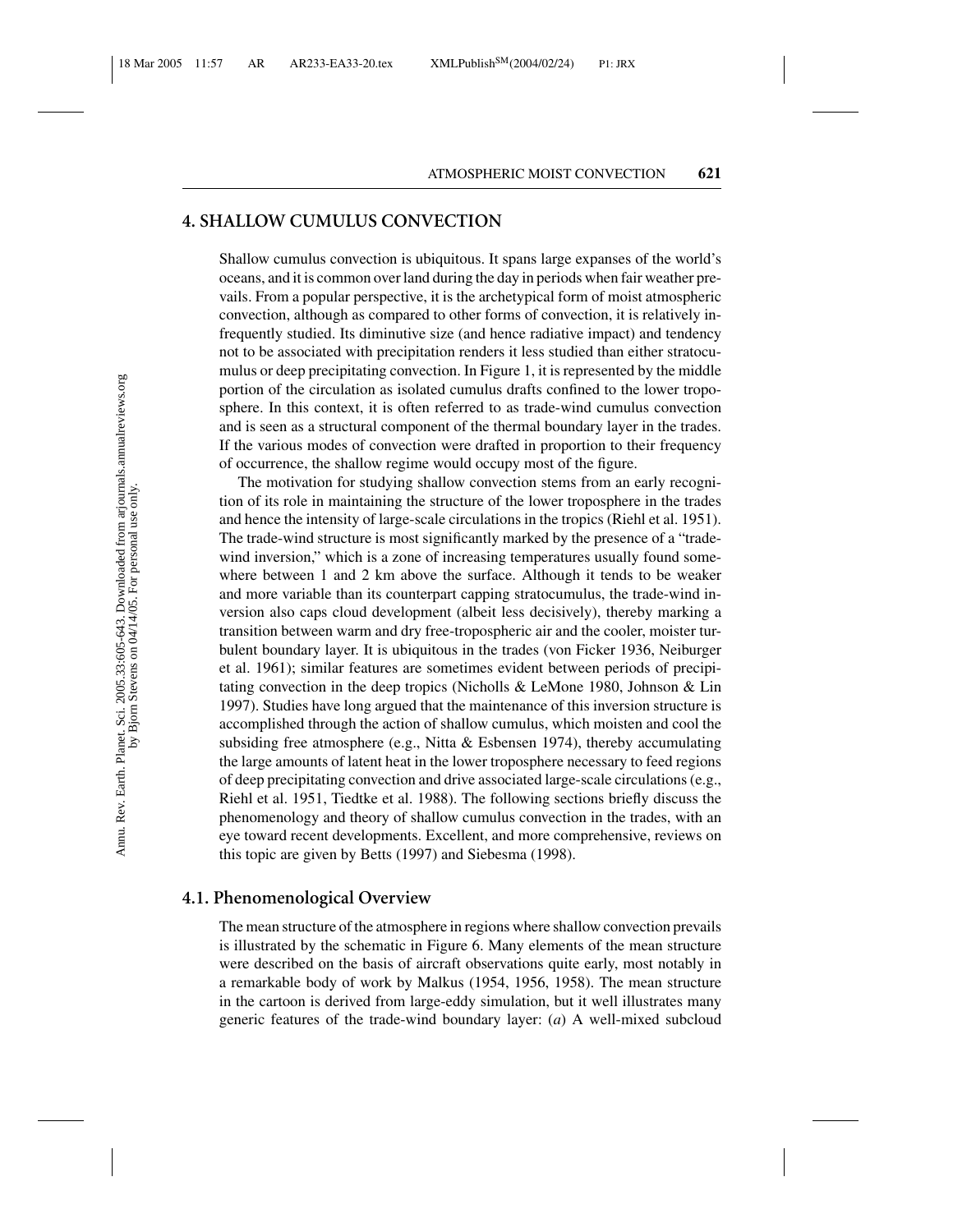

**Figure 6** Cartoon of trade-wind boundary layer from large-eddy simulation. Heights of cloud base, level of maximum  $\theta_l$  gradient (inversion height), and maximum cloud penetration depth are indicated, as are subcloud layer and inversion-level values of thermodynamic quantities. Cloud water contents are averaged over cloudy points only, with adiabatic liquid water contents indicated by the dash-dot line. The far right panel shows cloud fraction, which maximizes near cloud base at just over 5%.

layer extending to cloud base; (*b*) a transition layer of 100–300 m in depth, which is best defined in terms of the changing moisture field, but also evident as a layer of weak stability and maximum wind speeds; (*c*) a conditionally unstable cloud layer spanned by cumuliform clouds whose area coverage is typically less than 10%; and (*d* ) an inversion layer of several hundred meters in extent that caps the clouds and separates the thermal/moisture boundary layer from the overlying free atmosphere. This structure is also illustrated from the 915-Mhz reflectivity signal from an upward-pointing radar in Figure 7. The tendency for clouds to be confined to a relatively shallow layer (less than 2 km) and their short lifetime is thought to inhibit the formation of precipitation, and for the most part shallow cumulus convection has come to be synonymous with nonprecipitating cumulus convection (Betts 1973). Unlike other forms of moist convection for which important aspects of



**Figure 7** Signal-to-noise ratio from a 915-Mhz wind profiler. At this wavelength, Bragg scattering from humidity gradients dominate the signal, thus illustrating the turbulent structure of the trade-wind boundary layer by highlighting regions of vigorous mixing associated with subcloud thermals and cloud boundaries. Both the tradeinversion and transition layer are evident at this frequency. (Adapted from Kollias et al. 2001.)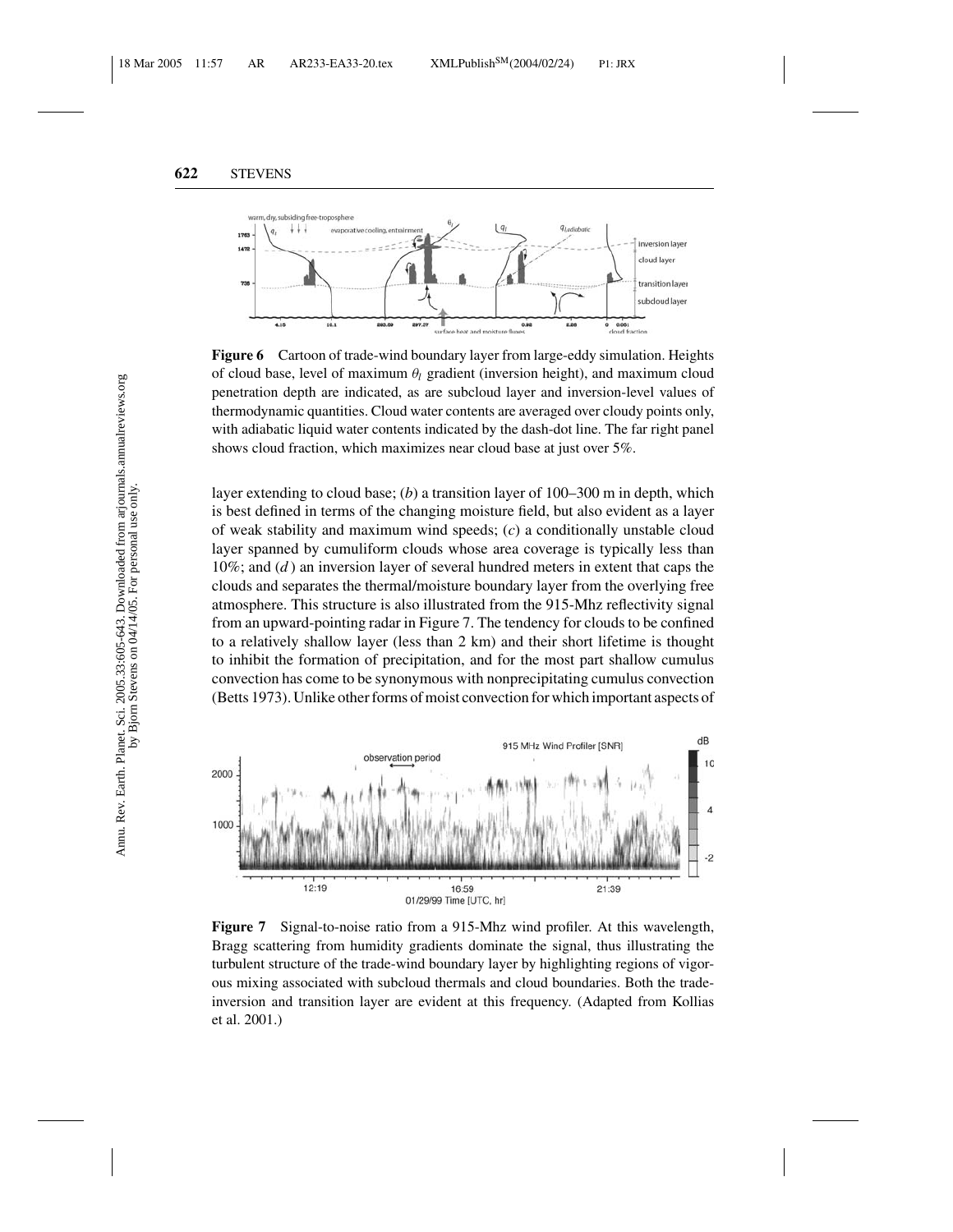their description requires energy to be transported across flow streamlines, either by falling hydrometeors or by photons, in its ideal form, shallow cumulus convection acts irreversibly only through local mixing with its environment; in this sense, it is similar to dry convection. It differs from both dry convection and stratocumulus convection primarily in its inherent asymmetry of up- and downward motions. Upward currents are more likely to be saturated and extract energy from the flow, downward currents tend to be unsaturated and must do work on the flow—this "up-moist, down-dry" asymmetry in the mean, cloud-scale, motion field has long been thought to be why cumulus clouds tend to have small area fractions (Bjerknes 1938).

Over the ocean the depth of the subcloud layer is relatively constant; cloud base is usually found between 600–800 m above sea level (Betts & Albrecht 1987). Its turbulent structure is remarkably similar to that found in the dry CBL: The flux of buoyancy normalized by its surface value  $(\mathcal{B}_0)$  decreases from unity at the surface to a value near  $-1/5$  at the top of the subcloud layer; and fluctuations of the vertical velocity tend to be well scaled by a convective velocity scale  $w_* =$  $[\mathcal{B}_0 h]^{1/3}$  (Deerdorff 1970). Such relationships are evident both in observations and simulations (Nicholls & LeMone 1980, Stevens et al. 2001, Siebesma et al. 2003). There are, however, indications that momentum and moisture fluxes are enhanced under patches or lines of active convection, and of cloud "roots" extending 100 m or more into the top of the subcloud layer (LeMone & Pennell 1976, Nicholls & LeMone 1980, Otles & Young 1996). Such features are indicative of underlying support for developing cumulus elements and are evident in cross-sections of the turbulent circulation derived from LES, but their implication for modeling and theoretical work remains unclear. As for the patterns of organization of the cloud field, although the role of mean wind in developing boundary layer rolls and cloud streets has been the focus of many studies, relatively little attention has been devoted to the mechanisms for clustering on scales of 50 km or so (Malkus 1958, LeMone & Pennell 1976). Although usually idealized as nonprecipitating, there is ample evidence of precipitation from shallow convection (Short & Nakamura 2000), raising the question as to whether this often-neglected process might play a critical role in the organization and other elements of shallow cumulus convection (see also Jensen et al. 2000).

The role of the transition layer in regulating trade-wind convection remains controversial. Typically, it varies from 100–300 m in depth and is most evident by a decrease in  $q_v$  by more than 1 g/kg, and to a lesser extent a slightly enhanced lapse rate of  $\theta$ . In a recent study of soundings from the Eastern tropical Pacific, transition layers were evident roughly 45% of the time (Yin & Albrecht 2000). Spatial variations on the cloud-separation scale (order kms) tend to wash out its structure in the mean profiles in Figure 6. A more marked structure would be evident in individual vertical profiles from the large-eddy simulation. Its ubiquity has led to speculation about its dynamic role (e.g., Yin & Albrecht 2000, Stevens et al. 2001). However, the incorporation of such a layer into theories of trade-wind cumulus has been spotty, indicative of the lack of consensus in this respect.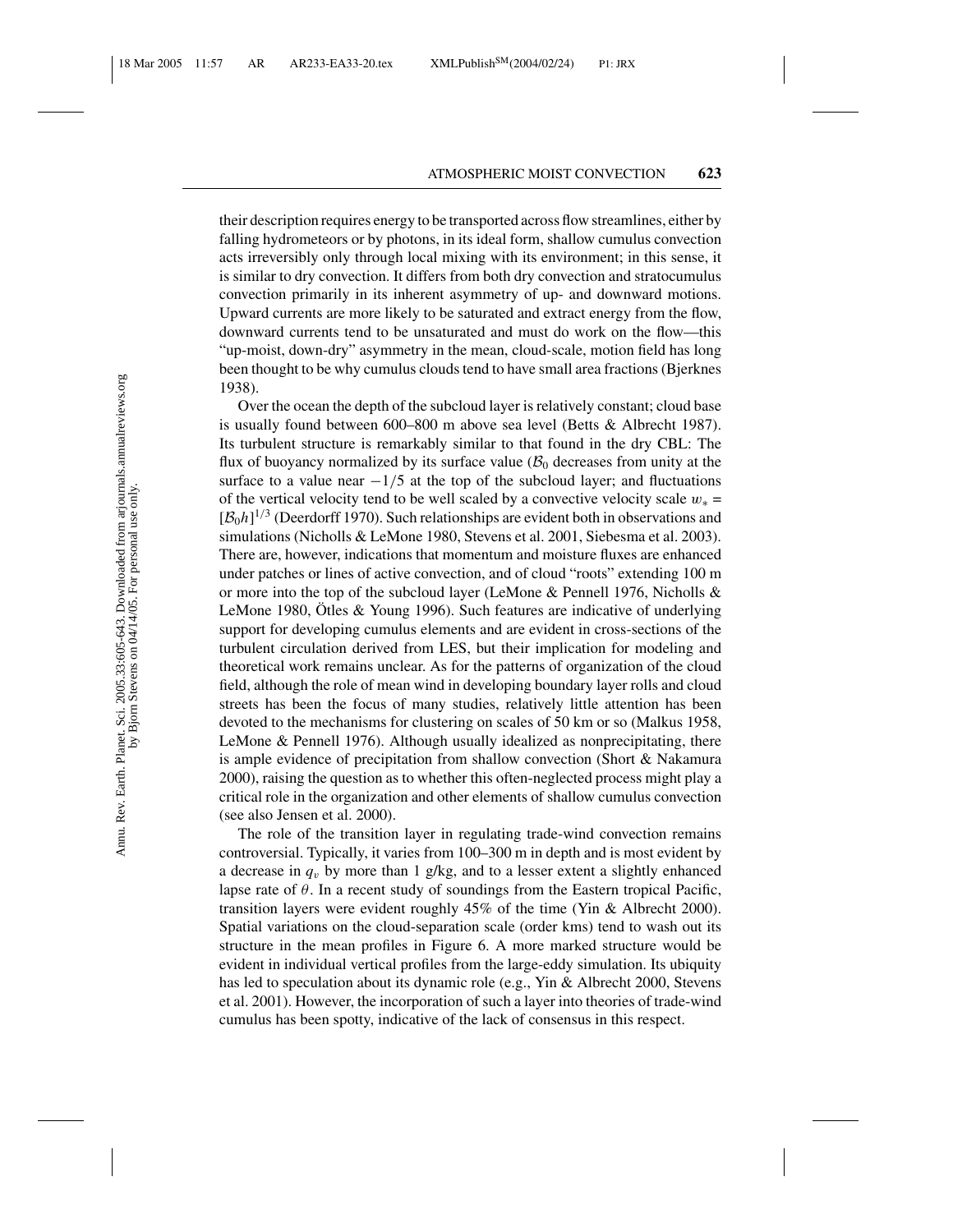Past studies of nonprecipitating cumulus convection tend to focus predominantly on the structure of clouds (as test parcels or families of test parcels), and to a lesser extent on the structure of the cloud layer. This distinction is somewhat analogous to the differences between CAPE and GCAPE, where the latter views clouds as just one part of a global rearrangement of the fluid. An excellent, and still current, review of the structure of individual clouds is given by Blyth (1993). Some consensus characteristics of clouds summarized at that time include (*a*) welldefined clouds boundaries; (*b*) the tendency for updrafts to be concentrated within the cloudy envelope and downdrafts to predominate around the edges of the cloud, especially near the cloud top; (*c*) similar cloud and environmental lapse rates; and (*d*) heterogeneous cloud properties indicative of active mixing between the clouds and their environment. To this could be added the tendency for turbulence to be concentrated in the clouds and their near fields. Blyth's review primarily summarized information gleaned from decades of in situ cloud measurements. In the decade since, our understanding has advanced most rapidly as a result of improved remote sensing capabilities and large-eddy simulation. Figure 8 from Kollias et al. (2001) shows the tendency for updrafts to penetrate into the stably stratified air capping the cloud layer, with maximum vertical velocities greater than 5 m s<sup>-1</sup> and downdrafts of nearly  $-3$  m s<sup>-1</sup> crowning the cloud top. Regions of active mixing, in this case measured by the spreading of the Doppler spectrum, tend to locate near cloud edges.

Another view of the structure of the cloud layer is provided by the distribution of state variables  $\{\theta_l, q_t\}$  at a fixed pressure level within the cloud layer, as shown in Figure 9 (Neggers et al. 2002). For this pressure level, the temperature at which  $q_t = q_s$  is represented by the dash-dot line, and the line of neutral buoyancy whose slope changes in the saturated versus unsaturated region of state space (cf., Equation 7) is indicated by the dashed line. This division separates the plane



**Figure 8** Radar reflectivities (*left*), Doppler velocities (*center*), and Doppler spectral width (*right*) for a cumulus cloud sampled during the observational period marked in Figure 7. Updrafts and downdrafts are marked on the central panel. Notice the rather broad spectral widths in the updraft core in the rightmost panel. (Adapted from Kollias et al. 2001.)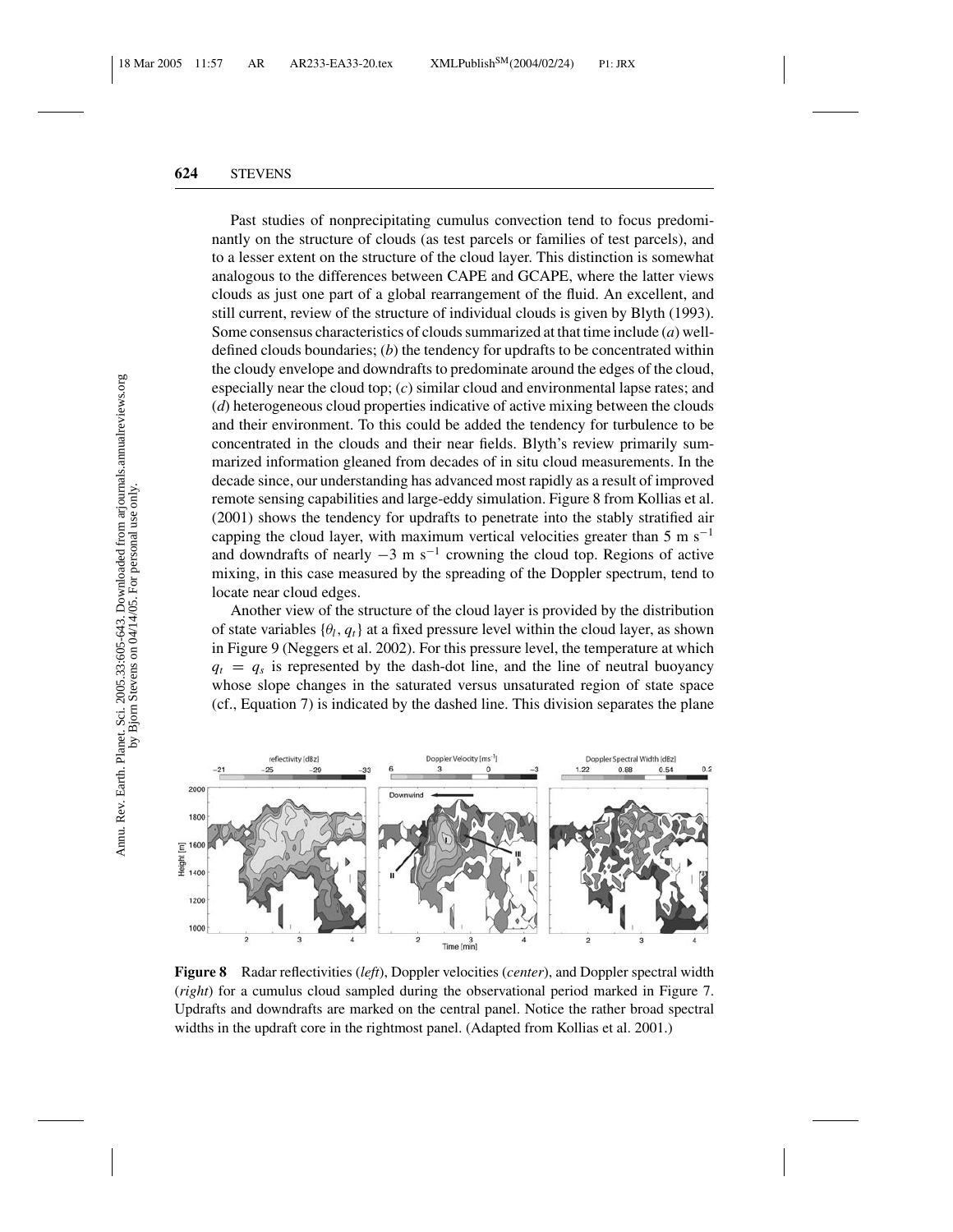

**Figure 9** Distribution of state variables on a  $q_t - \theta_l$  diagram for a fixed level within the cloud layer as derived from LES and first published by Neggers et al. (2002). The environmental profile shows the change in the mean state with height; the mean value at the given height is indicated by the intersection of the environmental and zerobuoyancy line. Points above or to the right of the zero-buoyancy line are positively buoyant, points below or to the left are negatively buoyant. The kink at the intersection with the saturation line reflects the change in buoyancy for the saturated versus the unsaturated fluid. Note that strong updrafts are rare, cloudy, and buoyant.

into four quadrants: positively buoyant saturated air on the upper right, positively buoyant unsaturated air on the lower right, negatively buoyant saturated air on the upper left, and negatively buoyant unsaturated air on the lower left. The symbols also separate the air into strong updrafts, strong downdrafts, and environmental air. The tendency of updrafts to be relatively rare, saturated, and positively buoyant, whereas downdrafts are subsaturated and negatively buoyant, is clearly evident (although the symbols separating up- and downdrafts are difficult to make out). The strong drafts almost appear to be drawn from a distinct population relative to the more Gaussian spread of the background flow, which we take as being further indicative of the two-fluid nature of the problem, as per Section 2.2. The degree to which updrafts are moister and cooler (in the sense of  $\theta$ ) than the environment also emphasizes their role in the transport of heat and moisture through the layer. This latter property helps motivate the atomistic view of clouds emphasized by the mass flux methodology discussed below.

The necessity of considering the cloud field as an ensemble of drafts is emphasized in Figure 6. Here, increased gradients of  $q_l$  within the inversion layer and the very small values of cloud fraction at this height are indicative of the role of relatively rare and strong plumes in penetrating into the stably stratified environment. The decreasing cloud coverage with height suggests that most clouds penetrate through the depth of the cloud layer for a relatively short period of their lifetime, if ever. Attempts to quantify this distribution find that the probability, *p*, of finding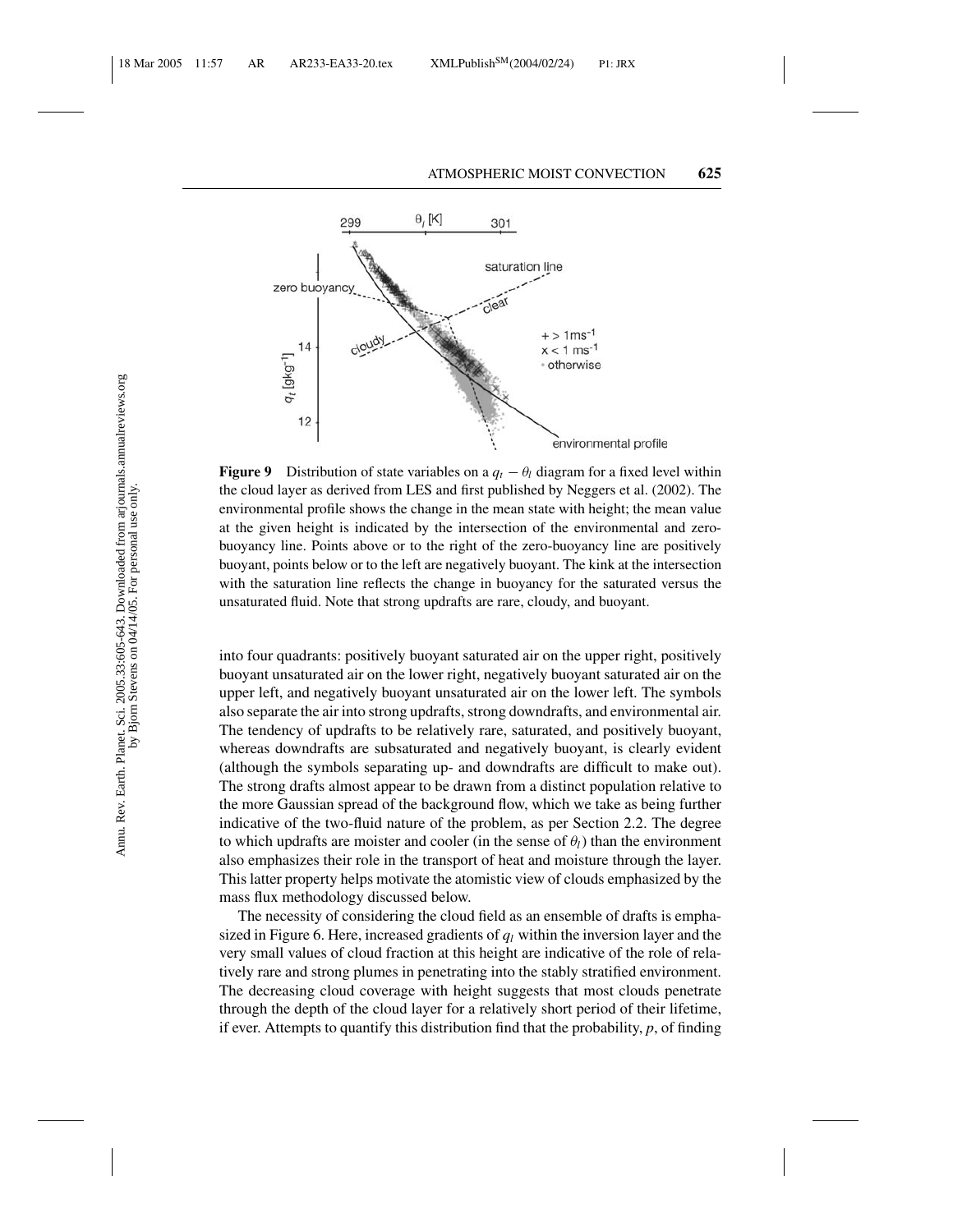a cloud of scale  $\ell$  (associated with the square root of cloud area projected to a horizontal plane) is a power law of the form  $p(\ell) = a\ell^b$ , with  $-2 < b < -5/3$ up until a scale break at some size  $\ell_c$ . Clouds with size  $\ell > \ell_c$  are relatively rare (Plank 1969, Benner & Curry 1998, Neggers et al. 2003). This scaling implies order  $\ell_c$  clouds dominate the area coverage, and although not obvious (but related to the tendency of larger clouds to have more vigorous mean updrafts), these clouds are even more dominant from the point of view of energetics. Thus the scale break is a controlling parameter of the cloud size distribution. What determines this has been a matter of speculation, but the depth of the cloud and subcloud layer are obvious candidates (Neggers et al. 2003). Simulations have also argued for a scaling of cloud perimeter area versus volume, implying a fractal dimension of 7/3 for cloud surface area, consistent with observational analyses of area, perimeter length, and scalings from observations (Siebesma & Jonker 2000), all of which point to the cloud field being rich in scales, an idea in accord with even the most casual observation of the untrained eye.

#### **4.2. Theoretical Perspectives**

Theoretical work has tended to focus on models of the cloud elements as a function of the mean state. Given a mean field  $\phi$  (usually taken to be either  $\theta_l$  or  $q_t$ ), its evolution owing to moist convection can be written as

$$
\partial_t \phi|_{\text{clouds}} = -\partial_z F^{\phi},\tag{14}
$$

where  $F^{\phi}$  is a turbulent flux largely identified with the clouds. From this point of view, the job of a cloud model is to specify the flux. Much recent work has adopted the "mass flux" perspective (Asai & Kasahara 1967),

$$
F^{\phi} = \frac{M}{\rho} (\phi^c - \phi), \tag{15}
$$

where *M* is the mass flux carried by the clouds,  $\rho$  is the density, and  $\phi^c - \phi$  measures the difference between cloud-averaged values of  $\phi$  (denoted by superscript *c*) and their environmental values (see Tiedtke 1989, Siebesma 1998 for an application of these ideas to nonprecipitating shallow convection). In the sense of Figure 9, this is as if the flux is entirely carried by a single plume whose properties are identical to those obtained by conditioning the average over just cloudy, or perhaps buoyant and cloudy, parcels. On the basis of such an averaging procedure, one can derive equations for *M* and  $\phi^c$ :

$$
\partial_z M = (\epsilon - \delta)M \tag{16}
$$

$$
\partial_z \phi^c = -\epsilon (\phi^c - \phi). \tag{17}
$$

Here two inverse-length scales,  $\epsilon$  and  $\delta$ , determine the change of *M* with height. Physically, they are interpreted as the rate at which the cloud ensemble is diluted through the incorporation of environmental air (cf., Equation 17) and diminished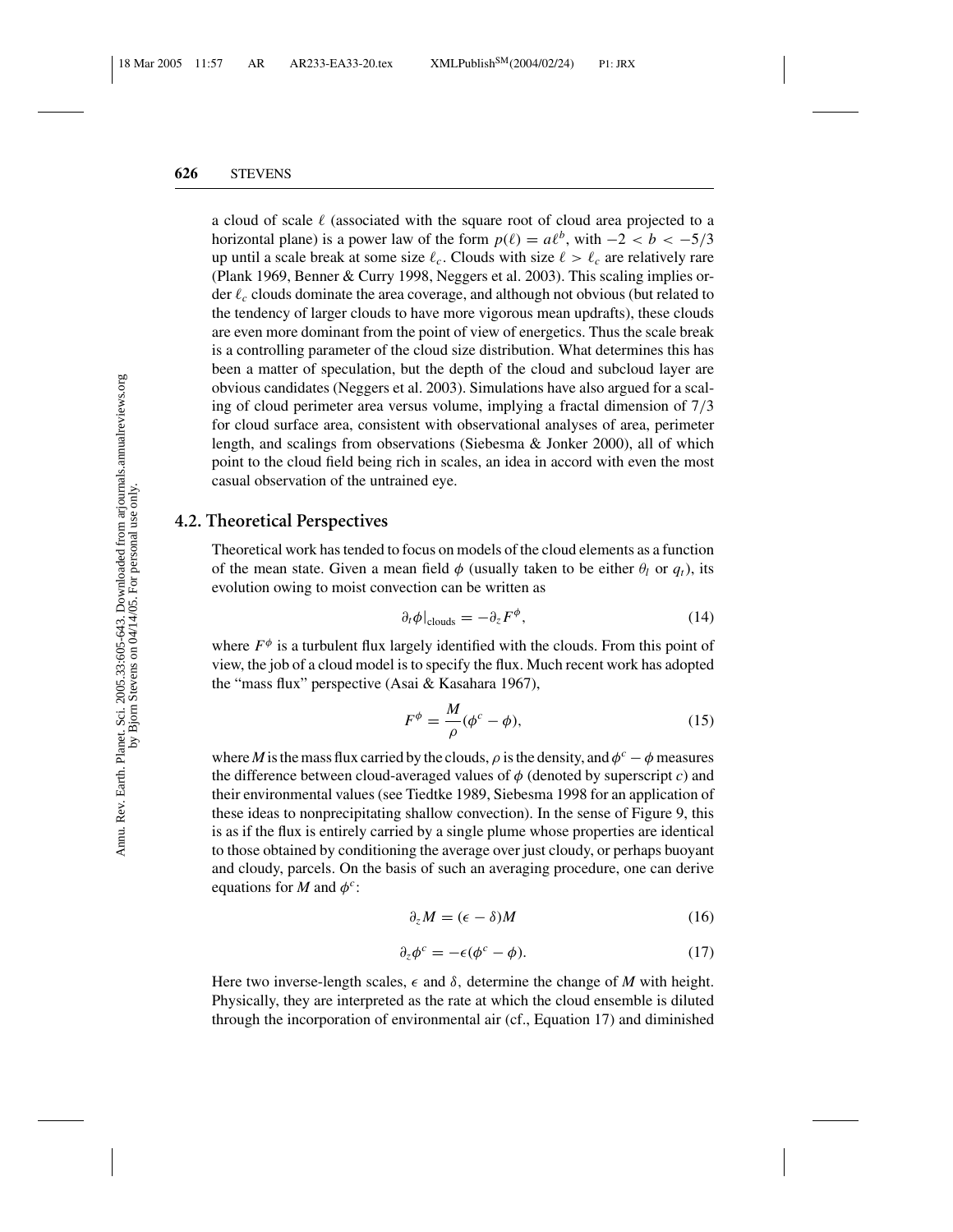through the detrainment of cloud mass. Although Equations 16–17 make ready reference to physical processes, such as entrainment and detrainment, the specification of  $\epsilon$  and  $\delta$  is equivalent to specifying the nondimensional profile of *M* and  $\phi^c$  (Bellon & Stevens 2005).

Closure of the above system requires a specification of  $\{\epsilon, \delta\}$ , boundary conditions that determine *M* and  $\phi^c$  at cloud base, and some means for determining the support of  $F^{\phi}$ , i.e., the depth of the cloud layer. The model (Equations 16) and 17) differs from a similarity plume through the inclusion of  $\delta$ , which arises when one associates *M* with an ensemble of drafts. (For single-plume models, detrainment also occurs, but by definition only catastrophically at cloud top.) Recently, however, the similarity plume approach has been reemphasized but for a distribution of plumes, each of which satisfies Equation 17, chosen to span the distribution of cloudy elements (Neggers et al. 2002, Cheinet 2004). In such an approach, the number of cloudy plumes and their respective updraft velocities, typically modeled using a simplified momentum equation (e.g., Simpson & Wiggert 1969, Siebesma et al. 2003), implicitly determines the vertical profile of *M*. The bulk and multiparcel approaches share a common need to model  $\epsilon$ . Similar to the entrainment problem for stratocumulus, this is a central and long-standing problem in the modeling of cumulus clouds, for which many ideas (Raymond  $\&$ Blyth 1986, Siebesma & Cuijpers 1995, Siebesma 1998, Cheinet 2004) have been proposed. Although there is an emerging consensus that cumulus drafts entrain more rapidly than similarity arguments would seem to indicate (largely based on an analysis of large-eddy simulation, e.g., Siebesma & Cuijpers 1995), little consensus has developed around any specific approach. Simulations have also been used to evaluate closure assumptions for *M* and  $\phi^c$  at the cloud base. Typically,  $\phi^c$ is associated with the statistics of the subcloud layer, whereas if the atmosphere is determined to be convecting, *M* is determined in a variety of ways, most typically through a constraint on the subcloud layer (Albrecht et al. 1979, Tiedtke 1989, Grant 2001). Here, however, there does appear to be an emerging consensus that the cloud base value of *M* scales with w∗, as initially argued by Nicholls & LeMone (1980).

With most research focusing on a description of the cloud layer, relatively little work has addressed the broader question of how clouds help maintain the observed boundary layer structure. Numerical experiments (McCaa & Bretherton 2004) suggest that cumulus-induced deepening of the layer is crucial in mediating the observed transition between regions of more stratiform clouds and the more broken trades. However, most models of cumulus convection neglect any explicit consideration of the interaction of the cumulus layer with the overlying free atmosphere, although this (in the end) will determine the statistics of the cloud layer. Betts & Ridgway (1989) proposed a simple steady-state theory of the tradewind boundary layer that only incorporates the cumulus dynamics in so far as they determine the mean structure of the cloud layer; energetically, such a model is constrained by the heat balance of the subcloud layer. A two-layer model developed by Albrecht et al. (1979) attempts to more formally incorporate cloud processes into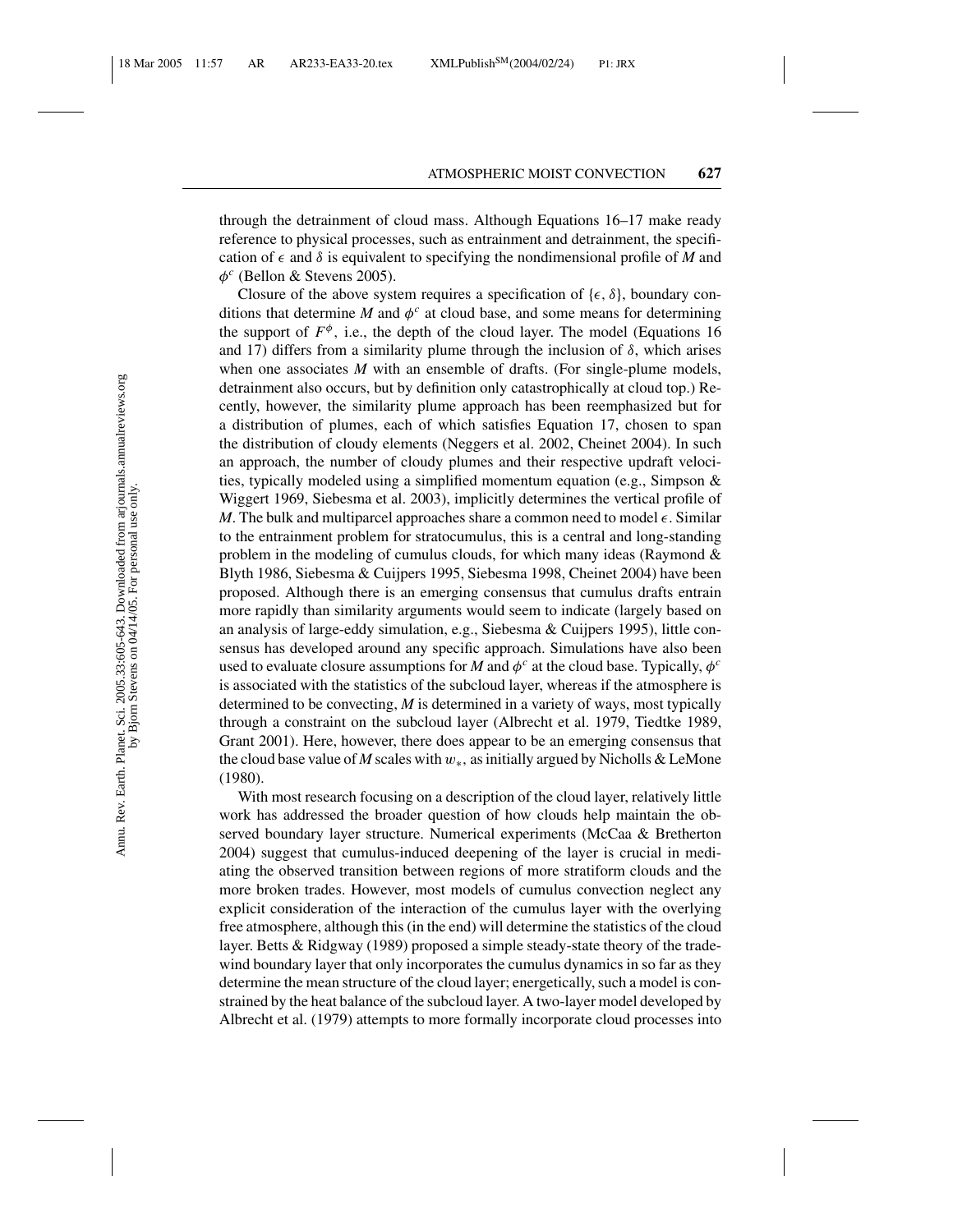its dynamics; however, in addition to being sensitive to parameters whose values are difficult to constrain (Bretherton 1993), it was recently pointed out that this framework rests on assumptions about the cloud layer structure that are inconsistent with the assumed model of mixing (Bellon  $&$  Stevens 2005). These frameworks are also difficult to close because for partially saturated layers, relationships similar to Equation 7 depend on the full joint pdf of thermodynamic state variables (Bechtold & Siebesma 1998). Although some recent work has attempted to unify the representation of cloud and subcloud processes (Lappen & Randall 2001, Golaz et al. 2002a,b, Cheinet 2003, 2004), these models require a vertically resolved representation of the trade-wind layer. Overall, efforts to understand trade-wind cumulus convection remain hampered by the lack of a compelling representation of the bulk structure of the trade-wind layer that is capable of consistently incorporating more sophisticated statements of cloud processes, for instance, as represented by the models discussed above.

Another approach to studying trade-wind clouds has been to study their similarity structure, which is analogous with the study of dry convective boundary layers (Grant & Brown 1999, Brown & Grant 2000). The evolution of shallow cumulus as air advects downstream over warmer water in the trades has much in common with the growth of the dry convective boundary layer. Recently, Stevens (2004) proposed a framework for studying trade-wind cumuli wherein the cloud layer grows into a layer with a fixed lapse rate of  $\theta$ <sub>v</sub> in the free troposphere, an exponentially decaying initial moisture profile, and a sea-surface temperature that is continually adjusted to maintain a constant surface buoyancy flux. Even with a paucity of additional parameters (the moisture scale height, decay scale, and initial value) this problem is difficult to constrain by similarity approaches. From the point of view of large-eddy simulation, one finds that initially the boundary layer depth increases with time, *t*, following the square-root law  $h \sim t^{1/2}$ , as would be expected from similarity arguments for the analogous problem in dry convection. But with the onset of moist convection we find that  $h \sim t$ . Because the flux of condensed water into the inversion layer can be expected to depend linearly on cloud depth, such a model is consistent with the longstanding view of trade-cumulus maintaining the depth of the trade-inversion by evaporating cloud water into it. Results from this analysis also show that the proportionality scaling between cloud base mass flux and  $w_*$  proposed by Nicholls & LeMone (1980) well represents the variability in the data.

#### **5. DEEP PRECIPITATING CUMULUS CONVECTION**

Among students of convection, atmospheric moist convection is often identified with deep precipitating cumulus convection (cumulonimbus), as sketched over the warm water segment of Figure 1. Because deep cumulus convection is so strongly associated with precipitation, the statistics of the latter often serve as a surrogate for the former. From this perspective, we have learned that deep precipitating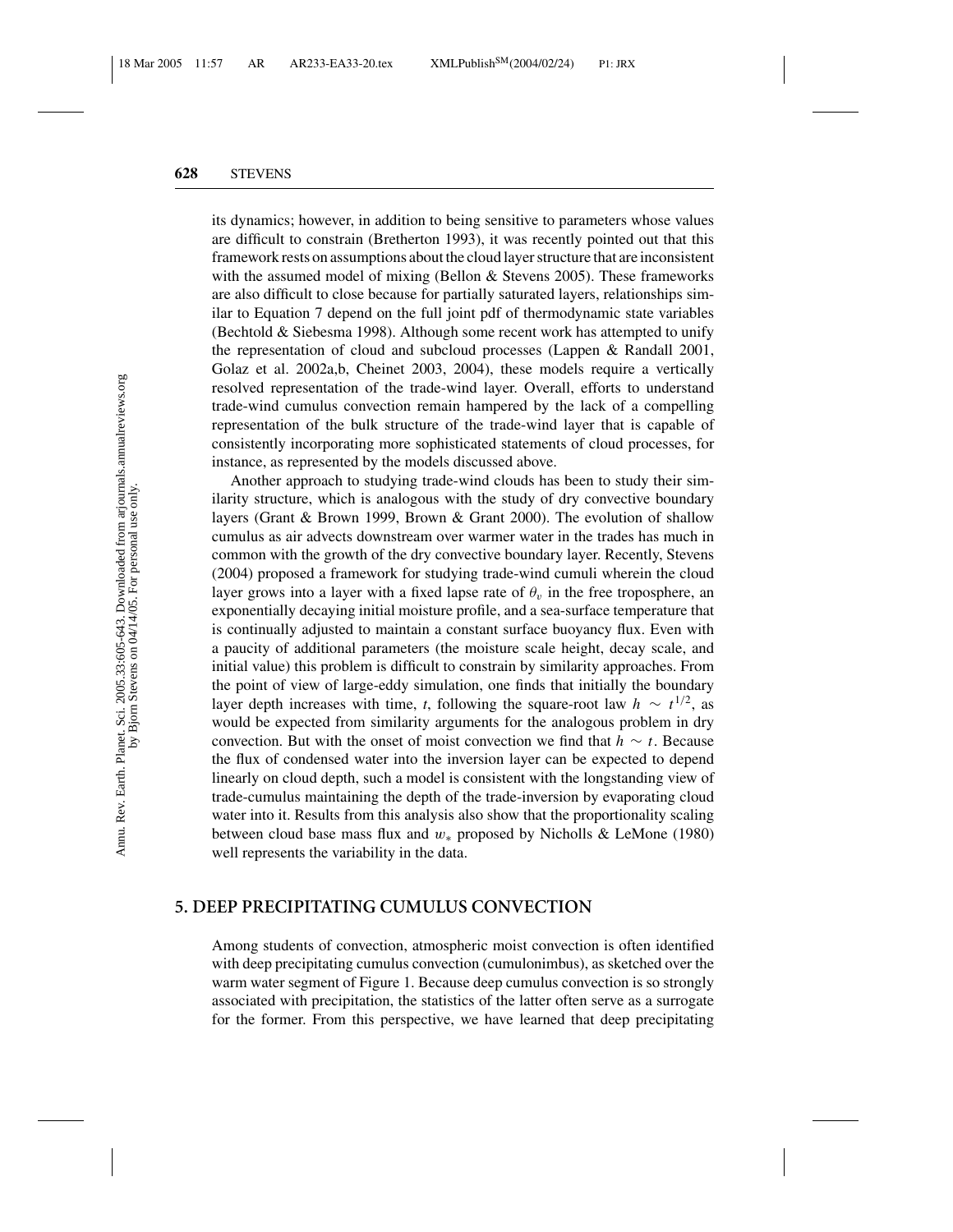cumulus convection is a relatively rare phenomena. Early work hypothesized that roughly 2000 hot towers (i.e., nondilute cumulonimbus clouds stretching to the tropopause) whose areal coverage is less than 0.5% are all that are necessary on a daily basis to satisfy the energy balance of the equatorial trough (low-pressure) zone. Satellite studies suggest that actual precipitation zones tend to be more extensive but still highly textured in space and time. Statistically, they correlate well with oceanic regions where sea-surface temperatures are warmer than 27°C–  $28\degree$ C, surface winds are convergent, and a bulk measure of the atmospheric relative humidity is high (Bretherton et al. 2004b). Budget studies show that the diabatic processes associated with cloud processes in these regions tends to warm and dry the troposphere, with most of the drying being concentrated below the freezing level (roughly 5 km) and most of the warming being evident at higher levels (Yanai et al. 1973). These patterns of heating and moistening are consistent with two dominant modes of convection, one shallow and nonprecipitating, another deep and precipitating. Because the impact of such diabatic processes feeds back strongly on adiabatic circulations (Reed & Recker 1971, Emanuel et al. 1994), it is more difficult to separate deep moist convection from its environment, as is commonly done for nonprecipitating convection. Such difficulties are reinforced by noting that although deep convection tends to locate in flows whose adiabatic component is upwelling, these same budget studies suggest that the net mass flux in ascending branches of large-scale circulations is less than the upward mass fluxes within the cumulus clouds themselves. Given that the area-fraction of deep convection is relatively small, this explains why most of the air in the ascent regions of the tropics is actually descending.

This early view of tropical convection, and hence precipitation systems, emphasized what can be thought of as a precipitating version of Figure 6, wherein the trade-inversion is displaced to the tropopause and isolated cumulonimbi span the depth of the troposphere (12–18 km), producing copious amounts of surface precipitation and perhaps a cirroform cloud shield (Riehl et al. 1951). Despite the grip this view maintains on the community's collective imagination, on the basis of early radar and satellite measurements, airborne photogrammetric studies, and in situ measurements, it has long been apparent that much of the deep convection over oceanic regions is intricately structured with dynamically coherent lines or clusters on scales ranging from hundreds to thousands of kilometers (Zipser 1969, Nakazawa 1988; see also the review by Zipser 2003b). Moreover, many of these early studies showed that a significant fraction (if not most) of the precipitation associated with such organized systems had a more stratiform radar signature (Houze 1997), suggesting that naive associations between tropical preciptiation and deep convection are flawed, and that an understanding of precipitating deep convection must address the interplay between its more convective and stratiform components.

More recent and systematic studies suggest that convective cells and the more stratiform regions of precipitation, which often accompany organized clusters of such cells, are each responsible for commensurate amounts of tropical precipitation, roughly 40% each, with the remainder associated with "shallow" systems.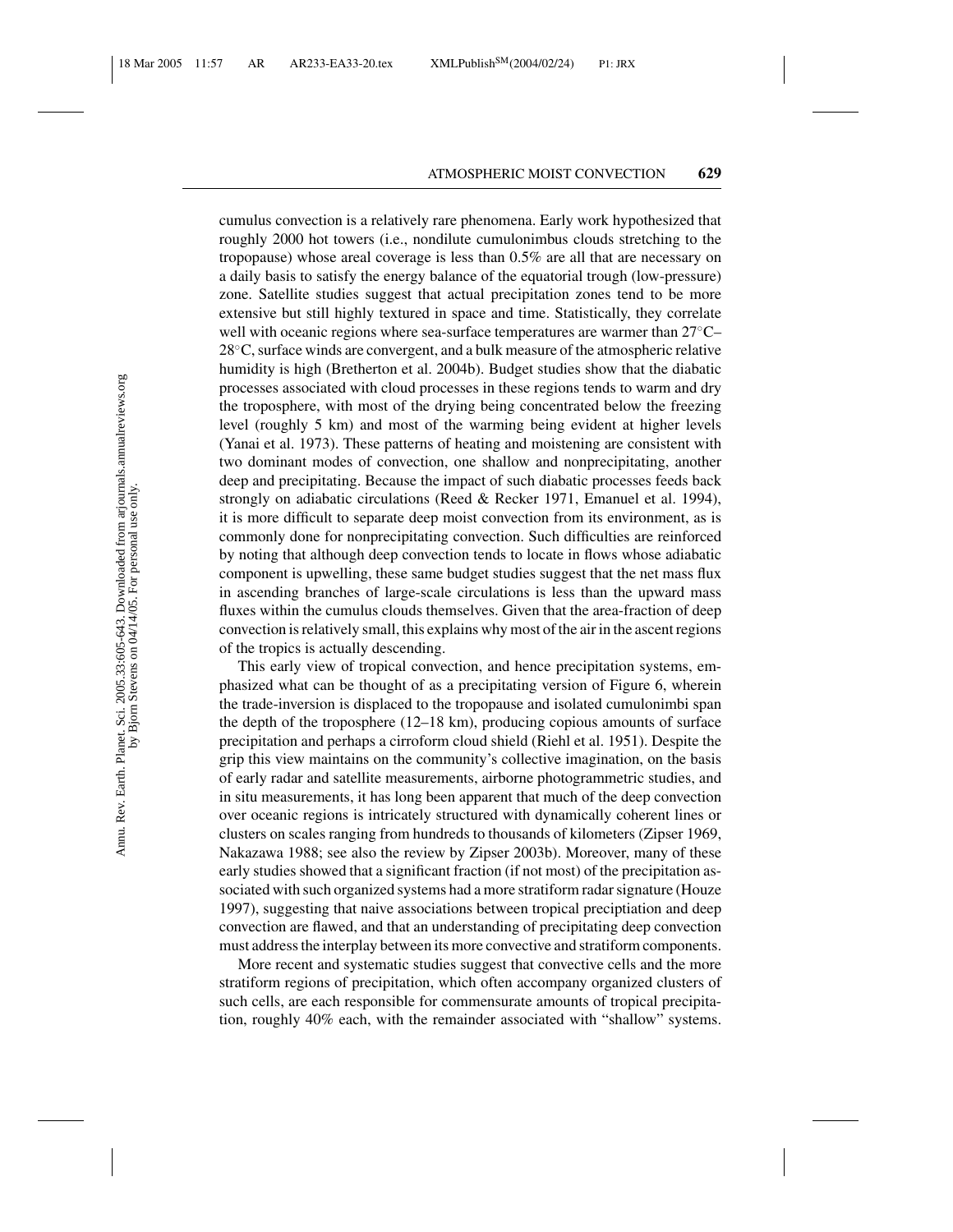The two classes of precipitating convection have distinct spatial statistics: Convective regions tend to be more frequent, cover less area, and precipitate much more vigorously (by a factor of four or greater) than their stratiform counterparts, all of which is consistent with such regions having a greater convective intensity (Schumacher & Houze 2003, Nesbitt et al. 2000). Stratiform regions tend to have a more pronounced diurnal cycle (over the ocean), with area-fractions and mean sizes increasing at night (Nesbitt & Zipser 2003), consistent with them being more influenced by radiative processes (cf., Section 3). Although larger-scale organization appears to be endemic to moist atmospheric convection, it is perhaps the most difficult to ignore for the case of deep convection, even more so for maritime deep convection where even the prevalence of tropospheric-spanning hot towers has recently come into question (Zipser 2003a). This is not to say that deep cumulonimbus clouds do not exist, rather that their idealization as undilute towers that penetrate an otherwise blue sky to vigorously transport boundary layer air directly to the tropopause has proven too simplistic. For this reason, and because the deep (albeit dilute) convective cells that do exist are essential to the development of regions of stratiform precipitation, below I review our current understanding of deep, maritime convective cells as seen from the perspective of recent observational and modeling studies. Further background is provided in the texts by Cotton & Anthes (1989), Houze (1993), and Emanuel (1994). For the case of convective systems with meso- (or larger) scale organization, refer the reader to reviews by Redelsperger (1997) and Houze (2004).

#### **5.1. Phenomenological Overview**

To the extent that deep moist convective cells resemble extended versions of their counterparts in the trades, many of the concepts from the previous section are relevant to deep convection as well. For instance, recent work has begun to focus on the interactions of deep convection with the upper troposphere and lower stratosphere leading to the development of a tropical tropopause layer (indicated roughly by the dashed lines above the regions of deep convection in Figure 1), which in some sense is thought to be analogous to the entrainment/inversion layer capping trade-wind clouds (Sherwood & Dessler 2001). Although many analogies exist, the depth of the convecting layer introduces new phenomena, including precipitation, which transports enthalpy across fluid stream lines; ice-microphysics, whose nonequilibrium behavior influences precipitation formation and interacts strongly with radiant streams of energy; and more disparate timescales for moisture and temperature profiles to adjust to the convection.

Like the shallow convecting layers, layers of deep convective clouds exhibit a spectrum of cloud types. Aircraft and radar studies based on data collected during the Atlantic Tropical Experiment of the Global Atmospheric Research Program (GATE) suggest that the spectrum of clouds is lognormally distributed, whether they are measured in terms of radar reflectivities, updraft area, intensity, or mass flux (e.g., López 1977, LeMone & Zipser 1980). Notwithstanding the evidence for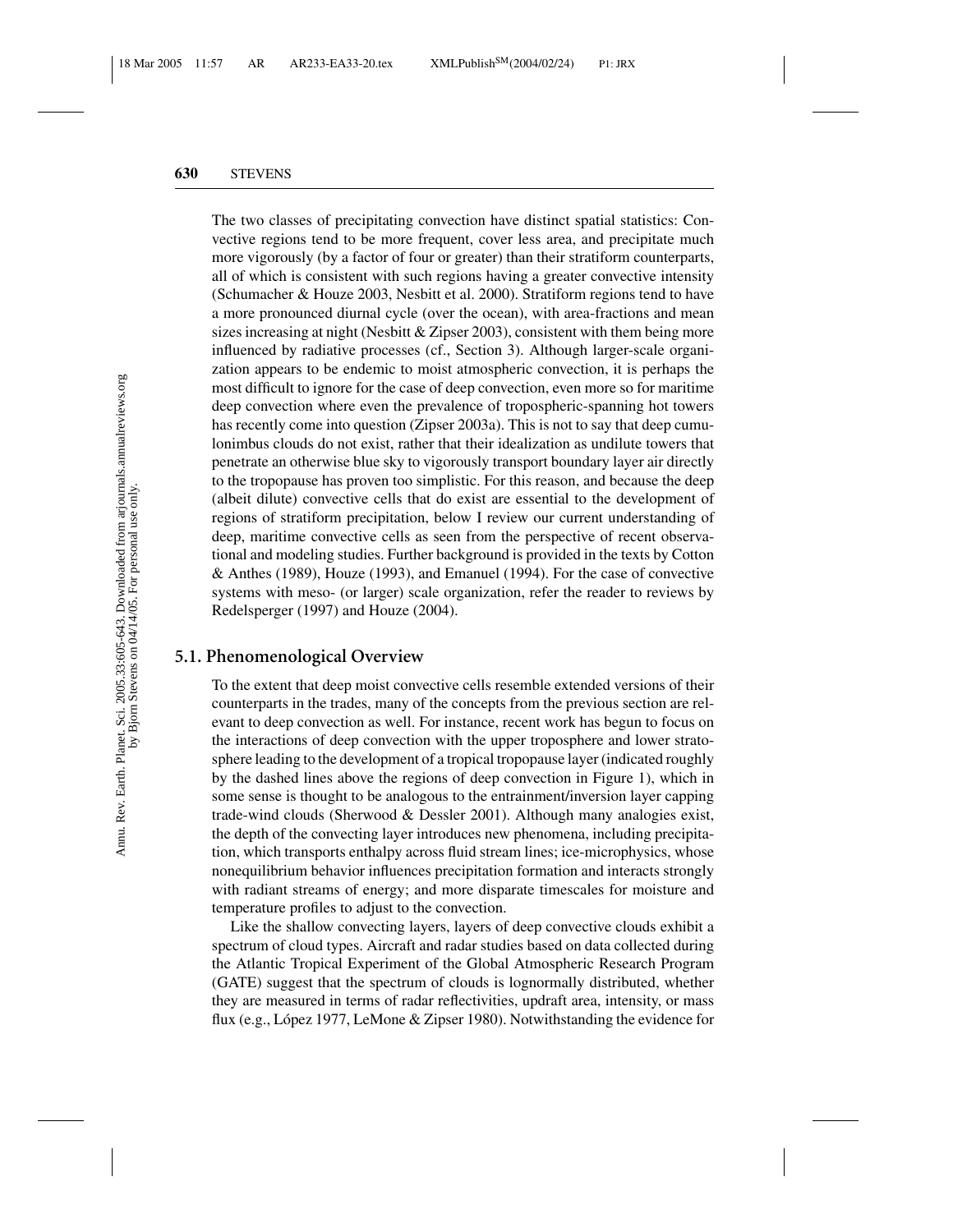a broad spectrum of cloud types, much theoretical work is based on a categorization of discrete modes. As a result of the early budget studies, the emphasis has been on two modes: deep and shallow convection, although recent work has sought to emphasize the importance of a midlevel congestus mode thought to account for roughly 20% of the observed precipitation (Johnson et al. 1999, Tung et al. 1999), a point of view rationalized by the presence of three distinguished layers in the troposphere: the trade-wind inversion, a freezing-level stable layer, and the tropopause.

There is also evidence that the structure of maritime cumulus convection changes as the depth of the convecting layer becomes deeper. In particular, maximum updraft velocities stop increasing as the clouds extend above 3 km and the ratio of observed liquid water to adiabatic liquid water becomes more approximately constant. During GATE, maximum updraft velocities tend to be less than 5 m s<sup>-1</sup> and hardly ever exceed 10 m s<sup>-1</sup> (LeMone & Zipser 1980). On average, the mean diameter of convective elements (roughly 1 km) does not appear to vary greatly with height, and like trade cumulus, they tend to cover less than 5% of the available areas. Likewise,  $\theta_v$  perturbations tend to be approximately 0.5 K, irrespective of height, indicative of active mixing (Zipser & LeMone 1980). As is the case for shallow convecting layers, downdrafts in deep convecting layers tend to be weaker and shallower than the updrafts (cf., Figure 8). However, the evaporation of precipitation drives downdrafts in the intercloud environment, which are an important component to the balance of heat, moisture, and mass within the convecting layer (Johnson 1976). Moreover, because shafts of precipitation falling through the updraft can make the cloud collapse, the trajectory of the precipitation and the tilt of the cloud have a strong influence on the convective lifecycle. Because both are determined in part by the profile of the environmental wind, the development of precipitation provides additional pathways for the mean wind to organize convection, this being a particularly rich and active area of research that has little in common with studies of the organization of dry or nonprecipitating convection through the interplay between buoyancy and wind shear. These effects of precipitation, and the radiative effects of ice-processes, further complicate attempts to measure the stability of the atmosphere based on the displacements of test parcels (e.g., Section 2.2).

One question, which although relevant to shallow, becomes more pertinent as the convection becomes deeper, is how the unsaturated environment is influenced by the enthalpy of vaporization made available through condensation in the cumulus drafts. Here the usual picture is one of cumulus clouds forcing isopycnal surfaces to adjust to some effective saturated adiabat in the saturated component of the flow. This can be thought of in terms of a redistribution of mass among isopycnal surfaces as shown in Figure 10. This leads to a tilt in the isopycnal surfaces that induces gravity waves, which in the absence of rotation act to flatten the isopycnals, thereby realigning them with the isobars (Bretherton & Smolarkiewicz 1989). From this point of view, the buoyancy (equivalently  $\theta_v$ , which in the unsaturated environment is most dependent on temperature) adjusts on a timescale defined by the gravity wave speed in the cloud-free environment and the distance from the convection,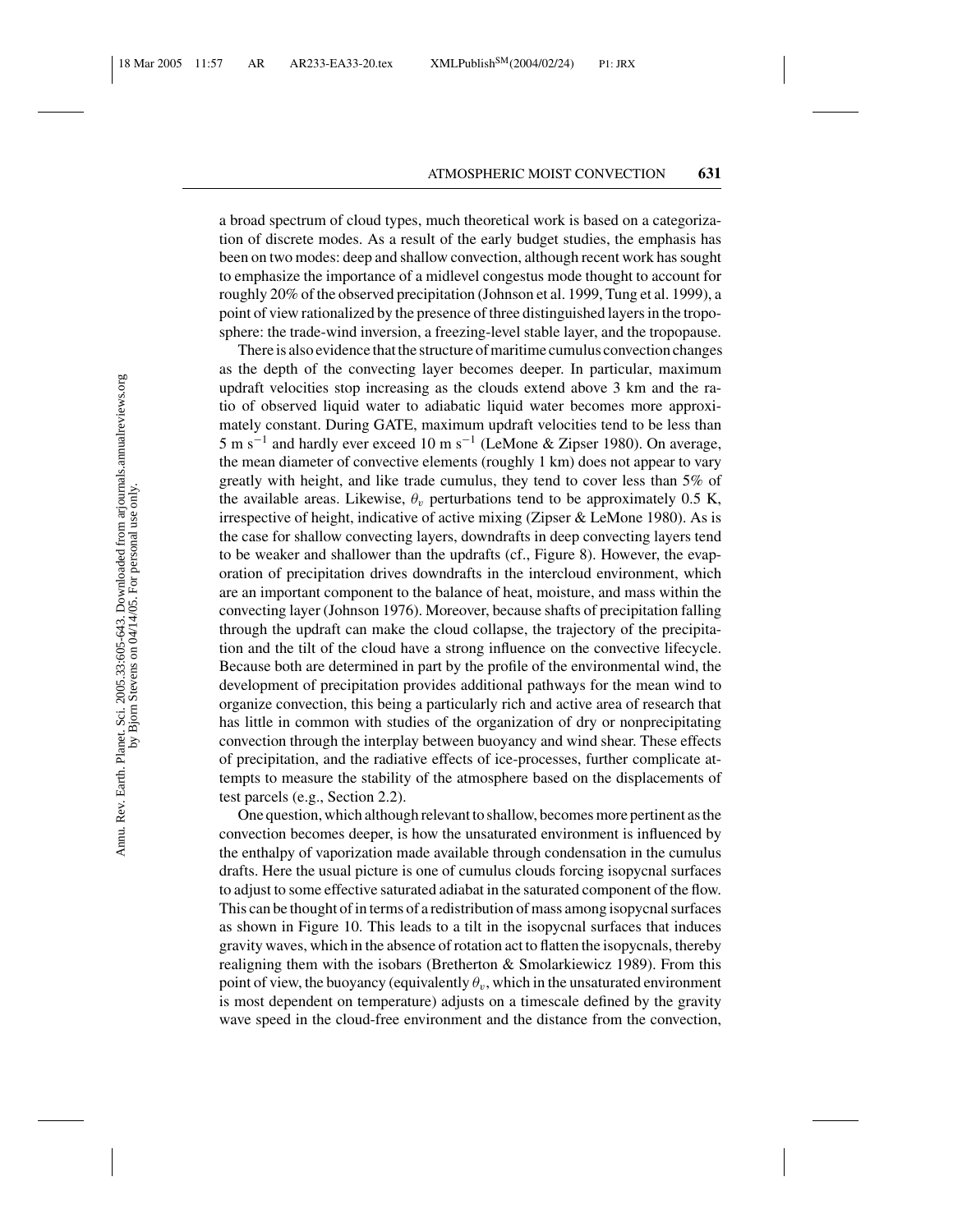

**Figure 10** Schematic of adjustment owing to cumulus heating following Bretherton & Smolarkiewicz (1989). Here the transient adjustment to the moist-adiabatic lapse rate of the convecting tower from Figure 3 is shown to be accomplished by a spreading gravity wave front. As the subsidence wave moves away from the region of convection, it is associated with a downward displacement of isentropes, which equilibrates the buoyancy  $(\theta_v)$  profile.

whereas the moisture field adjusts on a much slower timescale determined by the rate of horizontal stirring along isentropes and the rate at which the intercloud environment is subsiding. Because the gravity wave speed scales with the depth of the layer (reaching speeds of approximately 50 m/s for the gravest modes), this disparity between timescales is most evident for deep convection.

Deep precipitating cumuliform convection also differs from shallow cumuliform convection in terms of the range and significance of the larger-scale structures into which it so often aggregates. Generically, such features are called mesoscale convective systems, MCSs, which Houze (2004) defines as any "cumulonimbus cloud system that produces a contiguous precipitation area greater than 100 km in any one direction." This definition is sufficiently broad to include hurricanes as well as a wide variety of other agglomerations of convective clouds, and it recognizes what Mapes (1993) calls the gregarious nature of cumulus convection. Such systems typically share structural, rather than simply morphological, attributes. For instance, they are commonly associated with large regions of stratiform precipitation and organized mesoscale circulations, both of which interact with regions of more cellular cumulus convection thus warranting the nomenclature of system. The resultant circulation differs from a noninteracting envelope of cumulus clouds in many respects, ranging from its longevity, characteristics of propagation, and mechanisms for producing precipitation. A prototypical MCS is the squall line, which is illustrated by the schematic in Figure 11. This figure illustrates how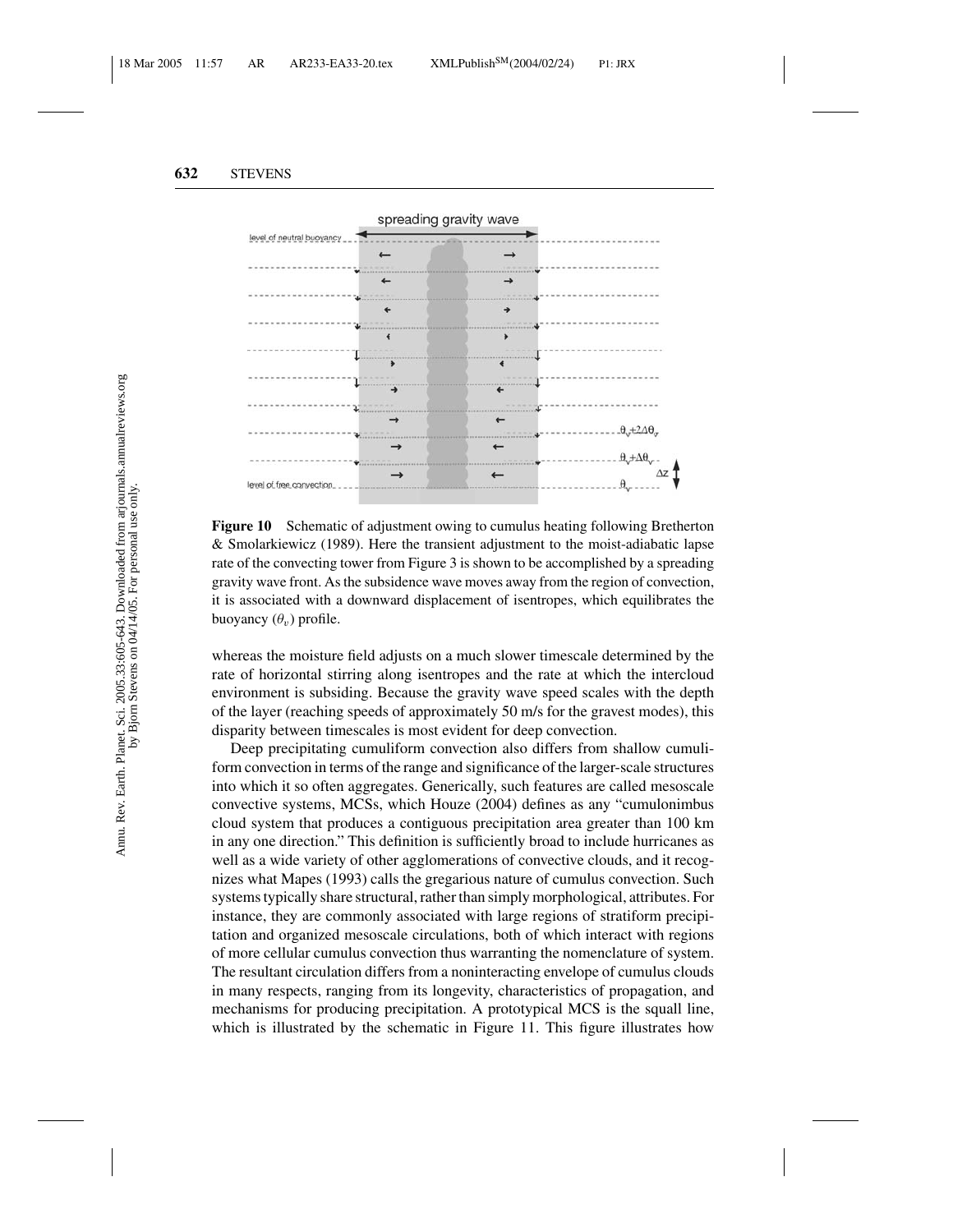

Figure 11 Example of a prototypical mesoscale convective system, a squall line. Taken from Houze (1989).

convective cells fuel a much larger circulation, which in turn helps organize and maintain and renew the convective cells. Here the circulation develops around deep, vigorous, convective cells arranged along a line going into the page. As they decay, they are swept back into the trailing stratiform graveyard, where through precipitation they help moisten and cool a low-level inflow of low θ*<sup>e</sup>* air, which in turn helps form a pool of cold air near the surface whose leading-edge gust front helps initiate new convection. This couplet of upper-level front-to-rear flow and lower-level inflow is consistent with the response to deep convective heating shown in Figure 10 (Pandya & Durran 1996). Of the various forms of MCSs, the squall line is perhaps the best understood, with the idea being that the ambient wind shear is critical to the maintenance of such a structure (Rotunno et al. 1988). Indeed, almost all anisotropic forms of convective organization are thought to develop their anisotropy from the mean wind, although the details by which different structures are selected remains sketchy (Robe  $\&$  Emanuel 2001). Even more uncertain is the extent to which systems self-aggregate independent of any organizing influence provided by the mean flow in which they are embedded.

## **5.2. Theoretical Perspectives**

Many of the theoretical questions pertaining to precipitating cumuliform convection have counterparts in the discussion of the energetics of test parcels in Section 2.2 and the review of mass flux theories in Section 4. Arakawa (2004) casts this emphasis in terms of what he calls principal and supplementary closures: the former being some constraint on the intensity of convection (as measured by  $M_{ch}$  the cloud base mass flux), the latter being a constraint in form, typically in terms of a cloud model, which determines the vertical structure of the convection, i.e.,  $M(z)/M_{\text{cb}}$ . Unlike shallow convection, where  $M_{ch}$  is often determined by a budget constraint on the subcloud layer, or the velocity scale valid for the dry convective subcloud layer, for the case of precipitating cumuliform convection, the community has largely congealed around quasi-equilibrium ideas of Arakawa (1969), Arakawa & Schubert (1974), which constrain  $M_{cb}$  based on the temporally evolving energetics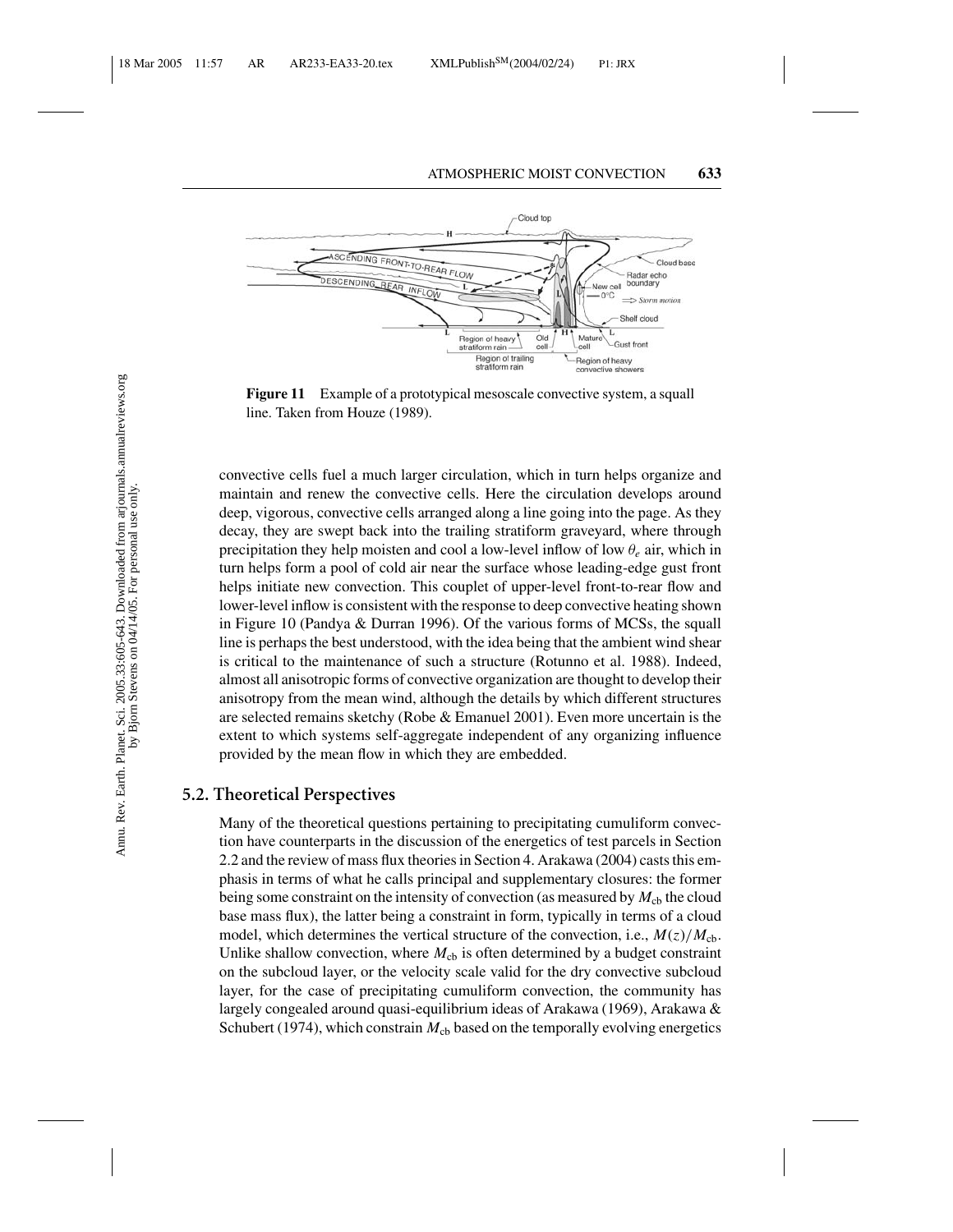of test parcels. In an early implementation of this idea Arakawa & Schubert (1974) argue that convection acts to just offset the destabilization of the atmosphere by nonconvective processes, where in this case the stability is measured with respect to the energetics of an ensemble of entraining plumes—in essence, their test parcels. This idea, and the cloud model underlying it, has been elaborated upon, simplified, and relaxed (e.g., Betts & Miller 1986, Emanual 1991, Moorthi & Suarez 1992, Zhang & McFarlane 1995, Raymond 1997, Pan & Randall 1998, Raymond et al. 2003), but in one form or another it serves as the conceptual foundation for almost all closures, largely displacing earlier ideas based solely on moisture constraints (see a discussion of these issues by Raymond & Emanual 1993). Nonetheless, the question of exactly how best to frame it, and how much the details matter, is a question of active research (Emanuel et al. 1994, Arakawa 2004).

A question of contemporary interest is the way in which the humidity of the free atmosphere may regulate convection. The basic idea is that convection into an especially dry atmosphere tends to be more readily diminished by entrainment of very dry air (Mapes & Zuidema 1996, Parsons et al. 2000). From this perspective, the spectrum of cloud depths in a convecting atmosphere, and hence precipitation, may be regulated not only by the thermal structure of the free-troposphere, but also its humidity structure, where the latter is modulated by intrusions of dry air into the convecting zones. Such effects are not evident in many theories of moist convection, and recent work has focused on better incorporating these and other effects, such as the regulating role of convective inhibition (Derbyshire et al. 2004, Mapes 2000). To the extent that these ideas of convection adjusting the atmosphere to some state of neutral stratification can be thought of as mean field theories, another exciting area of recent work concerns attempts to rationalize fluctuations (Buizza et al. 1999, Lin & Neelin 2000, Majda & Khouider 2002).

From the perspective of simulation, many interesting questions can and have been posed from the point of view of radiative convective equilibrium (e.g., Held et al. 1993, Robe & Emanuel 1996, Thompkins & Craig 1998). The geometry of this problem is one of an atmosphere that is being destabilized through a fixed depth *H* over a surface of fixed temperature. Convection then acts to equilibrate the atmosphere over this depth. The presence of many hidden scales, from moisture scale heights, precipitation, and ice formation timescales, etc., renders the basic configuration of the problem an open question; notwithstanding that the space and timescales encompassed by even the simplest configurations pose grand challenges for computation. For instance, to what extent should a realistic representation of radiative processes be included? What makes moist convection fascinating is its ability to be diabatic in so many different ways. In this vein, it is not clear that the diabatic tendency of precipitation formation is any more essential than the cloud's diabatic interaction with radiant streams of energy that drive the system in the first place (cf., Held et al. 1993). Although these types of calculations still challenge our computational capacity, they are beginning to be employed to ask fundamental questions. For instance, this framework has been used by Robe & Emanuel (2001) to investigate the interplay between the mean shear and convective organization, by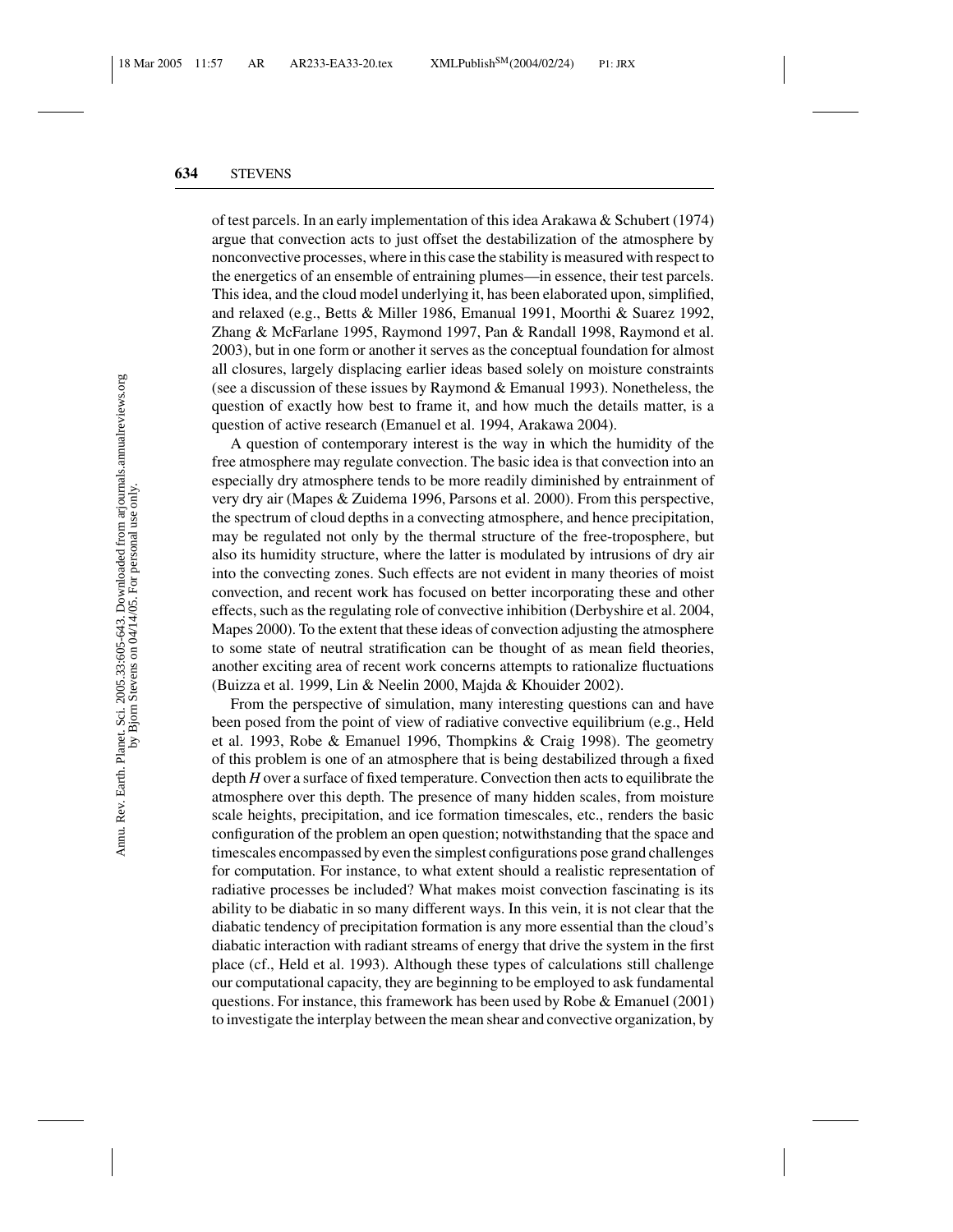Thompkins (2001) to investigate the effect of water vapor feedbacks on convection, by Grabowski (2003) to investigate the interaction of convection with larger-scale circulations, and by Emanuel & Bister (1996), Pauluis & Held (2002a,b) to test theories of convective scaling. From the point of view of Pauluis & Held (2002a), deep convection can fruitfully be thought of as a reversible dehumidifier that in equilibrium is balanced by an irreversible rehumidification of dried air away from the convecting regions. The dehumidification/moistening cycle can be linked to the latent heat transport and limits the amount of energy available for the production of kinetic energy. This effect is sufficiently strong so that the dissipation in the shear zones in the wake of falling hydrometeors is larger than the dissipation of kinetic energy generated by convective accelerations (Pauluis et al. 2000), thus pointing to yet another way in which moist convection expresses its irreversibility.

#### **6. SYNTHESIS**

Throughout this review, I have attempted to emphasize how moist convection is many things, rather than one thing, an emphasis motivated by the question, What is moist convection? Such questions are often asked from the perspective of students of dry convection, for which the driving instability is easier to characterize, and for whom the corresponding question is consequently simpler to answer. One of the facets of moist convection that makes it such a vast, challenging, and difficult subject is the variety of regimes it encompasses, and the diversity of physical processes particular regimes embody, which is another way of saying that moist convection is many things, i.e., is driven by many underlying instabilities, most of which have no analog in dry convection. We should not, however, lose sight of the fact that beyond curiosity, much interest in moist convection is motivated by the need to accurately represent its effects in large-scale models for use in numerical weather prediction or in climate studies. This raises the question as to whether moist convection must be modeled in many ways, or if some simple set of ideas can provide a unified basis capable of representing its collective effects across a variety of regimes. For the better part of the past half century, work has adopted the former approach, with large-scale models often employing distinct, and increasingly complex, models to represent stratocumulus, versus trade-cumulus, versus deep cumulus convection. Some evidence of this is present in this review, where mass flux concepts dominate the discussion of cumuliform convection and mixed-layer theory (consistent with local mixing theories typified by eddy diffusion) dominates the discussion of moist convection in association with stratiform clouds. Bucking this trend is a renewed interest in simple models whose physical principles allow them to recognize a variety of forcings and naturally switch among regimes, from dry to stratocumulus convection, from shallow to deep convection, and from stratocumulus to trade-cumulus. For instance, Lappen & Randall (2001) and Golaz et al. (2002a) can in some sense be viewed as an attempt to blend mass-flux approaches with more standard turbulence closure theories used for dry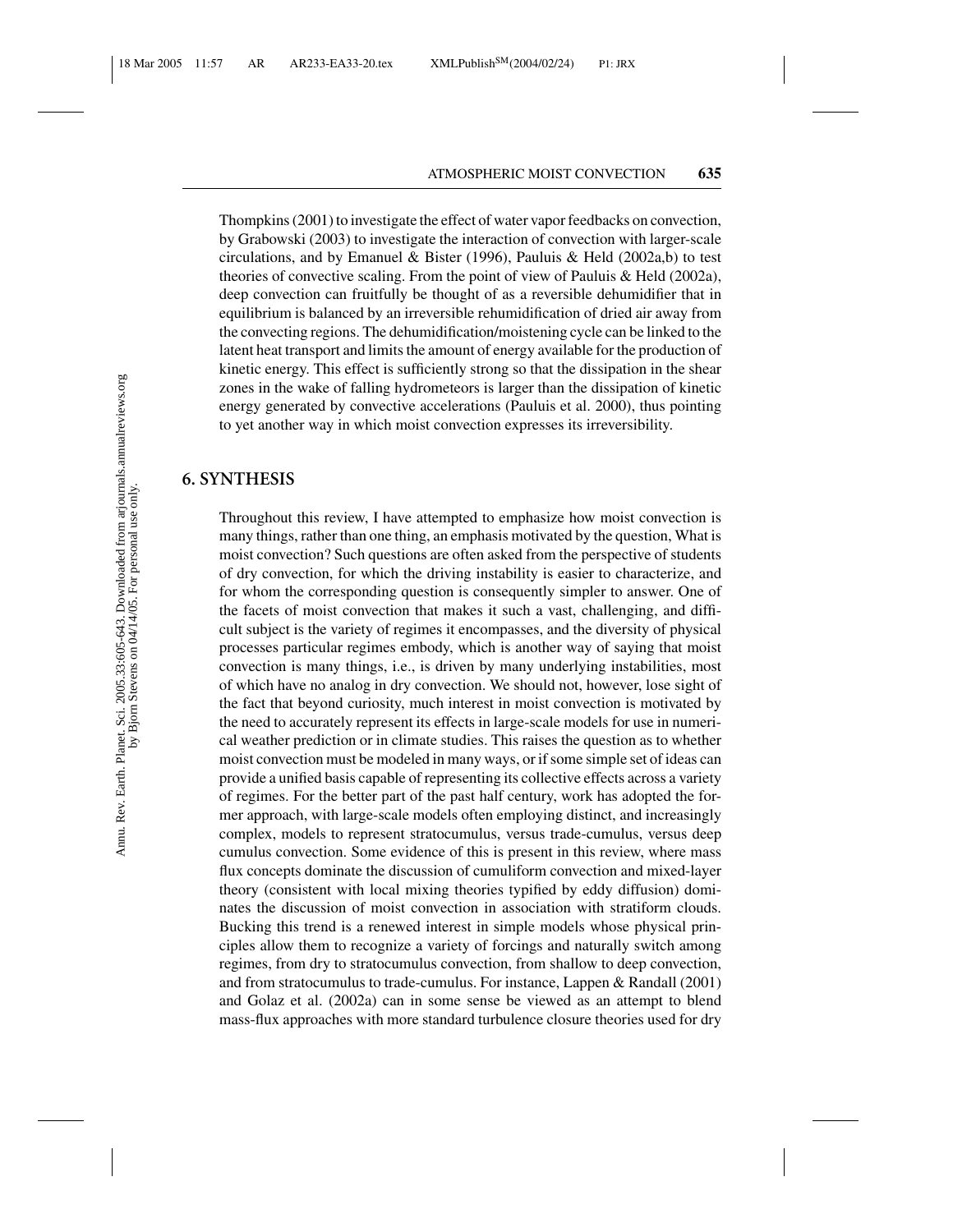convection. Cheinet (2003) explores the unity of mass-flux concepts for dry convection, whereas Cheinet & Teixeira (2003) show that eddy-diffusivity approaches can express behavior usually reserved for mass flux models.

Motivated by a similar desire to represent moist convection with a single set of equations, increased computer power has made it possible to consider embedding two- or three-dimensional models whose discretization is chosen so as to represent convective drafts that span the troposphere but whose domains span some subset of the space of a large-scale grid volume in a three-dimensional model, as a basis for representing the collective effects of moist convection across regimes. This multiscale modeling framework has been referred to as cloud resolving convective parameterization (Grabowski & Smolarkiewicz 1999) and super-parameterization (Randall et al. 2003, Arakawa 2004). Although conceptually simple, such calculations are computationally intensive. Nonetheless, as they become increasingly common and begin to capture a wider range of scales within convecting atmospheres, they should prove useful in both bounding our expectations and (along with the ever increasing power of satellite remote sensing) enriching the phenomenology from which our insights and intuition are drawn, thus brightening the prospects for theoretical advancement.

## **7. SUMMARY**

Unlike dry convection, moist convection is not one, but many things. I illustrate this by reviewing some essential aspects of moist convection, both in terms of its expression within the context of moist atmospheric thermodynamics and through a consideration of three paradigms: stratocumulus, shallow nonprecipitating, and deep precipitating convection. These problems highlight the many ways in which moist convection distinguishes itself, most fundamentally through its nonlocal interactions with other parts of the flow, either through radiative, gravity wave, or microphysical (precipitation) processes. For each regime, modern remote sensing is providing wondrous new insights, whether it be with respect to the statistics of precipitating convection and its interaction with the larger-scale environment as seen by satellite, or the structure of shallow cloud circulations and precipitation, as seen by surface-based or airborne cloud radars. Simulation, and appropriately simply simulation paradigms, are also being worked out for the various regimes. Together with long-standing techniques for probing the structure of moist convecting atmospheres, these approaches bode well for new leaps in understanding of one of nature's more majestic phenomena.

#### **ACKNOWLEDGMENTS**

Comments by and discussions with Akio Arakawa, Simona Bordoni, Stephan de Roode, Richard H. Johnson, Margaret A. LeMone, Brian Mapes, Olivier Pauluis, Joao Teixeira, Verica Savic Jovcic, Steven Sherwood, Pier Siebesma, Michio Yanai, and Edward J. Zipser helped clarify the exposition. Support for my time while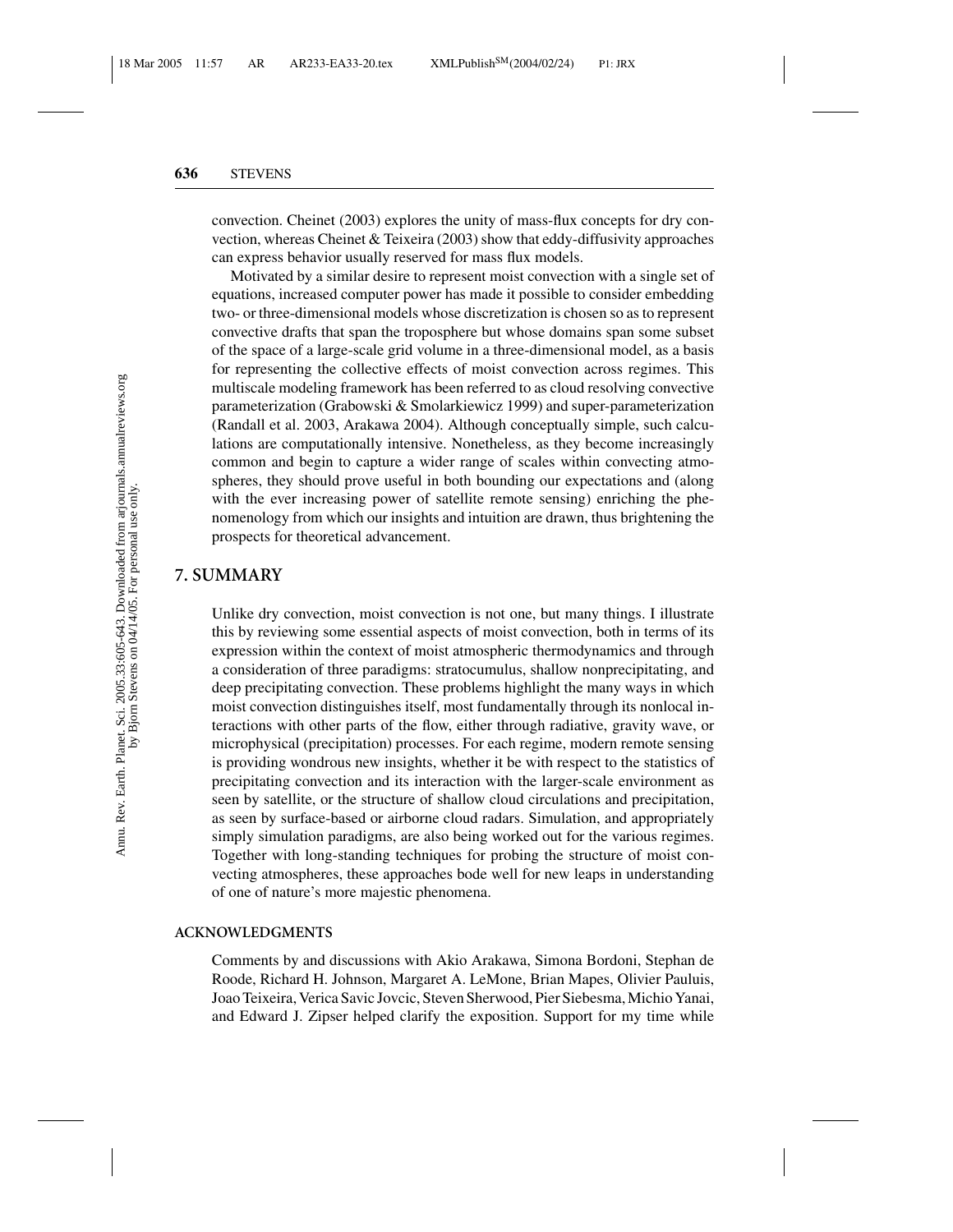writing this review was provided by the National Science Foundation through Grant ATM-9985413.

#### **The** *Annual Review of Earth and Planetary Science* **is online at http://earth.annualreviews.org**

#### **LITERATURE CITED**

- Albrecht BA. 1991. Fractional cloudiness and cloud-top entrainment instability. *J. Atmos. Sci.* 48:1519–25
- Albrecht BA, Betts AK, Schubert WH, Cox SK. 1979. A model of the thermodynamic structure of the trade-wind boundary layer. Part I: Theoretical formulation and sensitivity tests. *J. Atmos. Sci.* 36:90–98
- Arakawa A. 1969. Parameterization of cumulus clouds. In *Proc. WMO/IUGG Symp. Numer. Weather Predict.*, IV:106. Tokyo: World Meteorol. Organ.
- Arakawa A. 1975. Modelling clouds and cloud processes for use in climate model. In *The Physical Basis of Climate and Climate Modelling, GARP Publ. Ser.* 16:183–74. Tokyo: World Meteorol. Organ.
- Arakawa A. 2004. The cumulus parameterization problem: past, present, and future. *J. Clim.* 17:2493–525
- Arakawa A, Schubert WS. 1974. Interaction of a cumulus cloud ensemble with the largescale environment. Part I. *J. Atmos. Sci.* 31: 674–701
- Asai T, Kasahara A. 1967. A theoretical study of the compensating downward motions associated with cumulus clouds. *J. Atmos. Sci.* 24:487–96
- Austin P, Wang Y, Pincus R, Kujala V. 1995. Precipitation in stratocumulus clouds: Observational and modeling results. *J. Atmos. Sci.* 52:2329–52
- Bechtold P, Siebesma P. 1998. Organization and representation of boundary layer clouds. *J. Atmos. Sci.* 55(5):888–95
- Bellon G, Stevens B. 2005. On bulk models of shallow cumulus convection. *J. Atmos. Sci.* In press
- Benner T, Curry JA. 1998. Characteristics of

small tropical cumulus clouds and their impact on the environment. *J. Geophys. Res.* 103(28):28753–67

- Betts AK. 1973. Non-precipitating cumulus convection and its parameterization. *Q. J. R. Meteorol. Soc.* 99:178–96
- Betts AK. 1997. *The Physics and Parameterization of Moist Atmospheric Convection*. Chapter 4: *Trade Cumulus: Observations and Modelling*, pp. 99–126. Dordrecht, The Neth.: Kluwer
- Betts AK, Albrecht B. 1987. Conserved variable analysis of the convective boundary layer thermodynamic structure over the tropical ocean. *J. Atmos. Sci.* 44:83–99
- Betts AK, Miller MJ. 1986. A new convective adjustment scheme. Part II: Single column tests using GATE wave, BOMEX ATEX and arctic airmass data sets. *Q. J. R. Meteorol. Soc.* 112:693–709
- Betts AK, Ridgway W. 1989. Climatic equilibrium of the atmospheric convective boundary layer over a tropical ocean. *J. Atmos. Sci.* 46:2621–41
- Bjerknes J. 1938. Saturated-adiabatic ascent of air through dry-adiabatically descending environment. *Q. J. R. Meteorol. Soc.* 64:325– 30
- Blyth AM. 1993. Entrainment in cumulus clouds. *J. Appl. Meteorol.* 32:626–41
- Bohren CF, Albrecht BA. 1998. *Atmospheric Thermodynamics*. New York: Oxford Univ. Press
- Bougeault P. 1985. The diurnal cycle of the marine stratocumulus layer: A higher-order model study. *J. Atmos. Sci.* 42:2826–43
- Bretherton CS. 1993. Understanding Albrecht's model of trade cumulus cloud fields. *J. Atmos. Sci.* 50:2264–83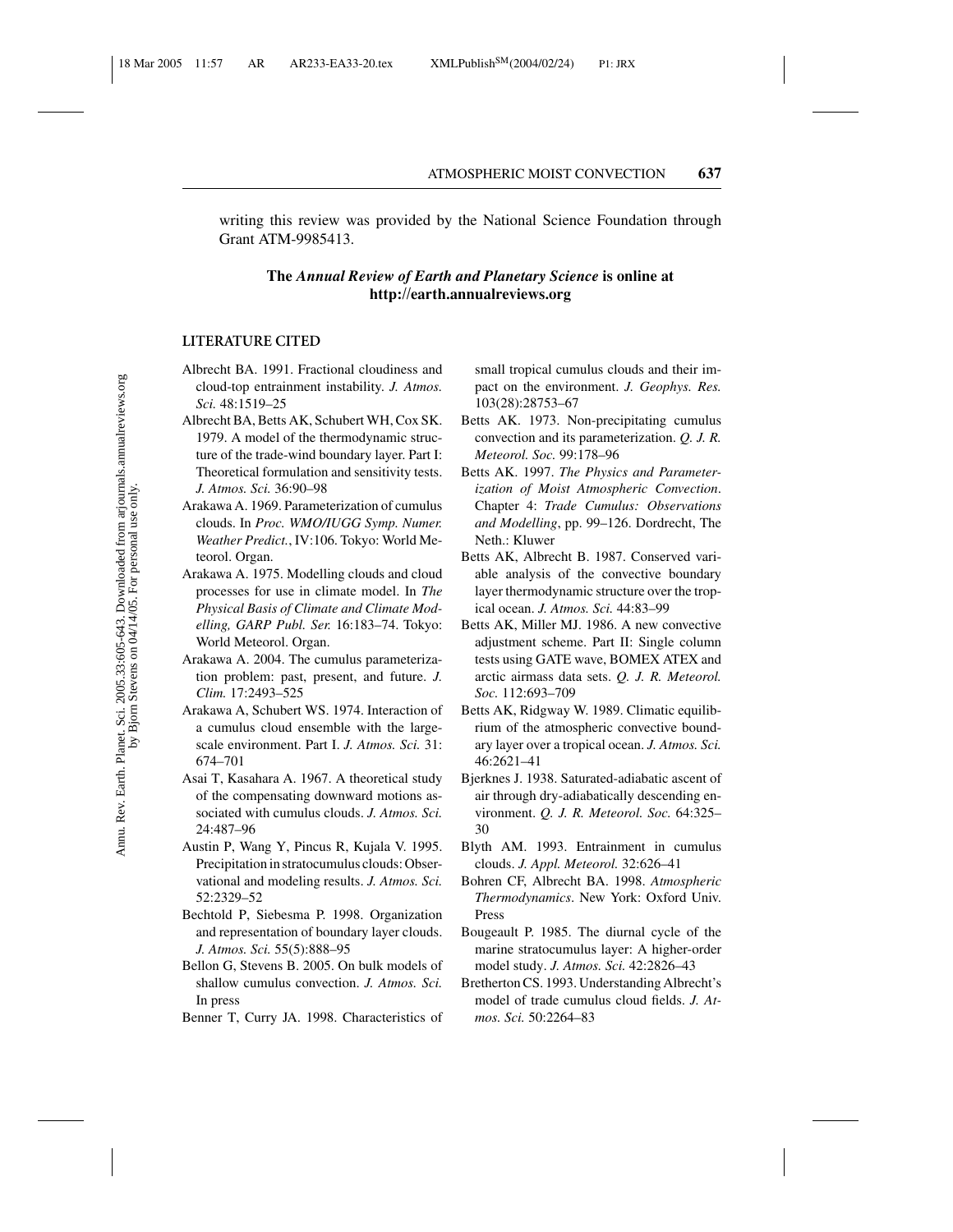- Bretherton CS, Austin P, Siems ST. 1995. Cloudiness and marine boundary layer dynamics in the ASTEX lagrangian experiments. Part II: Cloudiness, drizzle, surface fluxes, and entrainment. *J. Atmos. Sci.* 52:2724–35
- Bretherton CS, Peters ME, Back LE. 2004b. Relationships between water vapor path and precipitation over the tropical oceans. *J. Clim.* 17:1517–28
- Bretherton CS, Smolarkiewicz PK. 1989. Gravity waves, compensating subsidence and detrainment around cumulus clouds. *J. Atmos. Sci.* 46:740–59
- Bretherton CS, Uttal T, Fairall CW, Yuter S, Weller R, et al. 2004a. The EPIC 2001 stratocumulus study. *Bull. Am. Meteorol. Soc.* 85:967–77
- Bretherton CS, Wyant MC. 1997. Moisture transport, lower tropospheric stability, and decoupling of cloud-topped boundary layers. *J. Atmos. Sci.* 54:148–67
- Brown AR, Grant AM. 2000. Extensions to a similiarty hypothesis for shallow cumulus convection. *Bound.-Layer Meteorol.* 97:173– 90
- Buizza R, Miller M, Palmer TN. 1999. Stochastic representation of model uncertainties in the ECMWF Ensemble Prediction System. *Q. J. R. Meteorol. Soc.* 125:2887–908
- Cheinet S. 2003. A multiple mass flux parameterization for the surface-generated convection. Part I: Dry plumes. *J. Atmos. Sci.* 60:2313–27
- Cheinet S. 2004. A multiple mass flux parameterization for the surface-generated convection. Part II: Cloudy cores. *J. Atmos. Sci.* 61:1093–113
- Cheinet S, Teixeira J. 2003. A simple formulation for the eddy-diffusivity parameterization of cloud-topped boundary layers. *Geophys. Res. Lett.* 30:1930
- Ciesielski PE, Schubert WH, Johnson RH. 2001. Diurnal variability of the marine boundary layer during ASTEX. *J. Atmos. Sci.* 58:2355–76
- Comstock KK, Wood R, Yuter SE, Bretherton CS. 2004. Reflectivity and rain rate in and

below drizzling stratocumulus. *Q. J. R. Meteorol. Soc.* 130:2891–918

- Cotton WR, Anthes RA. 1989. *Storm and Cloud Dynamics*. San Diego: Academic Press. 880 pp.
- Deardorff JW. 1970. Convective velocity and temperature scales for the unstable planetary boundary layer and for Rayleigh convection. *J. Atmos. Sci.* 27:1211–13
- Deardorff JW. 1980. Cloud top entrainment instability. *J. Atmos. Sci.* 37:131–47
- Derbyshire S, Beau I, Bechtold P, Grandpeix J, Piriou J, et al. 2004. Sensitivity of moist convection to environmental humidity. *Q. J. R. Meteorol. Soc.* 130:3055–80
- De Roode SR, Duynkerke PG. 1997. Observed Lagrangian transition of stratocumulus into cumulus during ASTEX: mean state and turbulence structure. *J. Atmos. Sci.* 54:2157–73
- Duynkerke PG. 1989. Diurnal variation of a marine stratocumulus layer: a model sensitivity study. *Mon. Weather Rev.* 117:1710–25
- Duynkerke PG. 1993. The stability of cloud top with regard to entrainment: amendment of the theory of cloud-top entrainment instability. *J. Atmos. Sci.* 50:495–502
- Emanuel KA. 1991. A scheme for representing cumulus convection in large-scale models. *J. Atmos. Sci.* 48:2313–35
- Emanuel KA. 1994. *Atmospheric Convection*. New York: Oxford Univ. Press. 580 pp.
- Emanuel KA, Bister M. 1996. Moist convective velocity and buoyancy scales. *J. Atmos. Sci.* 53:3276–85
- Emanuel KA, Neelin DJ, Bretherton CS. 1994. On large-scale circulations in convecting atmospheres. *Q. J. R. Meteorol. Soc.* 120:1111–43
- Feingold G, Morley B. 2003. Aerosol hygroscopic properties as measured by lidar and comparison with in situ measurements. *J. Geophys. Res.* 108:D11. doi:10.1029/ 2002JD002842
- Golaz J, Larson VE, Cotton WR. 2002a. A PDF based model for boundary layer clouds. Part I: method and model description. *J. Atmos. Sci.* 59(24):3540–51
- Golaz J, Larson VE, Cotton WR. 2002b. A PDF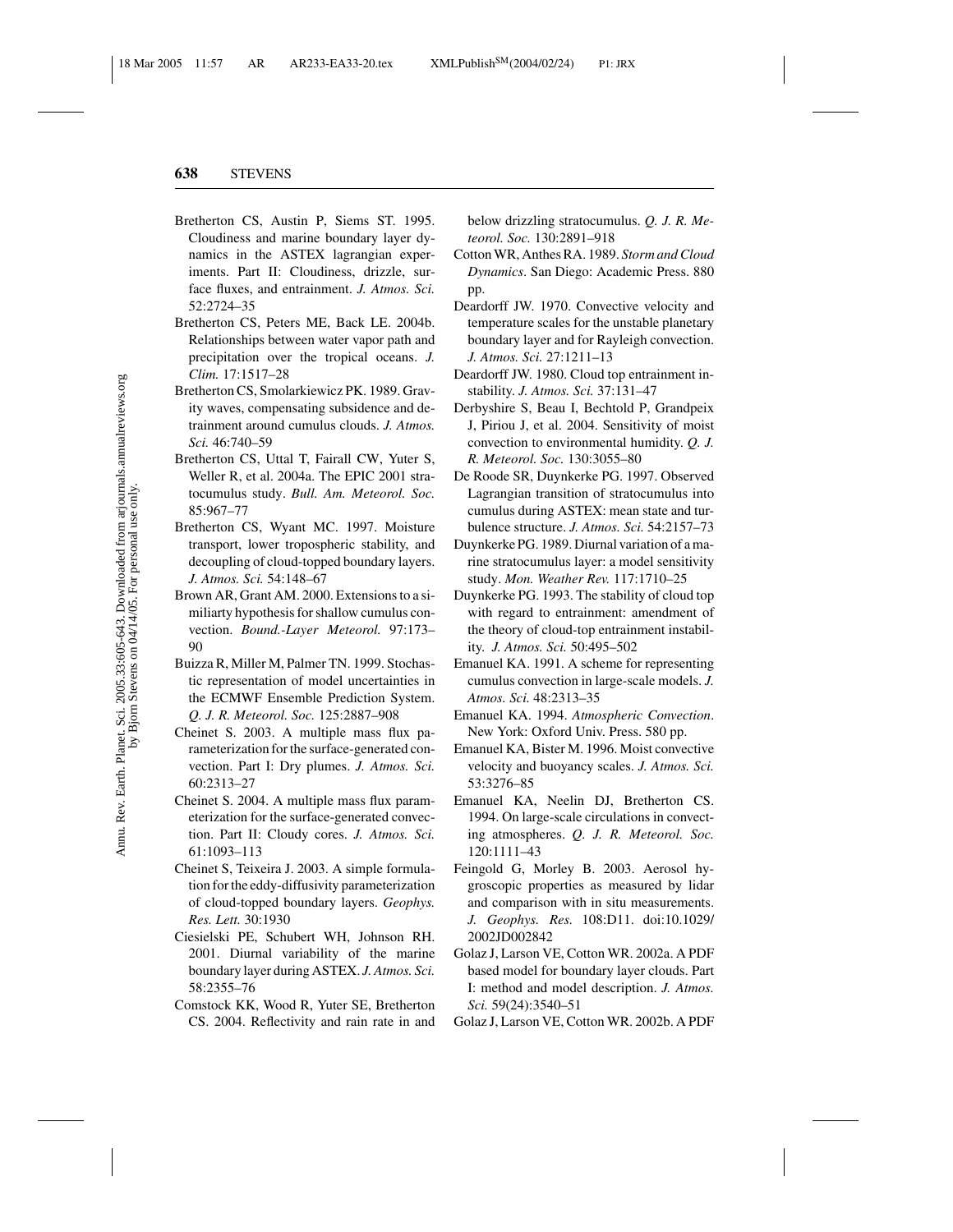based model for boundary layer clouds. Part II: model results. *J. Atmos. Sci.* 59(24):3552– 71

- Grabowski WW. 2003. MJO-like coherent structures: sensitivity simulations using cloud-resolving convection parameterization CRCP. *J. Atmos. Sci.* 60:847–64
- Grabowski WW, Smolarkiewicz PK. 1999. CRCP: a cloud resolving convection parameterization for modeling the tropical convective atmosphere. *Physica D* 133:171–78
- Grant ALM. 2001. Cloud base fluxes in the cumulus-capped boundary layer. *Q. J. R. Meteorol. Soc.* 127(572):407–21
- Grant ALM, Brown AR. 1999. A similarity hypothesis for shallow cumulus transports. *Q. J. R. Meteorol. Soc.* 125(558):1913–36
- Held IM, Hemler RS, Ramaswamy V. 1993. Radiative-convective equilibrium with explicit two-dimensional moist convection. *J. Atmos. Sci.* 50:767–82
- Houze RA. 1989. Observed structure mesoscale convective systems and implications for large-scale heating. *Q. J. R. Meteorol. Soc.* 115:425–46
- Houze RA. 1993. *Cloud Dynamics*. San Diego: Academic. 573 pp.
- Houze RA. 1997. Stratiform precipitation in regions of convection: a meteorological paradox? *Bull. Am. Meteorol. Soc.* 78:2179– 96
- Houze RA. 2004. Mesoscale convective systems. *Rev. Geophys.* 42:RG4003, doi:10. 1029/2004RG000150
- Iribarne JV, Godson WL. 1973. *Atmospheric Thermodynamics*. Dordrecht, Holl.: D Reidel
- Jensen JB, Lee S, Krummel PB, Katzfey J, Gogoasa D. 2000. Precipitation in marine cumulus and stratocumulus. Part I: Thermodynamic and dynamic observations of closed cell circulations and cumulus bands. *Atmos. Res.* 54:117–55
- Johnson RH. 1976. The role of convectivescale precipitation downdrafts in cumulus and synoptic-scale interactions. *J. Atmos. Sci.* 33:1890–910
- Johnson RH, Lin X. 1997. Episodic trade wind

regimes over the western pacific warm pool. *J. Atmos. Sci.* 54:2020–34

- Johnson RH, Rickenbach TM, Rutledge SA, Ciesielski PE, Schubert WH. 1999. Trimodal characteristics of tropical convection. *J. Clim.* 12:2397–418
- Klein SA. 1997. Synoptic variability of lowcloud properties and meteorological parameters in the subtropical trade wind boundary layer. *J. Clim.* 10:2018–39
- Klein SA, Hartmann DL. 1993. The seasonal cycle of low stratiform clouds. *J. Clim.* 6:1587–606
- Kollias P, Albrecht BA, Lhermitte R, Savtchenko A. 2001. Radar observations of updrafts, downdrafts and turbulence in fairweather cumuli. *J. Atmos. Sci.* 58:1750–66
- Kraus EB. 1963. The diurnal precipitation change over the sea. *J. Atmos. Sci.* 20:551–56
- Kraus H, Schaller E. 1978. A note on the closure in Lilly-type inversion models. *Tellus* 30:284–488
- Krueger SK, McLean GT, Fu Q. 1995. Numerical simulation of stratus-to-cumulus transition in the subtropical marine boundary layer. Part I: Boundary layer structure. *J. Atmos. Sci.* 52:2839–50
- Kuo H-C, Schubert W. 1988. Stability of cloudtopped boundary layers. *Q. J. R. Meteorol. Soc.* 114:887–916
- Lappen C-L, Randall DA. 2001. Toward a unified parameterization of the boundary layer and moist convection. Part I: A new type of mass-flux model. *J. Atmos. Sci.* 58:2021–36
- LeMone MA, Pennell WT. 1976. The relationship of trade wind cumulus distribution to sublcoud layer fluxes and structure. *Mon. Weather Rev.* 104:524–39
- LeMone MA, Zipser EJ. 1980. Cumulonimbus vertical velocity events in GATE. Part I: Diameter, intensity and mass flux. *J. Atmos. Sci.* 37:2444–57
- Lewellen DC, Lewellen W. 1998. Large-eddy boundary layer entrainment. *J. Atmos. Sci.* 55:2645–65
- Lewellen DC, Lewellen W. 2002. Entrainment and decoupling relations for cloudy boundary layers. *J. Atmos. Sci.* 59:2966–86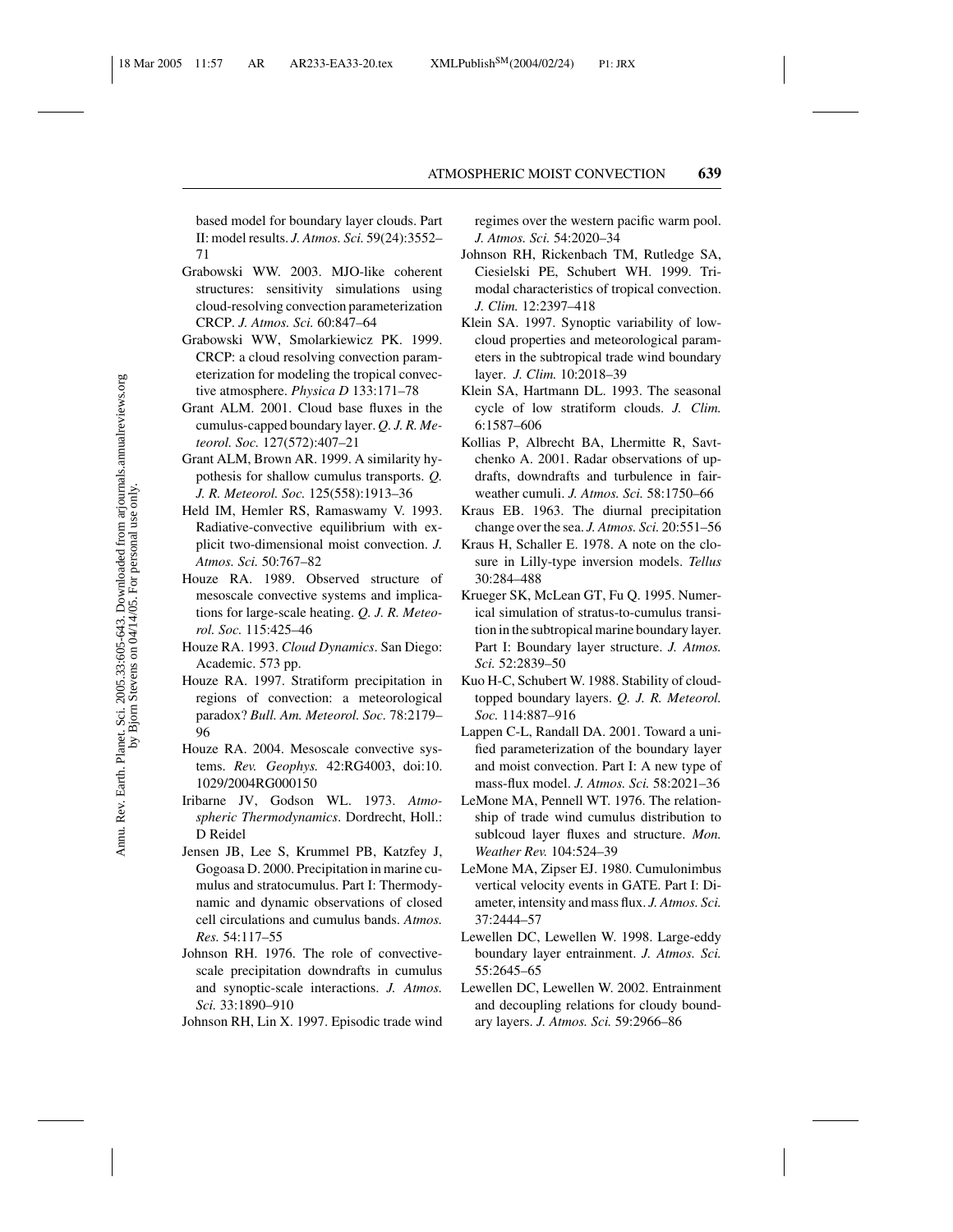- Lilly DK. 1968. Models of cloud topped mixed layers under a strong inversion. *Q. J. R. Meteorol. Soc.* 94:292–309
- Lilly DK. 2002. Entrainment into cloud-topped mixed layers: A new closure. *J. Atmos. Sci.* 59:3353–61
- Lin JW-B, Neelin JD. 2000. Influence of stochastic convection on tropical intraseasonal variability. *Geophy. Res. Lett.* 27:3691– 94
- Lock AP. 1998. The parameterization of entrainment in cloudy boundary layers. *Q. J. R. Meteorol. Soc.* 124:2729–53
- López RE. 1977. The lognormal distribution and cumulus cloud populations. *Mon. Weather Rev.* 105:865–72
- MacVean MK, Mason PJ. 1990. Cloud-top entrainment instability through small-scale mixing and its parameterization in numerical models. *J. Atmos. Sci.* 47:1012–30
- Majda AJ, Khouider B. 2002. Stochastic and mesoscopic models for tropical convection. *Proc. Natl. Acad. Sci. USA* 99:1123–28
- Malkus JS. 1954. Some results of a tradecumulus cloud investigation. *J. Meteorol.* 11:220–37
- Malkus JS. 1956. On the maintenance of the trade winds. *Tellus* 8:335–50
- Malkus JS. 1958. On the structure of the trade wind moist layer. *Pap. Phys. Oceanogr. Meteorol.* 13(2):1–47
- Manins PC, Turner JS. 1978. Relation between the flux ratio and energy ratio in convectively mixed layers. *Q. J. R. Meteorol. Soc.* 104:39– 44
- Mapes BE. 1993. Gregarious tropical convection. *J. Atmos. Sci.* 50:2026–37
- Mapes BE. 2000. Convective inhibition, subgrid-scale triggering energy, and stratiform instability in a toy tropical wave model. *J. Atmos. Sci.* 57:1515–35
- Mapes BE, Zuidema P. 1996. Radiativedynamical consequences of dry toungues in the tropical troposphere. *J. Atmos. Sci.* 53:620–38
- McCaa JR, Bretherton C. 2004. A new parameterization for shallow cumulus convection and its application to marine subtropical

cloud-topped boundary layers. Part II: Regional simulations of marine boundary layer clouds. *Mon. Weather Rev.* 132:883–96

- Moeng C-H. 1998. Stratocumulus-topped atmospheric planetary boundary layer. *Buoyant Convection in Geophysical Flows*, ed. EJ Plate, EE Fedorovich, DX Viegas, JC Wyngaard, 513:421–40. Dordrecht, The Neth.: Kluwer Acad.
- Moeng C-H. 2000. Entrainment rate, cloud fraction and liquid water path of PBL stratocumulus clouds. *J. Atmos. Sci.* 57:3627–43
- Moeng C-H, Stevens B. 1999. Marine stratocumulus and its representation in GCMs. In *General Circulation Model Development: Past, Present, and Future*, ed. DA Randall, pp. 577–604. New York: Elsevier
- Moeng C-H, Sullivan PP, Stevens B. 1999. Including radiative effects in an entrainmentrate formula for buoyancy driven PBLs. *J. Atmos. Sci.* 56:1031–49
- Moncrieff M. 1997. Momentum transport by organized convection. See Smith 1997, pp. 231–53
- Moorthi S, Suarez MJ. 1992. Relaxed Arakawa-Schubert: a parameterization of moist convection for general circulation models. *Mon. Weather Rev.* 120:978–1002
- Nakazawa T. 1988. Tropical super clusters within intraseasonal variations over the western Pacific. *J. Meteorol. Soc. Jpn.* 66:823–39
- Neggers RA, Jonker HJJ, Siebesma AP. 2003. Size statistics of cumulus cloud populations in large-eddy simulations. *J. Atmos. Sci.* 60:1060–74
- Neggers RA, Siebesma AP, Jonker HJJ. 2002. A multiparcel model for shallow cumulus convection. *J. Atmos. Sci.* 59:1655–67
- Neiburger M, Johnson DS, Chien C-W. 1961. *Studies of the structure of the atmosphere over the eastern Pacific ocean in summer*. Tech. Rep., Univ. Calif., Berkeley. 94 pp.
- Nesbitt SW, Zipser EJ. 2003. The diurnal cycle of rainfall and convective intensity according to three years of TRMM measurements. *J. Clim.* 16:1456–75
- Nesbitt SW, Zipser EJ, Cecil DJ. 2000. A census of precipitation features in the tropics using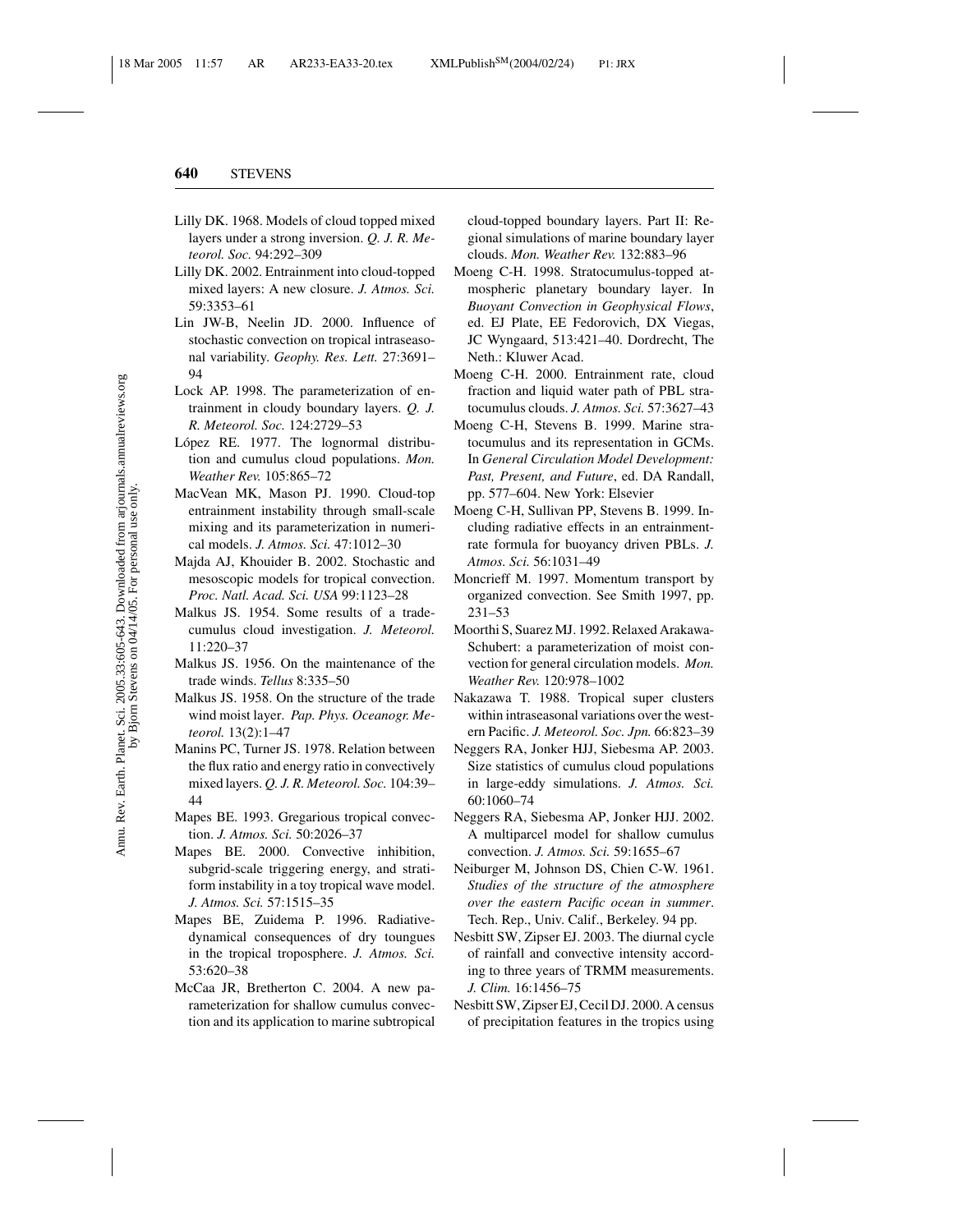TRMM: Radar, ice scattering and ice observations. *J. Clim.* 13:4087–106

- Nicholls S. 1984. The dynamics of stratocumulus: Aircraft observations and comparisons with a mixed layer model. *Q. J. R. Meteorol. Soc.* 110:783–820
- Nicholls S, LeMone MA. 1980. The fair weather boundary layer in GATE: the relationship of subcloud fluxes and structure to the distribution and enhancement of cumulus cloud. *J. Atmos. Sci.* 37:2051–67
- Nitta T, Esbensen S. 1974. Heat and moisture budget analyses using BOMEX data. *Mon. Weather Rev.* 102:17–28
- Otles Z, Young JA. 1996. Influence of shal- ¨ low cumuli on subcloud turbulence fluxes analzyed from aircraft data. *J. Atmos. Sci.* 53:665–76
- Paluch IR, Lenschow DH. 1991. Stratiform cloud formation in the marine boundary layer. *J. Atmos. Sci.* 48:2141–57
- Pan D-M, Randall DA. 1998. A cumulus parameterization with a prognostic closure. *Q. J. R. Meteorol. Soc.* 124:949–81
- Pandya RE, Durran DR. 1996. The influence of convectively generated thermal forcing on the mesoscale circulation around squall lines. *J. Atmos. Sci.* 53:2924–51
- Parsons DB, Yoneyama K, Redelsperger J-L. 2000. The evolution of the tropical western Pacific atmosphere-ocean system following the arrival of a dry intrusion. *Q. J. R. Meteorol. Soc.* 126(563):517–48
- Pauluis O, Balaji V, Held IM. 2000. Frictional dissipation in a precipating atmosphere. *J. Atmos. Sci.* 57:989–94
- Pauluis O, Held IM. 2002a. Entropy budget of an atmosphere in radiative-convective equilibrium. Part I: Maximum work and frictional dissipation. *J. Atmos. Sci.* 59:125–39
- Pauluis O, Held IM. 2002b. Entropy budget of an atmosphere in radiative-convective equilibrium. Part II: Latent heat transport and moist processes. *J. Atmos. Sci.* 59:140–49
- Pincus R, Baker MB, Bretherton CS. 1997. What controls stratocumulus radiative properties? Lagrangian observations of cloud evolution. *J. Atmos. Sci.* 54:2215–36
- Plank VG. 1969. The size distribution of cumulus clouds in representative Florida populations. *J. Appl. Meteorol.* 8:46–67
- Randall D, Khairoutdinov M, Arakawa A, Grabowski W. 2003. Breaking the cloud parameterization deadlock. *Bull. Am. Meteorol. Soc.* 84(11):1547–64
- Randall DA. 1980. Conditional instability of the first kind upside-down. *J. Atmos. Sci.* 37:125–30
- Randall DA, Schubert WH. 2004. *Atmospheric Turbulence and Mesoscale Meteorology*. Chapter 4: *Dreams of a Stratocumulus Sleeper*, pp. 71–96. Cambridge, NY: Cambridge Univ. Press
- Randall DA, Wang J. 1992. The moist available energy of a conditionally unstable atmosphere. *J. Atmos. Sci.* 49:240–55
- Raymond DJ. 1997. Boundary layer quasiequilibrium (BLQ). See Smith 1997, pp. 387–96
- Raymond DJ, Blyth AM. 1986. A stochastic model for non-precipitating convection. *J. Atmos. Sci.* 43:2708–18
- Raymond DJ, Emanuel KA. 1993. The Kuo cumulus parameterization. In *The Representation of Cumulus Convection in Numerical Models*, ed. KA Emanuel, DJ Raymond, *Meteor. Monogr.*, 24(No. 46):145–50. Boston: Am. Meteorol.
- Raymond DJ, Raga GB, Bretherton CS, Molinari J, Lopez-Carrillo C, Fuchs Z. 2003. Convective forcing in the intertropical convergence zone of the eastern Pacific. *J. Atmos. Sci.* 6017:2064–82
- Redelsperger J-L. 1997. The mesoscale organization of deep convection. See Smith 1997, pp. 59–98
- Reed RJ, Recker EE. 1971. Structure and properties of synoptic-scale wave disturbances in the equatorial western Pacific. *J. Atmos. Sci.* 28:1117–33
- Riehl H, Yeh C, Malkus JS, LaSeur NE. 1951. The North-East Trade of the Pacific Ocean. *Q. J. R. Meteorol. Soc.* 77:598– 626
- Robe FR, Emanuel KA. 1996. Moist convective scaling: some inferences from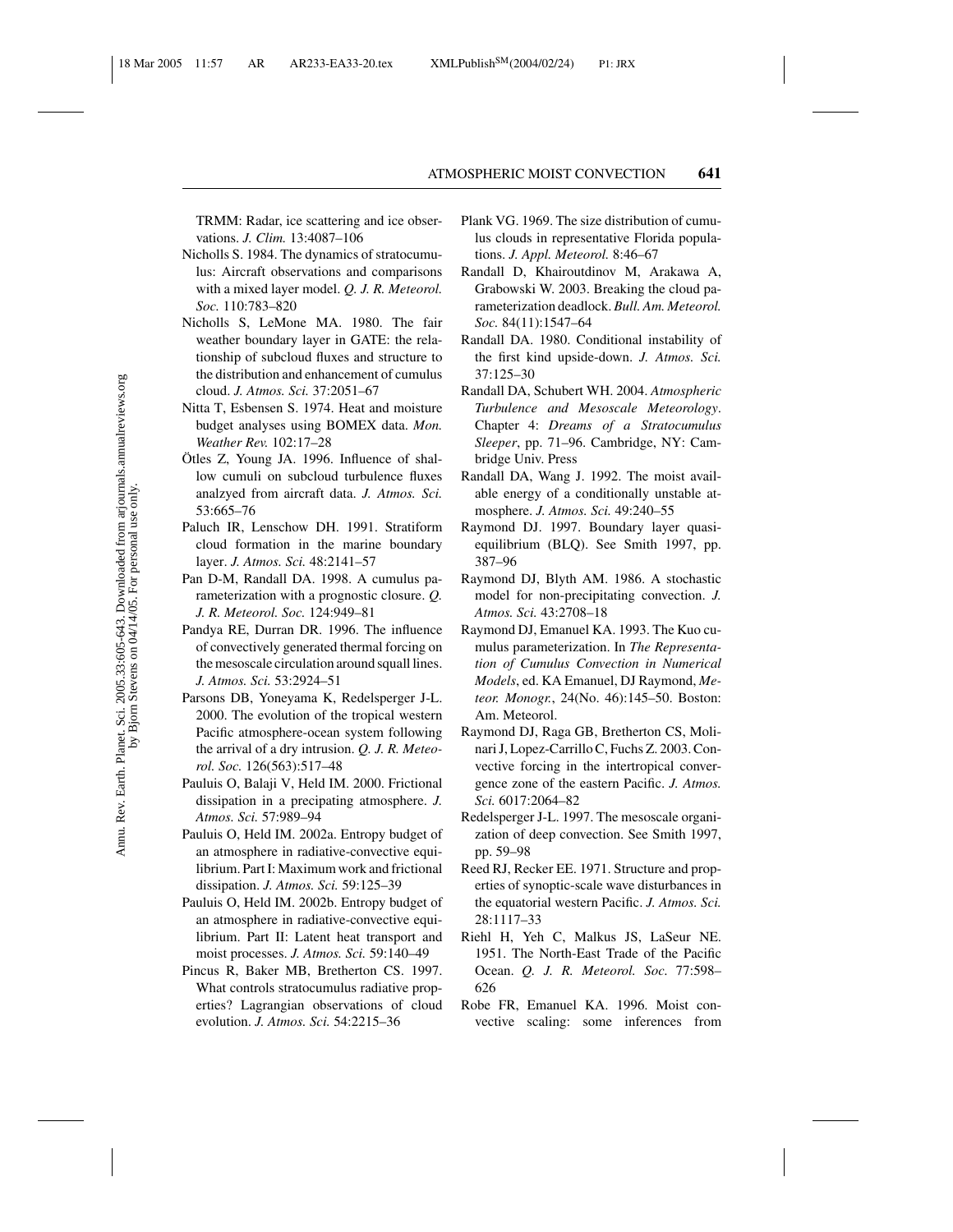three-dimensional cloud ensemble simulations. *J. Atmos. Sci.* 53:3265–75

- Robe FR, Emanuel KA. 2001. The effect of vertical wind shear on radiative-convective equilibrium states. *J. Atmos. Sci.* 58:1427– 45
- Rotunno R, Klemp JB, Weisman ML. 1988. A theory for long-lived squall lines. *J. Atmos. Sci.* 45:463–85
- Schubert WH. 1976. Experiments with Lilly's cloud-topped mixed layer model. *J. Atmos. Sci.* 33:436–46
- Schubert WH, Wakefield JS, Steiner EJ, Cox SK. 1979. Marine stratocumulus convection. Part I: Governing equations and horizontally homogeneous solutions. *J. Atmos. Sci.* 36:1286–307
- Schumacher C, Houze RA. 2003. Stratiform rain in the tropics as seen by the TRMM precipitation radar. *J. Clim.* 16:1739–56
- Sherwood SC. 2000. On moist stability. *Mon. Weather Rev.* 128:4139–42
- Sherwood SC, Dessler AE. 2001. A model for transport across the tropical tropopause. *J. Atmos. Sci.* 58:765–79
- Short DA, Nakamura K. 2000. TRMM radar observations of shallow precipitation over the tropical oceans. *J. Clim.* 13(23):4107–24
- Siebesma AP. 1998. Shallow convection. In *Buoyant Convection in Geophysical Flows*, ed. EJ Plate, EE Fedorovich, DX Viegas, JC Wyngaard, 513:441–86. Dordrecht, The Neth.: Kluwer Acad. 491 pp.
- Siebesma AP, Brown CSBA, Chlond A, Cuxart J, Duynkerke P, et al. 2003. A large-eddy simulation study of shallow cumulus convection. *J. Atmos. Sci.* 60:1201–19
- Siebesma AP, Cuijpers JWM. 1995. Evaluation of parametric assumptions for shallow cumulus convection. *J. Atmos. Sci.* 52:650–66
- Siebesma AP, Jonker HJJ. 2000. Anomalous scaling of cumulus cloud boundaries. *Phys. Rev. Lett.* 85(1):214–17
- Siems ST, Bretherton CS. 1992. A numerical investigation of cloud-top entrainment instability and related experiments. *Q. J. R. Meteorol. Soc.* 118:787–818
- Simpson J, Wiggert V. 1969. Models of precip-

itating cumulus towers. *Mon. Weather Rev.* 97:471–89

- Smith RK, ed. 1997. *The Physics and Parameterization of Moist Atmospheric Convection*. NATO ASI. Dordrecht, The Neth.: Academic. 498 pp.
- Stage SA, Businger JA. 1981. A model for entrainment into a cloud-topped marine boundary layer. Part I: Model description and application to a cold-air outbreak epsiode. *J. Atmos. Sci.* 38:2213–29
- Stevens B. 2000. Cloud transitions and decoupling in shear-free stratocumulustopped boundary layers. *Geophy. Res. Lett.* 27:2557–60
- Stevens B. 2002. Entrainment in stratocumulus mixed layers. *Q. J. R. Meteorol. Soc.* 128:2663–90
- Stevens B. 2004. Similarity relations for shallow cumulus convection. In *16th Symp. Boundary Layers Turbulence, Portland, ME*. Boston: Am. Meteorol. Soc.
- Stevens B, Ackerman AA, Albrecht BA, Brown AR, Chlond A, et al. 2001. Simulations of trade-wind cumuli under a strong inversion. *J. Atmos. Sci.* 58:1870–91
- Stevens B, Lenschow DH, Faloona I, Moeng C-H, Lilly DK, et al. 2003. On entrainment in nocturnal marine stratocumulus. *Q. J. R. Meteor. Soc.* 129:3469–92
- Stevens B, Vali G, Comstock K, Wood R, van Zanten MC, et al. 2005. Pockets of open cells and drizzle in marine stratocumulus. *Bull. Am. Meteorol. Soc.* 86:51–57
- Tompkins AM. 2001. Organization of tropical convection in low vertical wind shears: the role of water vapor. *J. Atmos. Sci.* 58:529–45
- Tompkins AM, Craig GC. 1998. Radiativeconvective equilibrium in a three-dimensional cloud-ensemble model. *Q. J. R. Meteorol. Soc.* 124:2073–97
- Tiedtke M. 1989. A comprehensive mass flux scheme for cumulus parameterization in large-scale models. *Mon. Weather Rev.* 117: 1779–800
- Tiedtke M, Heckley WA, Slingo J. 1988. Tropical forecasting at ECMWF: the influence of physical parametrization on the mean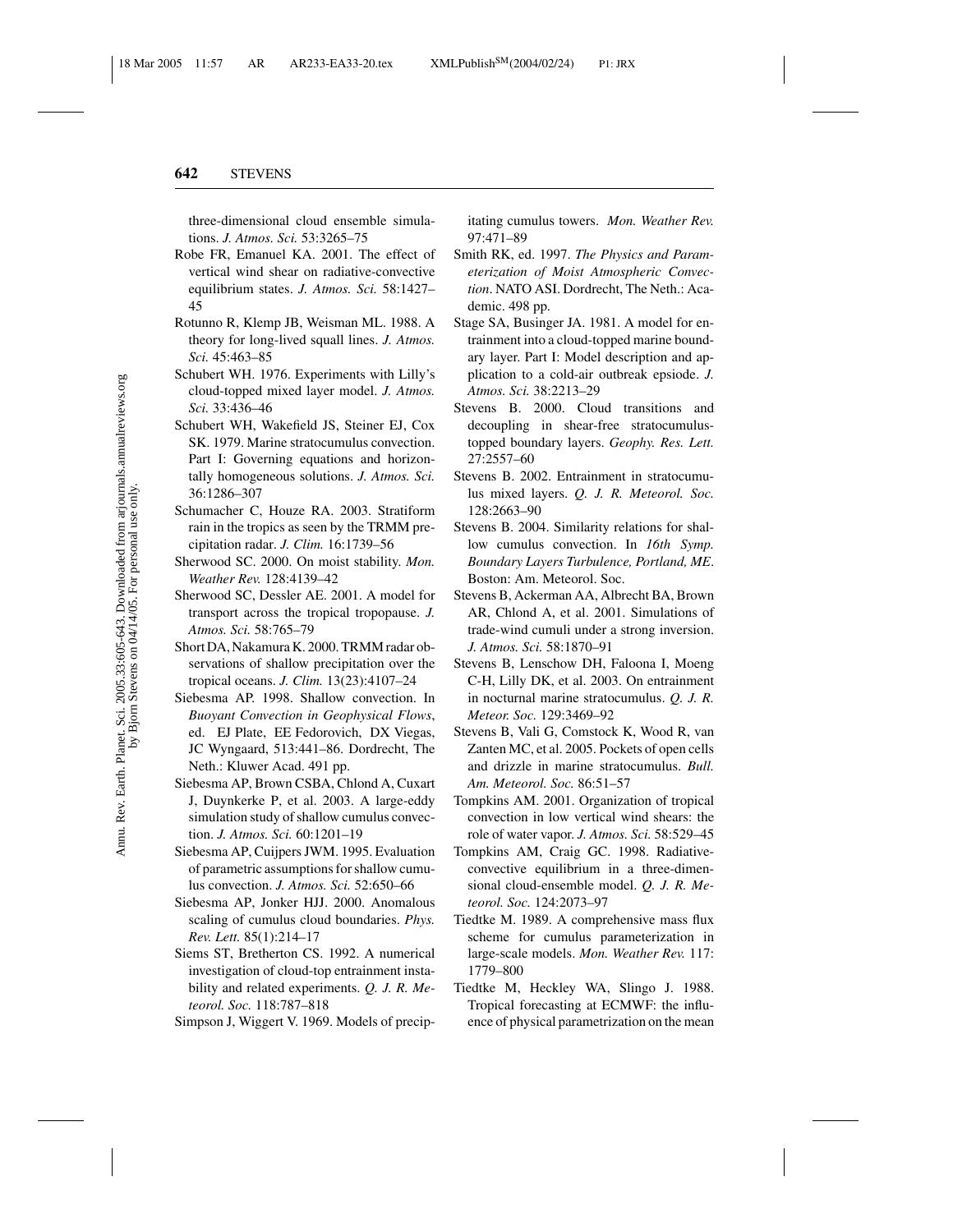structure of forecasts and analyses. *Q. J. R. Meteorol. Soc.* 114:639–64

- Tung W-W, Lin C, Chen B, Yanai M, Arakawa A. 1999. Basic modes of cumulus heating and drying observed during TOGA-COARE IOP. *Geophy. Res. Lett.* 26:3117–20
- Turton JD, Nicholls S. 1987. A study of the diurnal variation of stratocumulus using a multiple mixed layer model. *Q. J. R. Meteorol. Soc.* 113:969–1009
- vanZanten MC, Duynkerke PG, Cuijpers JWM. 1999. Entrainment parameterization in convective boundary layers derived from large eddy simulations. *J. Atmos. Sci.* 56:813–28
- van Zanten MC, Stevens B, Vali G, Lenschow DH. 2004. On drizzle rates in nocturnal marine stratocumulus. *J. Atmos. Sci.* 62:88–106
- Verkley WTM, Gerkema T. 2004. On maximum entropy profiles. *J. Atmos. Sci.* 61:931–36
- Vernon EM. 1936. The diurnal variation in ceiling height beneath stratus clouds. *Mon. Weather Rev.* 64:14–16
- von Ficker H. 1936. Die Passatinversion.  $Veröffentlichungen Meteorol., Inst. Univ.$ *Berlin*, pp. 1–33
- Wang S. 1993. Modeling marine boundarylayer clouds with a two-layer model: A one dimensional simulation. *J. Atmos. Sci.* 50:4001–21
- Wang S, Wang Q. 1994. Roles of drizzle in a one-dimensional third-order turbulence closure model of the nocturnal stratustopped marine boundary layer. *J. Atmos. Sci.* 51:1559–76
- Yanai M, Esbensen S, Chu J-H. 1973. Determination of bulk properties of tropical cloud clusters from large-scale heat and moisture budgets. *J. Atmos. Sci.* 30:611–27
- Yin B, Albrecht B. 2000. Spatial variability of atmospheric boundary layer structure over the eastern equatorial Pacific. *J. Clim.* 13:1574–92
- Zhang GJ, McFarlane NA. 1995. Sensitivity of climate simulations to the parameterization of cumulus convection in the Canadian Climate Centre General Circulation Model. *Atmos.-Ocean* 33:407–46
- Zipser E. 1969. The role of organized unsaturated convective downdrafts in the structure and rapid decay of an equatorial disturbance. *J. Appl. Meteorol.* 8:799–814
- Zipser EJ. 2003a. Some views on "hot towers" after 50 years of tropical field programs and two years of TRMM data. In *Cloud Systems, Hurricanes, and the Tropical Rainfall Measuring Mission (TRMM): A Tribute to Dr. Joanne Simpson.* Meteorol. Monogr., 29(No. 51):37–47. Boston: Am. Meteorol. Soc.
- Zipser EJ. 2003b. Tropical precipitating systems. In *Handbook of Weather, Climate and Water: Dynamics, Climate, Physical Meteorology, Weather Systems and Measurements*, ed. TD Potter, BR Colman, pp. 62139. New York: Wiley. 1000 pp.
- Zipser EJ, LeMone MA. 1980. Cumulonimbus vertical velocity events in GATE. Part II: Synthesis and model core structure. *J. Atmos. Sci.* 37:2458–69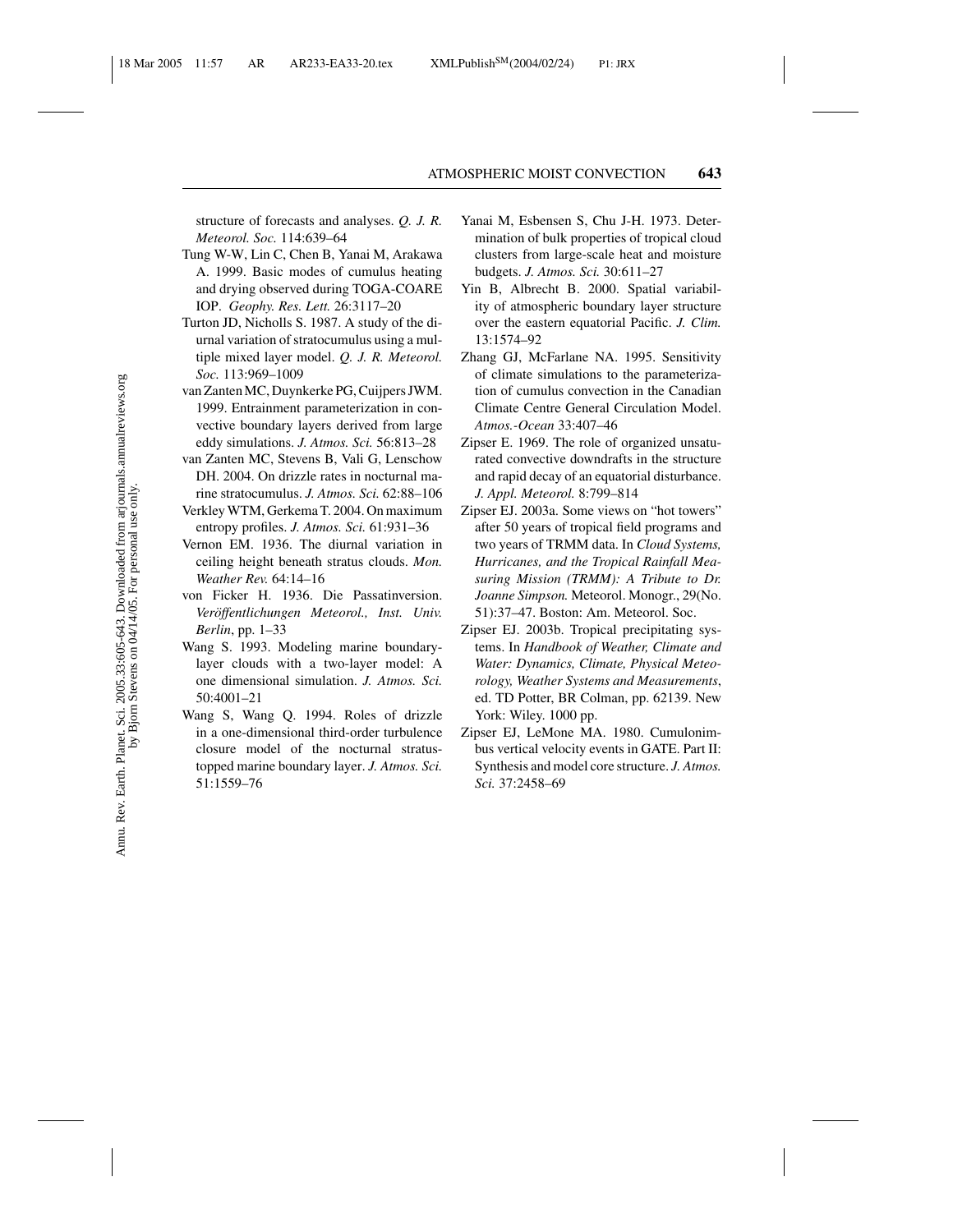# **CONTENTS**

| THE EARLY HISTORY OF ATMOSPHERIC OXYGEN: HOMAGE TO<br>ROBERT M. GARRELS, D.E. Canfield                                         | $\mathbf{1}$ |
|--------------------------------------------------------------------------------------------------------------------------------|--------------|
| THE NORTH ANATOLIAN FAULT: A NEW LOOK, A.M.C. Sengör,<br>Okan Tüysüz, Caner İmren, Mehmet Sakınç, Haluk Eyidoğan, Naci Görür,  |              |
| Xavier Le Pichon, and Claude Rangin                                                                                            | 37           |
| ARE THE ALPS COLLAPSING?, Jane Selverstone                                                                                     | 113          |
| EARLY CRUSTAL EVOLUTION OF MARS, Francis Nimmo and Ken Tanaka                                                                  | 133          |
| REPRESENTING MODEL UNCERTAINTY IN WEATHER AND CLIMATE<br>PREDICTION, T.N. Palmer, G.J. Shutts, R. Hagedorn, F.J. Doblas-Reyes, |              |
| T. Jung, and M. Leutbecher                                                                                                     | 163          |
| REAL-TIME SEISMOLOGY AND EARTHQUAKE DAMAGE MITIGATION,<br>Hiroo Kanamori                                                       | 195          |
| LAKES BENEATH THE ICE SHEET: THE OCCURRENCE, ANALYSIS, AND<br>FUTURE EXPLORATION OF LAKE VOSTOK AND OTHER ANTARCTIC            |              |
| SUBGLACIAL LAKES, Martin J. Siegert                                                                                            | 215          |
| SUBGLACIAL PROCESSES, Garry K.C. Clarke                                                                                        | 247          |
| FEATHERED DINOSAURS, Mark A. Norell and Xing Xu                                                                                | 277          |
| MOLECULAR APPROACHES TO MARINE MICROBIAL ECOLOGY AND<br>THE MARINE NITROGEN CYCLE, Bess B. Ward                                | 301          |
| EARTHQUAKE TRIGGERING BY STATIC, DYNAMIC, AND POSTSEISMIC<br>STRESS TRANSFER, Andrew M. Freed                                  | 335          |
| EVOLUTION OF THE CONTINENTAL LITHOSPHERE, Norman H. Sleep                                                                      | 369          |
| EVOLUTION OF FISH-SHAPED REPTILES (REPTILIA: ICHTHYOPTERYGIA)<br>IN THEIR PHYSICAL ENVIRONMENTS AND CONSTRAINTS,               |              |
| Ryosuke Motani                                                                                                                 | 395          |
| THE EDIACARA BIOTA: NEOPROTEROZOIC ORIGIN OF ANIMALS AND<br>THEIR ECOSYSTEMS, Guy M. Narbonne                                  | 421          |
| MATHEMATICAL MODELING OF WHOLE-LANDSCAPE EVOLUTION,<br>Garry Willgoose                                                         | 443          |
| VOLCANIC SEISMOLOGY, Stephen R. McNutt                                                                                         | 461          |